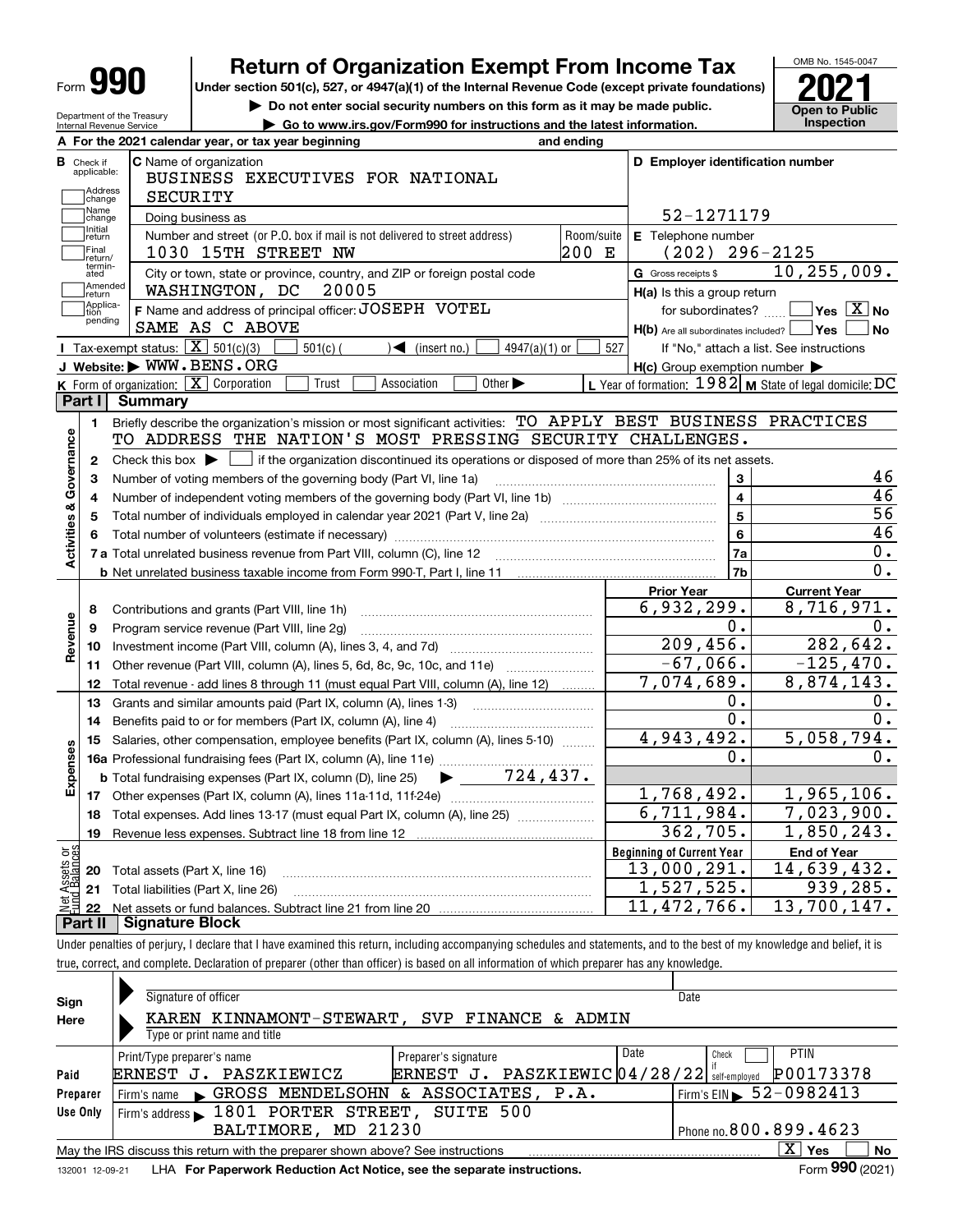|              | BUSINESS EXECUTIVES FOR NATIONAL                                                                                                                       |
|--------------|--------------------------------------------------------------------------------------------------------------------------------------------------------|
|              | 52-1271179<br>SECURITY<br>$Page$ 2<br>Form 990 (2021)                                                                                                  |
|              | <b>Statement of Program Service Accomplishments</b><br>Part III                                                                                        |
|              | $\overline{\mathbf{X}}$                                                                                                                                |
| 1            | Briefly describe the organization's mission:                                                                                                           |
|              | TO APPLY BEST BUSINESS PRACTICES TO ADDRESS THE NATION'S MOST PRESSING                                                                                 |
|              | SECURITY CHALLENGES.                                                                                                                                   |
|              |                                                                                                                                                        |
| $\mathbf{2}$ | Did the organization undertake any significant program services during the year which were not listed on the                                           |
|              | $\overline{\ }$ Yes $\overline{\phantom{X}}$ No<br>prior Form 990 or 990-EZ?                                                                           |
|              | If "Yes." describe these new services on Schedule O.                                                                                                   |
| 3            | $\sqrt{}$ Yes $\sqrt{}$ X $\sqrt{}$ No<br>Did the organization cease conducting, or make significant changes in how it conducts, any program services? |
|              | If "Yes," describe these changes on Schedule O.                                                                                                        |
| 4            | Describe the organization's program service accomplishments for each of its three largest program services, as measured by expenses.                   |
|              | Section 501(c)(3) and 501(c)(4) organizations are required to report the amount of grants and allocations to others, the total expenses, and           |
|              | revenue, if any, for each program service reported.                                                                                                    |
| 4a           | 3,011,287. including grants of \$<br>(Expenses \$<br>) (Revenue \$<br>(Code:                                                                           |
|              | MEETINGS, PROGRAMS DEVELOPMENT, AND IMPLEMENTATION: BENS SERVES AS A                                                                                   |
|              | PRIMARY CHANNEL FOR MEANINGFUL EXCHANGE BETWEEN SENIOR PRIVATE SECTOR                                                                                  |
|              | EXECUTIVES AND LEADERS FROM ACROSS THE NATIONAL SECURITY ENTERPRISE.                                                                                   |
|              | THROUGH HOSTING EVENTS AND CONVERSATIONS AROUND THE COUNTRY WITH THESE                                                                                 |
|              | LEADERS, AS WELL AS SELF-FINANCED VISITS TO SITES OF RELEVANCE TO                                                                                      |
|              | NATIONAL AND INTERNATIONAL SECURITY, BENS MAKES IT POSSIBLE FOR PRIVATE                                                                                |
|              | SECTOR LEADERS TO LEARN ABOUT MAJOR ISSUES CONFRONTING THE NATIONAL                                                                                    |
|              | SECURITY COMMUNITY AND TO SHARE INSIGHTS AND BEST PRACTICES FROM                                                                                       |
|              | INDUSTRY THAT COULD HELP ADDRESS THEIR CURRENT CHALLENGES.<br>IN 2021,<br>DUE                                                                          |
|              | TO THE PANDEMIC BENS HOSTED TWO LARGE EVENTS, ONE IN PERSON AND ONE                                                                                    |
|              | VIRTUALLY, AND A NUMBER OF VIRTUAL AND IN PERSON REGIONAL EVENTS.                                                                                      |
|              | 2,752,866. including grants of \$                                                                                                                      |
| 4b           | ) (Revenue \$<br>(Code:<br>(Expenses \$<br>PROJECT DEVELOPMENT AND IMPLEMENTATION: BENS WORK IS FOCUSED IN THREE                                       |
|              | MAJOR AREAS DESIGNED TO MEET THE NEEDS OF OUR NATIONAL SECURITY                                                                                        |
|              | PARTNERS AND MOST EFFECTIVELY ADDRESS THE BUSINESS PRACTICE COMPONENTS                                                                                 |
|              | THE MAJOR NATIONAL SECURITY CHALLENGES THE UNITED STATES FACES:<br>(1)<br>ОF                                                                           |
|              | THE 21ST CENTURY NATIONAL SECURITY WORKFORCE, SINCE RECRUITING AND                                                                                     |
|              | SUSTAINING A TALENTED WORKFORCE IS CRITICAL TO TACKLING 21ST CENTURY                                                                                   |
|              | ESPECIALLY SAFEGUARDING NATIONAL AND HOMELAND SECURITY;<br>(2)<br>CHALLENGES,                                                                          |
|              | NATIONAL SECURITY STRATEGIC MODERNIZATION/ORGANIZATIONAL                                                                                               |
|              | TRANSFORMATION, BECAUSE FOREIGN ADVERSARIES AND MALICIOUS ACTORS                                                                                       |
|              | CONTINUOUSLY PROBE BOTH THE PUBLIC AND PRIVATE SECTOR INFRASTRUCTURES                                                                                  |
|              | FOR VULNERABILITIES TO EXPLOIT AND THE FEDERAL GOVERNMENT HAS                                                                                          |
|              | RECOGNIZED THAT PRIVATE SECTOR INVOLVEMENT AND ENGAGEMENT IS CRITICAL                                                                                  |
| 4с           |                                                                                                                                                        |
|              |                                                                                                                                                        |
|              |                                                                                                                                                        |
|              |                                                                                                                                                        |
|              |                                                                                                                                                        |
|              |                                                                                                                                                        |
|              |                                                                                                                                                        |
|              |                                                                                                                                                        |
|              |                                                                                                                                                        |
|              |                                                                                                                                                        |
|              |                                                                                                                                                        |
|              |                                                                                                                                                        |
|              | 4d Other program services (Describe on Schedule O.)                                                                                                    |
|              | ) (Revenue \$<br>(Expenses \$<br>including grants of \$                                                                                                |
|              | 5,764,153.<br>4e Total program service expenses                                                                                                        |
|              | Form 990 (2021)                                                                                                                                        |
|              | SEE SCHEDULE O FOR CONTINUATION(S)<br>132002 12.09.21                                                                                                  |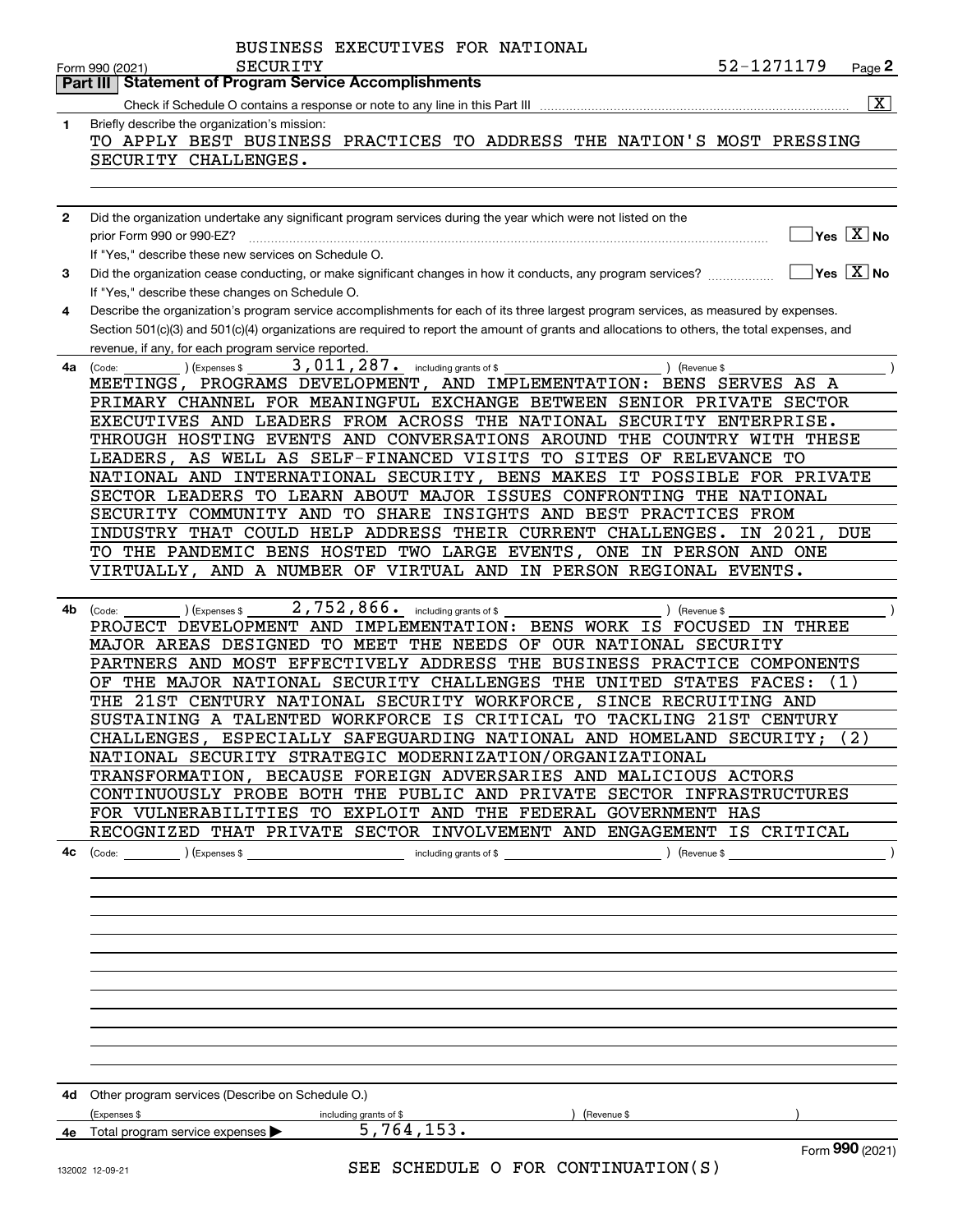|     |                                                                                                                                                     |                 | Yes                     | No |
|-----|-----------------------------------------------------------------------------------------------------------------------------------------------------|-----------------|-------------------------|----|
| 1.  | Is the organization described in section 501(c)(3) or 4947(a)(1) (other than a private foundation)?                                                 |                 |                         |    |
|     |                                                                                                                                                     | 1               | X                       |    |
| 2   |                                                                                                                                                     | $\overline{2}$  | $\overline{\mathbf{x}}$ |    |
| з   | Did the organization engage in direct or indirect political campaign activities on behalf of or in opposition to candidates for                     |                 |                         |    |
|     |                                                                                                                                                     | 3               |                         | X. |
| 4   | Section 501(c)(3) organizations. Did the organization engage in lobbying activities, or have a section 501(h) election in effect                    |                 |                         |    |
|     |                                                                                                                                                     | 4               |                         | X. |
| 5   | Is the organization a section 501(c)(4), 501(c)(5), or 501(c)(6) organization that receives membership dues, assessments, or                        |                 |                         |    |
|     |                                                                                                                                                     | 5               |                         | X. |
| 6   | Did the organization maintain any donor advised funds or any similar funds or accounts for which donors have the right to                           |                 |                         |    |
|     | provide advice on the distribution or investment of amounts in such funds or accounts? If "Yes," complete Schedule D, Part I                        | 6               |                         | X. |
| 7   | Did the organization receive or hold a conservation easement, including easements to preserve open space,                                           |                 |                         |    |
|     |                                                                                                                                                     | 7               |                         | x  |
| 8   | Did the organization maintain collections of works of art, historical treasures, or other similar assets? If "Yes," complete                        |                 |                         |    |
|     |                                                                                                                                                     | 8               |                         | x  |
| 9   | Did the organization report an amount in Part X, line 21, for escrow or custodial account liability, serve as a custodian for                       |                 |                         |    |
|     | amounts not listed in Part X; or provide credit counseling, debt management, credit repair, or debt negotiation services?                           |                 |                         |    |
|     |                                                                                                                                                     | 9               |                         | x  |
| 10  | Did the organization, directly or through a related organization, hold assets in donor-restricted endowments                                        |                 |                         | x  |
|     |                                                                                                                                                     | 10              |                         |    |
| 11  | If the organization's answer to any of the following questions is "Yes," then complete Schedule D, Parts VI, VII, VIII, IX, or X,<br>as applicable. |                 |                         |    |
|     | a Did the organization report an amount for land, buildings, and equipment in Part X, line 10? If "Yes," complete Schedule D,                       |                 |                         |    |
|     |                                                                                                                                                     | 11a             | X                       |    |
|     | <b>b</b> Did the organization report an amount for investments - other securities in Part X, line 12, that is 5% or more of its total               |                 |                         |    |
|     |                                                                                                                                                     | 11b             |                         | x  |
|     | c Did the organization report an amount for investments - program related in Part X, line 13, that is 5% or more of its total                       |                 |                         |    |
|     |                                                                                                                                                     | 11c             |                         | X. |
|     | d Did the organization report an amount for other assets in Part X, line 15, that is 5% or more of its total assets reported in                     |                 |                         |    |
|     |                                                                                                                                                     | 11d             |                         | x  |
|     | e Did the organization report an amount for other liabilities in Part X, line 25? If "Yes," complete Schedule D, Part X                             | 11e             | X                       |    |
| f   | Did the organization's separate or consolidated financial statements for the tax year include a footnote that addresses                             |                 |                         |    |
|     | the organization's liability for uncertain tax positions under FIN 48 (ASC 740)? If "Yes," complete Schedule D, Part X                              | 11f             | X                       |    |
|     | 12a Did the organization obtain separate, independent audited financial statements for the tax year? If "Yes," complete                             |                 |                         |    |
|     |                                                                                                                                                     | 12a             | x                       |    |
|     | <b>b</b> Was the organization included in consolidated, independent audited financial statements for the tax year?                                  |                 |                         |    |
|     | If "Yes," and if the organization answered "No" to line 12a, then completing Schedule D, Parts XI and XII is optional                               | 12 <sub>b</sub> |                         | Χ  |
| 13  | Is the organization a school described in section $170(b)(1)(A)(ii)?$ If "Yes," complete Schedule E                                                 | 13              |                         | X  |
| 14a | Did the organization maintain an office, employees, or agents outside of the United States?                                                         | 14a             |                         | X  |
| b   | Did the organization have aggregate revenues or expenses of more than \$10,000 from grantmaking, fundraising, business,                             |                 |                         |    |
|     | investment, and program service activities outside the United States, or aggregate foreign investments valued at \$100,000                          |                 |                         |    |
|     |                                                                                                                                                     | 14b             |                         | X. |
| 15  | Did the organization report on Part IX, column (A), line 3, more than \$5,000 of grants or other assistance to or for any                           |                 |                         |    |
|     |                                                                                                                                                     | 15              |                         | X. |
| 16  | Did the organization report on Part IX, column (A), line 3, more than \$5,000 of aggregate grants or other assistance to                            |                 |                         |    |
|     |                                                                                                                                                     | 16              |                         | X. |
| 17  | Did the organization report a total of more than \$15,000 of expenses for professional fundraising services on Part IX,                             |                 |                         |    |
|     |                                                                                                                                                     | 17              |                         | X. |
| 18  | Did the organization report more than \$15,000 total of fundraising event gross income and contributions on Part VIII, lines                        |                 | x                       |    |
|     | Did the organization report more than \$15,000 of gross income from gaming activities on Part VIII, line 9a? If "Yes."                              | 18              |                         |    |
| 19  |                                                                                                                                                     | 19              |                         | X. |
| 20a |                                                                                                                                                     | 20a             |                         | X  |
| b   | If "Yes" to line 20a, did the organization attach a copy of its audited financial statements to this return?                                        | 20 <sub>b</sub> |                         |    |
| 21  | Did the organization report more than \$5,000 of grants or other assistance to any domestic organization or                                         |                 |                         |    |
|     |                                                                                                                                                     | 21              |                         | X. |
|     |                                                                                                                                                     |                 |                         |    |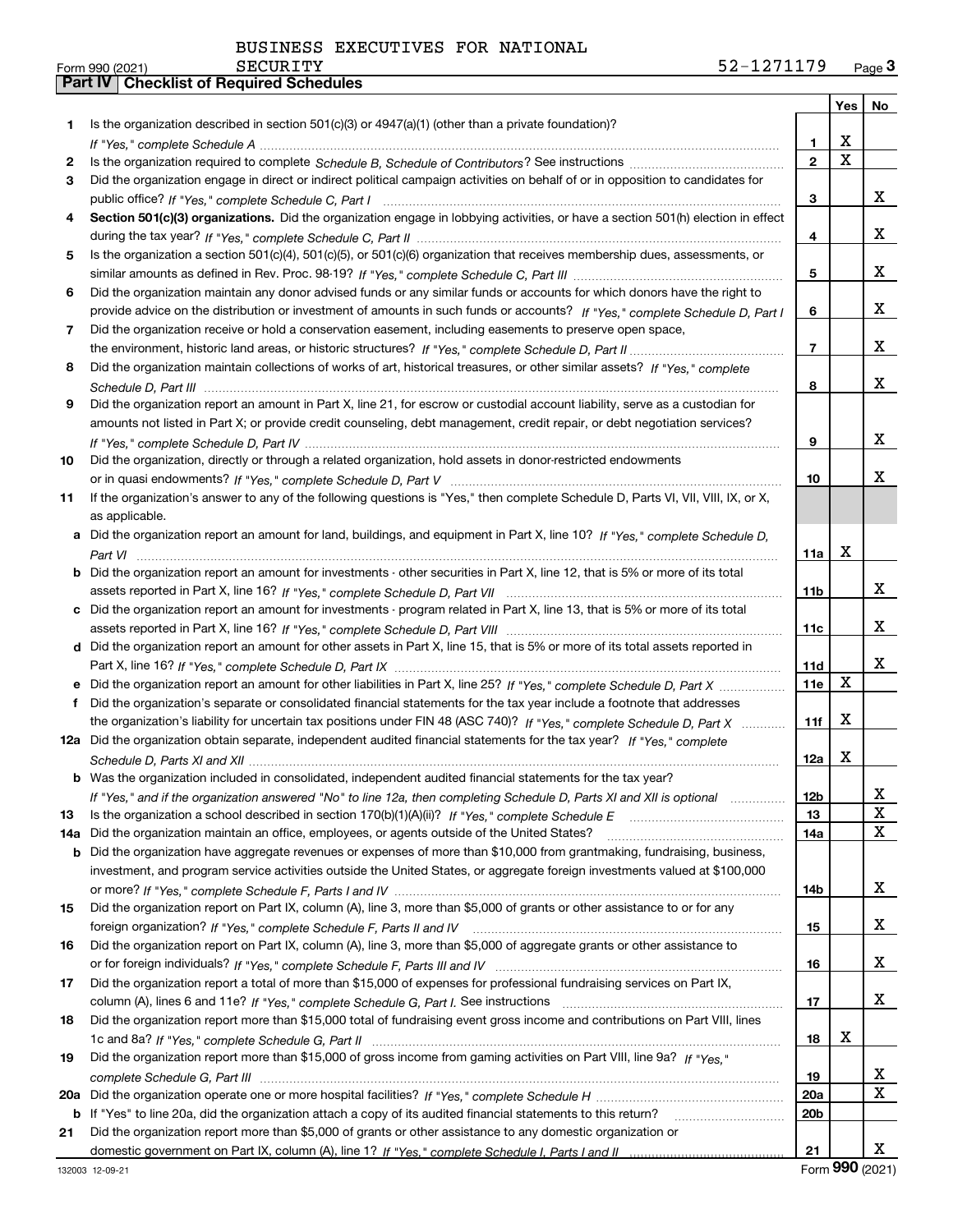*(continued)*

|    |                                                                                                                                                                                              |     | Yes | No     |
|----|----------------------------------------------------------------------------------------------------------------------------------------------------------------------------------------------|-----|-----|--------|
| 22 | Did the organization report more than \$5,000 of grants or other assistance to or for domestic individuals on                                                                                |     |     |        |
|    |                                                                                                                                                                                              | 22  |     | x      |
| 23 | Did the organization answer "Yes" to Part VII, Section A, line 3, 4, or 5, about compensation of the organization's current                                                                  |     |     |        |
|    | and former officers, directors, trustees, key employees, and highest compensated employees? If "Yes." complete                                                                               |     |     |        |
|    |                                                                                                                                                                                              | 23  | X   |        |
|    | 24a Did the organization have a tax-exempt bond issue with an outstanding principal amount of more than \$100,000 as of the                                                                  |     |     |        |
|    | last day of the year, that was issued after December 31, 2002? If "Yes," answer lines 24b through 24d and complete                                                                           |     |     |        |
|    |                                                                                                                                                                                              | 24a |     | x      |
|    | <b>b</b> Did the organization invest any proceeds of tax-exempt bonds beyond a temporary period exception?                                                                                   | 24b |     |        |
|    | c Did the organization maintain an escrow account other than a refunding escrow at any time during the year to defease                                                                       |     |     |        |
|    |                                                                                                                                                                                              | 24c |     |        |
|    |                                                                                                                                                                                              | 24d |     |        |
|    | 25a Section 501(c)(3), 501(c)(4), and 501(c)(29) organizations. Did the organization engage in an excess benefit                                                                             |     |     |        |
|    |                                                                                                                                                                                              | 25a |     | x      |
|    | b Is the organization aware that it engaged in an excess benefit transaction with a disqualified person in a prior year, and                                                                 |     |     |        |
|    | that the transaction has not been reported on any of the organization's prior Forms 990 or 990-EZ? If "Yes," complete                                                                        |     |     |        |
|    | Schedule L, Part I                                                                                                                                                                           | 25b |     | x      |
| 26 | Did the organization report any amount on Part X, line 5 or 22, for receivables from or payables to any current                                                                              |     |     |        |
|    | or former officer, director, trustee, key employee, creator or founder, substantial contributor, or 35%                                                                                      |     |     |        |
|    | controlled entity or family member of any of these persons? If "Yes," complete Schedule L, Part II                                                                                           | 26  |     | x      |
| 27 | Did the organization provide a grant or other assistance to any current or former officer, director, trustee, key employee,                                                                  |     |     |        |
|    | creator or founder, substantial contributor or employee thereof, a grant selection committee member, or to a 35% controlled                                                                  |     |     |        |
|    | entity (including an employee thereof) or family member of any of these persons? If "Yes," complete Schedule L, Part III                                                                     | 27  |     | x      |
| 28 | Was the organization a party to a business transaction with one of the following parties (see the Schedule L, Part IV,                                                                       |     |     |        |
|    | instructions for applicable filing thresholds, conditions, and exceptions):                                                                                                                  |     |     |        |
|    | a A current or former officer, director, trustee, key employee, creator or founder, or substantial contributor? If                                                                           |     |     |        |
|    |                                                                                                                                                                                              | 28a |     | х      |
|    |                                                                                                                                                                                              | 28b |     | x      |
|    | c A 35% controlled entity of one or more individuals and/or organizations described in line 28a or 28b? If                                                                                   |     |     |        |
|    |                                                                                                                                                                                              | 28c | X   | х      |
| 29 |                                                                                                                                                                                              | 29  |     |        |
| 30 | Did the organization receive contributions of art, historical treasures, or other similar assets, or qualified conservation                                                                  |     |     |        |
|    |                                                                                                                                                                                              | 30  |     | х<br>X |
| 31 | Did the organization liquidate, terminate, or dissolve and cease operations? If "Yes," complete Schedule N, Part I                                                                           | 31  |     |        |
| 32 | Did the organization sell, exchange, dispose of, or transfer more than 25% of its net assets? If "Yes," complete                                                                             |     |     |        |
|    |                                                                                                                                                                                              | 32  |     | х      |
| 33 | Did the organization own 100% of an entity disregarded as separate from the organization under Regulations                                                                                   |     |     |        |
|    |                                                                                                                                                                                              | 33  |     | х      |
| 34 | Was the organization related to any tax-exempt or taxable entity? If "Yes," complete Schedule R, Part II, III, or IV, and                                                                    |     |     | х      |
|    |                                                                                                                                                                                              | 34  |     | х      |
|    | 35a Did the organization have a controlled entity within the meaning of section 512(b)(13)?                                                                                                  | 35a |     |        |
|    | b If "Yes" to line 35a, did the organization receive any payment from or engage in any transaction with a controlled entity                                                                  |     |     |        |
|    |                                                                                                                                                                                              | 35b |     |        |
| 36 | Section 501(c)(3) organizations. Did the organization make any transfers to an exempt non-charitable related organization?                                                                   |     |     | х      |
|    | Did the organization conduct more than 5% of its activities through an entity that is not a related organization                                                                             | 36  |     |        |
| 37 |                                                                                                                                                                                              |     |     | х      |
|    |                                                                                                                                                                                              | 37  |     |        |
| 38 | Did the organization complete Schedule O and provide explanations on Schedule O for Part VI, lines 11b and 19?<br>Note: All Form 990 filers are required to complete Schedule O              | 38  | х   |        |
|    | المادي المستحدة المستخدم المستخدمة المستخدمة المستخدمة المستخدمة المستخدمة المستخدمة المستخدمة المستخدمة المست<br>Statements Regarding Other IRS Filings and Tax Compliance<br><b>Part V</b> |     |     |        |
|    | Check if Schedule O contains a response or note to any line in this Part V                                                                                                                   |     |     |        |
|    |                                                                                                                                                                                              |     | Yes | No     |
|    | 14<br>1a Enter the number reported in box 3 of Form 1096. Enter -0- if not applicable<br>1a                                                                                                  |     |     |        |
| b  | 0<br>Enter the number of Forms W-2G included on line 1a. Enter -0- if not applicable<br>1 <sub>b</sub>                                                                                       |     |     |        |
|    | Did the organization comply with backup withholding rules for reportable payments to vendors and reportable gaming                                                                           |     |     |        |
|    |                                                                                                                                                                                              | 1c  | х   |        |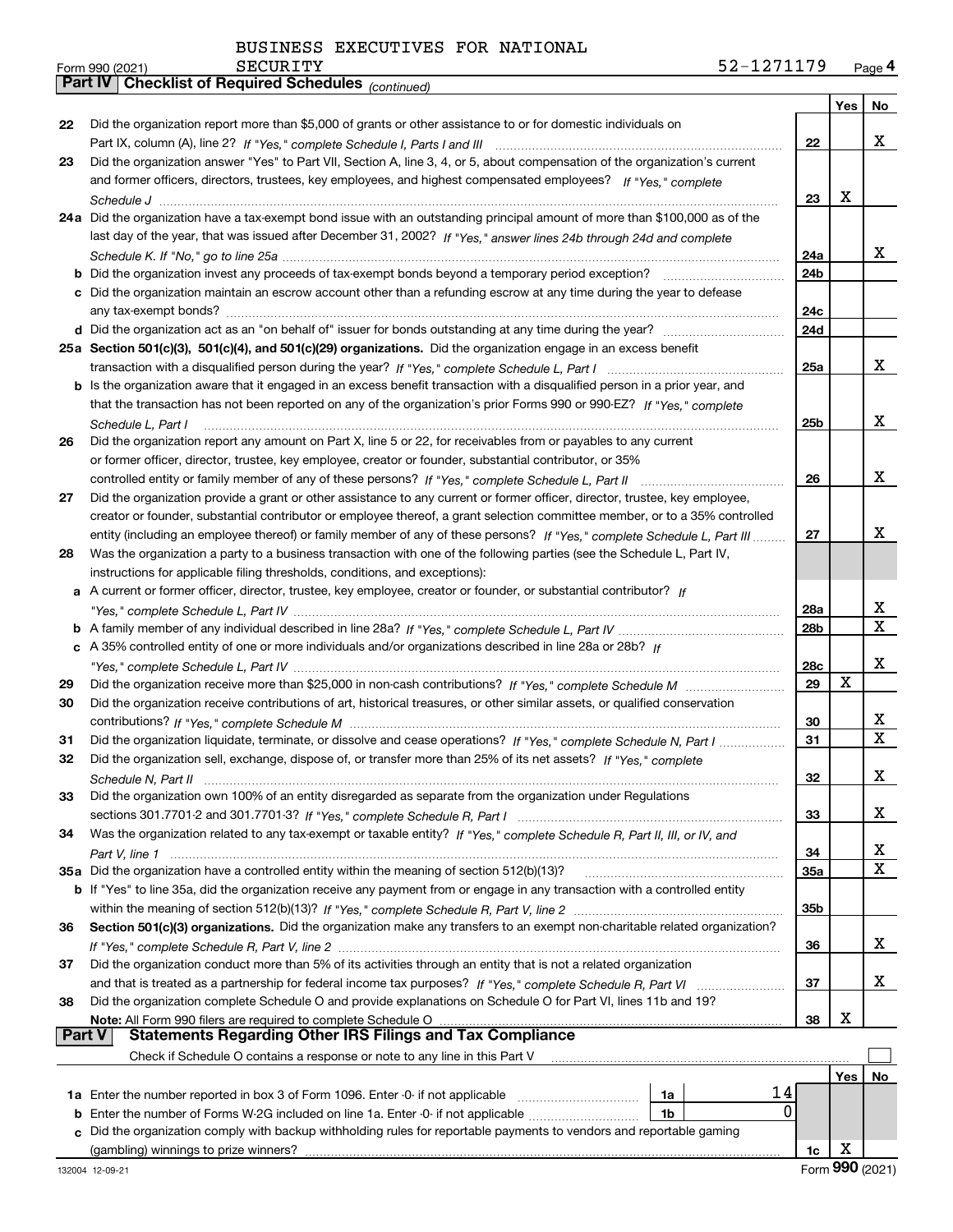| BUSINESS EXECUTIVES FOR NATIONAL |  |
|----------------------------------|--|
|                                  |  |

| ran v | Statements Regarding Other IRS Fillings and Tax Compilance<br>(continued)                                                                         |     |  |     |             |  |  |  |  |
|-------|---------------------------------------------------------------------------------------------------------------------------------------------------|-----|--|-----|-------------|--|--|--|--|
|       |                                                                                                                                                   |     |  | Yes | No.         |  |  |  |  |
|       | 2a Enter the number of employees reported on Form W-3, Transmittal of Wage and Tax Statements,                                                    |     |  |     |             |  |  |  |  |
|       | filed for the calendar year ending with or within the year covered by this return<br>2a                                                           | 56  |  |     |             |  |  |  |  |
|       |                                                                                                                                                   | 2b  |  | X   |             |  |  |  |  |
|       |                                                                                                                                                   |     |  |     | х           |  |  |  |  |
|       | 3a Did the organization have unrelated business gross income of \$1,000 or more during the year?                                                  |     |  |     |             |  |  |  |  |
|       |                                                                                                                                                   |     |  |     |             |  |  |  |  |
|       | 4a At any time during the calendar year, did the organization have an interest in, or a signature or other authority over, a                      |     |  |     |             |  |  |  |  |
|       |                                                                                                                                                   | 4a  |  |     | x           |  |  |  |  |
|       | <b>b</b> If "Yes," enter the name of the foreign country $\triangleright$                                                                         |     |  |     |             |  |  |  |  |
|       | See instructions for filing requirements for FinCEN Form 114, Report of Foreign Bank and Financial Accounts (FBAR).                               |     |  |     |             |  |  |  |  |
|       | 5a Was the organization a party to a prohibited tax shelter transaction at any time during the tax year?                                          | 5a  |  |     | х           |  |  |  |  |
|       |                                                                                                                                                   | 5b  |  |     | $\mathbf X$ |  |  |  |  |
| c     |                                                                                                                                                   | 5c  |  |     |             |  |  |  |  |
|       | 6a Does the organization have annual gross receipts that are normally greater than \$100,000, and did the organization solicit                    |     |  |     |             |  |  |  |  |
|       | any contributions that were not tax deductible as charitable contributions?                                                                       | 6a  |  |     | х           |  |  |  |  |
|       | <b>b</b> If "Yes," did the organization include with every solicitation an express statement that such contributions or gifts                     |     |  |     |             |  |  |  |  |
|       | were not tax deductible?                                                                                                                          | 6b  |  |     |             |  |  |  |  |
| 7     | Organizations that may receive deductible contributions under section 170(c).                                                                     |     |  |     |             |  |  |  |  |
|       | a Did the organization receive a payment in excess of \$75 made partly as a contribution and partly for goods and services provided to the payor? | 7a  |  |     | х           |  |  |  |  |
| b     | If "Yes," did the organization notify the donor of the value of the goods or services provided?                                                   | 7b  |  |     |             |  |  |  |  |
|       | c Did the organization sell, exchange, or otherwise dispose of tangible personal property for which it was required                               |     |  |     |             |  |  |  |  |
|       | to file Form 8282?                                                                                                                                | 7c  |  |     | х           |  |  |  |  |
| d     | If "Yes," indicate the number of Forms 8282 filed during the year<br>7d                                                                           |     |  |     |             |  |  |  |  |
| е     | Did the organization receive any funds, directly or indirectly, to pay premiums on a personal benefit contract?                                   | 7e  |  |     | х           |  |  |  |  |
| f     | Did the organization, during the year, pay premiums, directly or indirectly, on a personal benefit contract?                                      | 7f  |  |     | х           |  |  |  |  |
| g     | If the organization received a contribution of qualified intellectual property, did the organization file Form 8899 as required?                  |     |  |     |             |  |  |  |  |
| h.    | If the organization received a contribution of cars, boats, airplanes, or other vehicles, did the organization file a Form 1098-C?                |     |  |     |             |  |  |  |  |
| 8     | Sponsoring organizations maintaining donor advised funds. Did a donor advised fund maintained by the                                              |     |  |     |             |  |  |  |  |
|       | sponsoring organization have excess business holdings at any time during the year?                                                                |     |  |     |             |  |  |  |  |
| 9     | Sponsoring organizations maintaining donor advised funds.                                                                                         |     |  |     |             |  |  |  |  |
| а     | Did the sponsoring organization make any taxable distributions under section 4966?                                                                |     |  |     |             |  |  |  |  |
| b     | Did the sponsoring organization make a distribution to a donor, donor advisor, or related person?                                                 | 9b  |  |     |             |  |  |  |  |
| 10    | Section 501(c)(7) organizations. Enter:                                                                                                           |     |  |     |             |  |  |  |  |
| а     | 10a                                                                                                                                               |     |  |     |             |  |  |  |  |
| b     | Gross receipts, included on Form 990, Part VIII, line 12, for public use of club facilities<br>10b                                                |     |  |     |             |  |  |  |  |
| 11.   | Section 501(c)(12) organizations. Enter:                                                                                                          |     |  |     |             |  |  |  |  |
|       | 11a                                                                                                                                               |     |  |     |             |  |  |  |  |
|       | <b>b</b> Gross income from other sources. (Do not net amounts due or paid to other sources against                                                |     |  |     |             |  |  |  |  |
|       | 11b                                                                                                                                               |     |  |     |             |  |  |  |  |
|       | 12a Section 4947(a)(1) non-exempt charitable trusts. Is the organization filing Form 990 in lieu of Form 1041?                                    | 12a |  |     |             |  |  |  |  |
|       | <b>b</b> If "Yes," enter the amount of tax-exempt interest received or accrued during the year<br>12b                                             |     |  |     |             |  |  |  |  |
| 13    | Section 501(c)(29) qualified nonprofit health insurance issuers.                                                                                  |     |  |     |             |  |  |  |  |
|       | a Is the organization licensed to issue qualified health plans in more than one state?                                                            | 13a |  |     |             |  |  |  |  |
|       | Note: See the instructions for additional information the organization must report on Schedule O.                                                 |     |  |     |             |  |  |  |  |
|       | <b>b</b> Enter the amount of reserves the organization is required to maintain by the states in which the                                         |     |  |     |             |  |  |  |  |
|       | 13b                                                                                                                                               |     |  |     |             |  |  |  |  |
|       | 13с                                                                                                                                               |     |  |     |             |  |  |  |  |
| 14a   | Did the organization receive any payments for indoor tanning services during the tax year?                                                        | 14a |  |     | х           |  |  |  |  |
|       |                                                                                                                                                   |     |  |     |             |  |  |  |  |
| 15    | Is the organization subject to the section 4960 tax on payment(s) of more than \$1,000,000 in remuneration or                                     |     |  |     |             |  |  |  |  |
|       |                                                                                                                                                   |     |  |     |             |  |  |  |  |
|       | If "Yes," see the instructions and file Form 4720, Schedule N.                                                                                    |     |  |     |             |  |  |  |  |
| 16    | Is the organization an educational institution subject to the section 4968 excise tax on net investment income?                                   | 16  |  |     | х           |  |  |  |  |
|       | If "Yes," complete Form 4720, Schedule O.                                                                                                         |     |  |     |             |  |  |  |  |
| 17    | Section 501(c)(21) organizations. Did the trust, any disqualified person, or mine operator engage in any                                          |     |  |     |             |  |  |  |  |
|       | activities that would result in the imposition of an excise tax under section 4951, 4952 or 4953?                                                 | 17  |  |     |             |  |  |  |  |
|       | If "Yes," complete Form 6069.                                                                                                                     |     |  |     |             |  |  |  |  |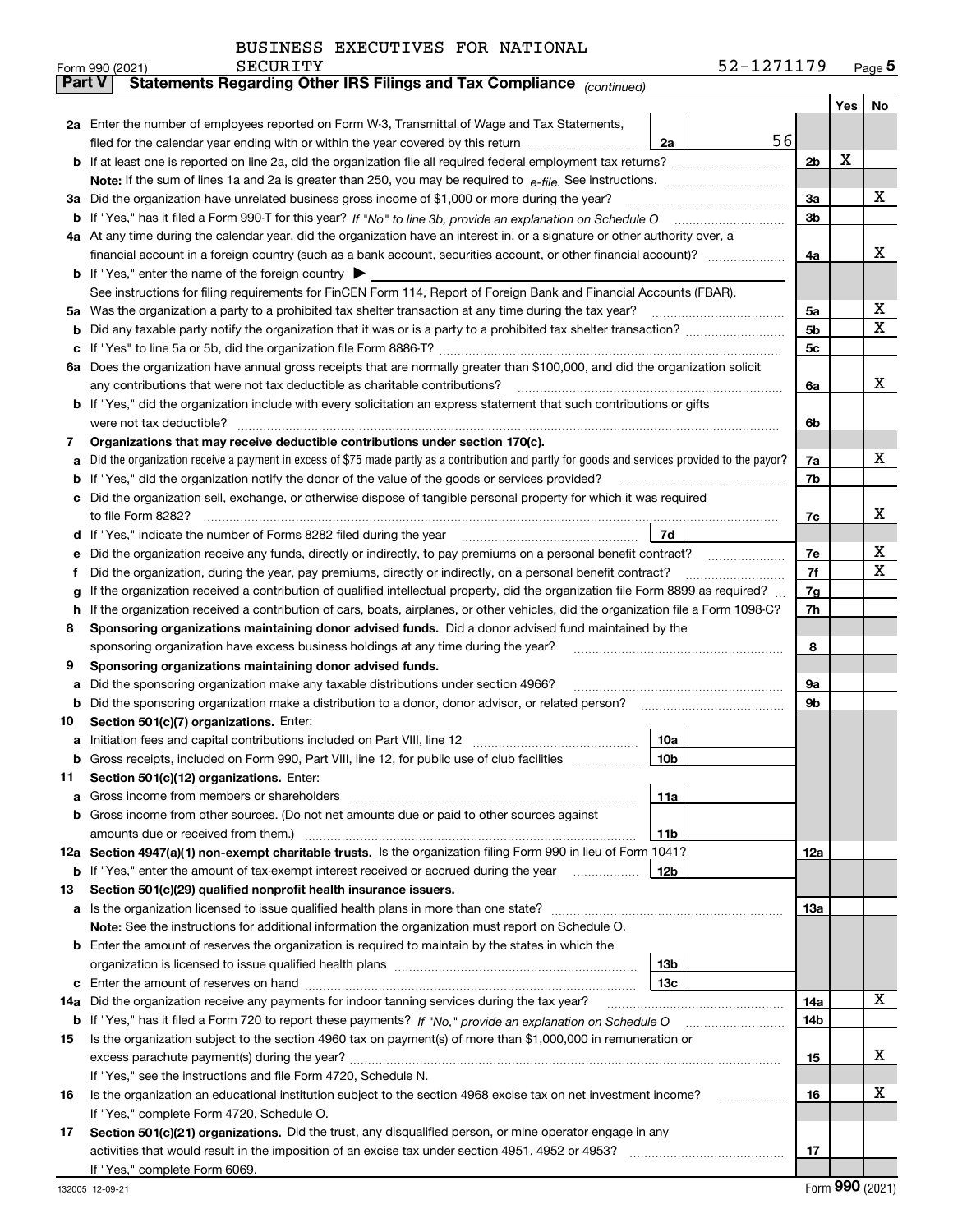*For each "Yes" response to lines 2 through 7b below, and for a "No" response to line 8a, 8b, or 10b below, describe the circumstances, processes, or changes on Schedule O. See instructions.* Form 990 (2021) **CONVERTY EXECURITY**<br>**Part VI Governance, Management, and Disclosure.** For each "Yes" response to lines 2 through 7b below, and for a "No" response

|                                                                                             | Check if Schedule O contains a response or note to any line in this Part VI                                                                                           |       |    |                 |     | $\mathbf{x}$ |  |  |  |
|---------------------------------------------------------------------------------------------|-----------------------------------------------------------------------------------------------------------------------------------------------------------------------|-------|----|-----------------|-----|--------------|--|--|--|
|                                                                                             | Section A. Governing Body and Management                                                                                                                              |       |    |                 |     |              |  |  |  |
|                                                                                             |                                                                                                                                                                       |       |    |                 | Yes | No           |  |  |  |
|                                                                                             | 1a Enter the number of voting members of the governing body at the end of the tax year                                                                                | 1a    | 46 |                 |     |              |  |  |  |
|                                                                                             | If there are material differences in voting rights among members of the governing body, or if the governing                                                           |       |    |                 |     |              |  |  |  |
|                                                                                             | body delegated broad authority to an executive committee or similar committee, explain on Schedule O.                                                                 |       |    |                 |     |              |  |  |  |
| b                                                                                           | 46<br>Enter the number of voting members included on line 1a, above, who are independent<br>1b                                                                        |       |    |                 |     |              |  |  |  |
| 2                                                                                           | Did any officer, director, trustee, or key employee have a family relationship or a business relationship with any other                                              |       |    |                 |     |              |  |  |  |
|                                                                                             | officer, director, trustee, or key employee?                                                                                                                          |       |    | 2               |     | х            |  |  |  |
| 3                                                                                           | Did the organization delegate control over management duties customarily performed by or under the direct supervision                                                 |       |    |                 |     |              |  |  |  |
| of officers, directors, trustees, or key employees to a management company or other person? |                                                                                                                                                                       |       |    |                 |     |              |  |  |  |
| 4                                                                                           | Did the organization make any significant changes to its governing documents since the prior Form 990 was filed?                                                      |       |    | 3<br>4          |     | x<br>X       |  |  |  |
| 5                                                                                           |                                                                                                                                                                       |       |    | 5               |     | X            |  |  |  |
| 6                                                                                           | Did the organization have members or stockholders?                                                                                                                    |       |    | 6               |     | X            |  |  |  |
| 7a                                                                                          | Did the organization have members, stockholders, or other persons who had the power to elect or appoint one or                                                        |       |    |                 |     |              |  |  |  |
|                                                                                             | more members of the governing body?                                                                                                                                   |       |    | 7a              |     | х            |  |  |  |
|                                                                                             | <b>b</b> Are any governance decisions of the organization reserved to (or subject to approval by) members, stockholders, or                                           |       |    |                 |     |              |  |  |  |
|                                                                                             | persons other than the governing body?                                                                                                                                |       |    | 7b              |     | x            |  |  |  |
| 8                                                                                           | Did the organization contemporaneously document the meetings held or written actions undertaken during the year by the following:                                     |       |    |                 |     |              |  |  |  |
| a                                                                                           |                                                                                                                                                                       |       |    | 8а              | x   |              |  |  |  |
| b                                                                                           |                                                                                                                                                                       |       |    | 8b              | X   |              |  |  |  |
| 9                                                                                           | Is there any officer, director, trustee, or key employee listed in Part VII, Section A, who cannot be reached at the                                                  |       |    |                 |     |              |  |  |  |
|                                                                                             |                                                                                                                                                                       |       |    | 9               |     | x            |  |  |  |
|                                                                                             | Section B. Policies <sub>(This Section B requests information about policies not required by the Internal Revenue Code.)</sub>                                        |       |    |                 |     |              |  |  |  |
|                                                                                             |                                                                                                                                                                       |       |    |                 | Yes | No           |  |  |  |
|                                                                                             |                                                                                                                                                                       |       |    | 10a             |     | x            |  |  |  |
|                                                                                             | <b>b</b> If "Yes," did the organization have written policies and procedures governing the activities of such chapters, affiliates,                                   |       |    |                 |     |              |  |  |  |
|                                                                                             | and branches to ensure their operations are consistent with the organization's exempt purposes?                                                                       |       |    | 10 <sub>b</sub> |     |              |  |  |  |
|                                                                                             | 11a Has the organization provided a complete copy of this Form 990 to all members of its governing body before filing the form?                                       |       |    | 11a             | X   |              |  |  |  |
| b                                                                                           | Describe on Schedule O the process, if any, used by the organization to review this Form 990.                                                                         |       |    |                 |     |              |  |  |  |
| 12a                                                                                         |                                                                                                                                                                       |       |    | 12a             | X   |              |  |  |  |
| b                                                                                           |                                                                                                                                                                       |       |    | 12 <sub>b</sub> | X   |              |  |  |  |
| с                                                                                           | Did the organization regularly and consistently monitor and enforce compliance with the policy? If "Yes," describe                                                    |       |    |                 |     |              |  |  |  |
|                                                                                             |                                                                                                                                                                       |       |    | 12c             | х   |              |  |  |  |
| 13                                                                                          | Did the organization have a written whistleblower policy?                                                                                                             |       |    | 13              | X   |              |  |  |  |
| 14                                                                                          | Did the organization have a written document retention and destruction policy?                                                                                        |       |    | 14              | X   |              |  |  |  |
| 15                                                                                          | Did the process for determining compensation of the following persons include a review and approval by independent                                                    |       |    |                 |     |              |  |  |  |
|                                                                                             | persons, comparability data, and contemporaneous substantiation of the deliberation and decision?                                                                     |       |    |                 |     |              |  |  |  |
| a                                                                                           | The organization's CEO, Executive Director, or top management official manufactured content of the organization's CEO, Executive Director, or top management official |       |    | 15a             | X   |              |  |  |  |
|                                                                                             |                                                                                                                                                                       |       |    | 15b             |     | х            |  |  |  |
|                                                                                             | If "Yes" to line 15a or 15b, describe the process on Schedule O. See instructions.                                                                                    |       |    |                 |     |              |  |  |  |
|                                                                                             | 16a Did the organization invest in, contribute assets to, or participate in a joint venture or similar arrangement with a                                             |       |    |                 |     |              |  |  |  |
|                                                                                             | taxable entity during the year?                                                                                                                                       |       |    | 16a             |     | х            |  |  |  |
|                                                                                             | b If "Yes," did the organization follow a written policy or procedure requiring the organization to evaluate its participation                                        |       |    |                 |     |              |  |  |  |
|                                                                                             | in joint venture arrangements under applicable federal tax law, and take steps to safeguard the organization's                                                        |       |    |                 |     |              |  |  |  |
|                                                                                             | exempt status with respect to such arrangements?                                                                                                                      |       |    | 16b             |     |              |  |  |  |
|                                                                                             | <b>Section C. Disclosure</b>                                                                                                                                          |       |    |                 |     |              |  |  |  |
| 17                                                                                          | List the states with which a copy of this Form 990 is required to be filed SEE SCHEDULE O                                                                             |       |    |                 |     |              |  |  |  |
| 18                                                                                          | Section 6104 requires an organization to make its Forms 1023 (1024 or 1024-A, if applicable), 990, and 990-T (section 501(c)(3)s only) available                      |       |    |                 |     |              |  |  |  |
|                                                                                             | for public inspection. Indicate how you made these available. Check all that apply.                                                                                   |       |    |                 |     |              |  |  |  |
|                                                                                             | $X$ Own website<br>$\lfloor x \rfloor$ Other (explain on Schedule O)<br>Another's website<br>Upon request                                                             |       |    |                 |     |              |  |  |  |
| 19                                                                                          | Describe on Schedule O whether (and if so, how) the organization made its governing documents, conflict of interest policy, and financial                             |       |    |                 |     |              |  |  |  |
|                                                                                             | statements available to the public during the tax year.                                                                                                               |       |    |                 |     |              |  |  |  |
| 20                                                                                          | State the name, address, and telephone number of the person who possesses the organization's books and records                                                        |       |    |                 |     |              |  |  |  |
|                                                                                             | KAREN KINNAMONT-STEWART - (202)296-2125                                                                                                                               |       |    |                 |     |              |  |  |  |
|                                                                                             | 1030 15TH STREET NW, SUITE 200 E, WASHINGONT, DC                                                                                                                      | 20005 |    |                 |     |              |  |  |  |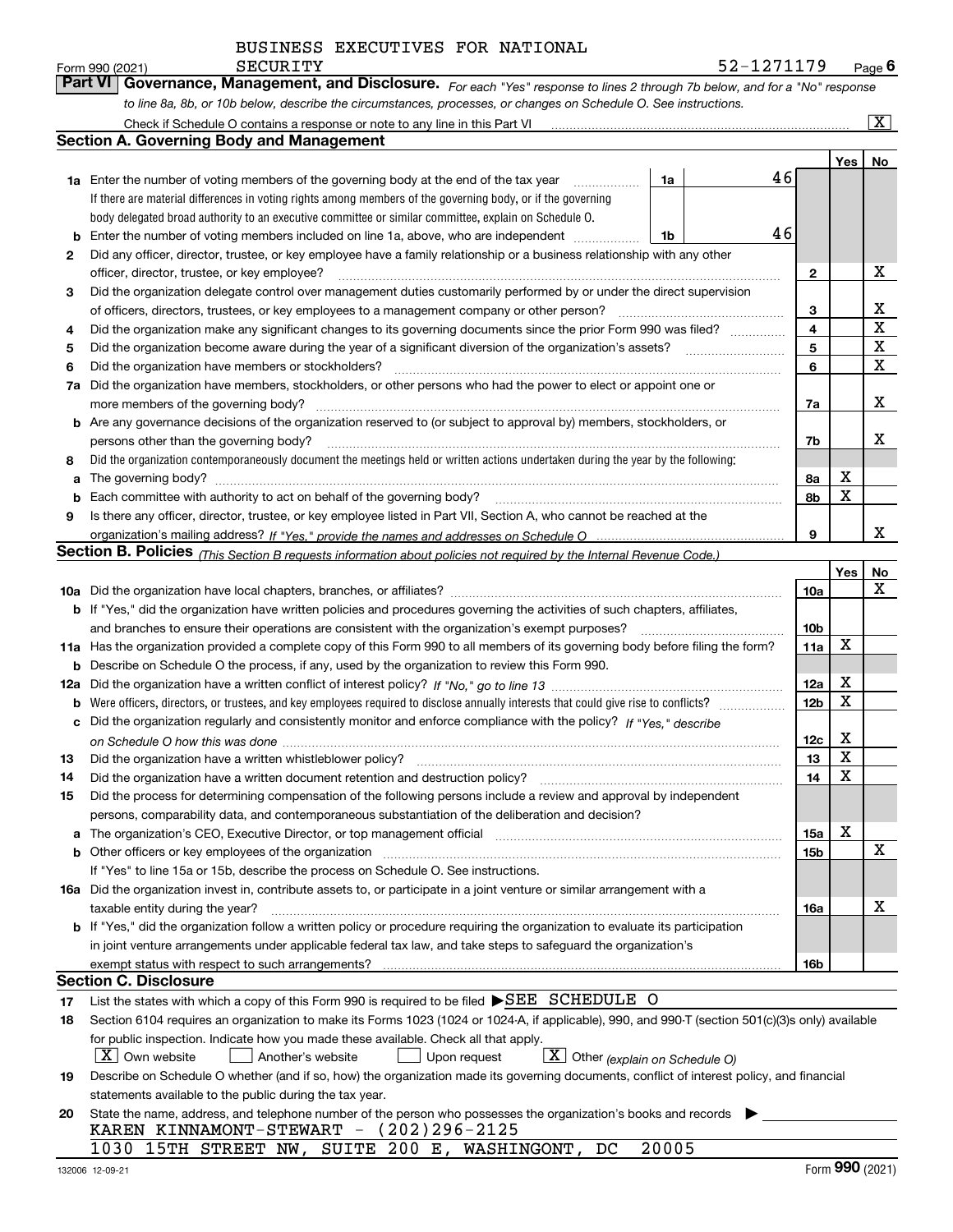$\mathcal{L}^{\text{max}}$ 

| orm 990 (2021) | SECURITY                                                                                   | 52-1271179 | Page / |
|----------------|--------------------------------------------------------------------------------------------|------------|--------|
|                | Part VII Compensation of Officers, Directors, Trustees, Key Employees, Highest Compensated |            |        |
|                | <b>Employees, and Independent Contractors</b>                                              |            |        |

Check if Schedule O contains a response or note to any line in this Part VII

**Section A. Officers, Directors, Trustees, Key Employees, and Highest Compensated Employees**

**1a**  Complete this table for all persons required to be listed. Report compensation for the calendar year ending with or within the organization's tax year. **•** List all of the organization's current officers, directors, trustees (whether individuals or organizations), regardless of amount of compensation.

Enter -0- in columns (D), (E), and (F) if no compensation was paid.

 $\bullet$  List all of the organization's  $\sf current$  key employees, if any. See the instructions for definition of "key employee."

**•** List the organization's five current highest compensated employees (other than an officer, director, trustee, or key employee) who received reportable compensation (box 5 of Form W-2, Form 1099-MISC, and/or box 1 of Form 1099-NEC) of more than \$100,000 from the organization and any related organizations.

**•** List all of the organization's former officers, key employees, and highest compensated employees who received more than \$100,000 of reportable compensation from the organization and any related organizations.

**former directors or trustees**  ¥ List all of the organization's that received, in the capacity as a former director or trustee of the organization, more than \$10,000 of reportable compensation from the organization and any related organizations.

See the instructions for the order in which to list the persons above.

Check this box if neither the organization nor any related organization compensated any current officer, director, or trustee.  $\mathcal{L}^{\text{max}}$ 

| (A)                            | (B)               |                               |                                                                  | (C)         |              |                                  |        | (D)             | (E)                           | (F)                   |
|--------------------------------|-------------------|-------------------------------|------------------------------------------------------------------|-------------|--------------|----------------------------------|--------|-----------------|-------------------------------|-----------------------|
| Name and title                 | Average           |                               | (do not check more than one                                      | Position    |              |                                  |        | Reportable      | Reportable                    | Estimated             |
|                                | hours per         |                               | box, unless person is both an<br>officer and a director/trustee) |             |              |                                  |        | compensation    | compensation                  | amount of             |
|                                | week<br>(list any |                               |                                                                  |             |              |                                  |        | from<br>the     | from related<br>organizations | other<br>compensation |
|                                | hours for         |                               |                                                                  |             |              |                                  |        | organization    | (W-2/1099-MISC/               | from the              |
|                                | related           |                               |                                                                  |             |              |                                  |        | (W-2/1099-MISC/ | 1099-NEC)                     | organization          |
|                                | organizations     |                               |                                                                  |             |              |                                  |        | 1099-NEC)       |                               | and related           |
|                                | below             | ndividual trustee or director | nstitutional trustee                                             |             | Key employee |                                  |        |                 |                               | organizations         |
|                                | line)             |                               |                                                                  | Officer     |              | Highest compensated<br> employee | Former |                 |                               |                       |
| <b>JOSEPH VOTEL</b><br>(1)     | 40.00             |                               |                                                                  |             |              |                                  |        |                 |                               |                       |
| PRESIDENT & CEO                |                   |                               |                                                                  | $\mathbf X$ |              |                                  |        | 547,829.        | $0$ .                         | 24,994.               |
| (2)<br>TOM COSENTINO           | 40.00             |                               |                                                                  |             |              |                                  |        |                 |                               |                       |
| COO                            |                   |                               |                                                                  | $\mathbf X$ |              |                                  |        | 237,060.        | $\mathbf 0$ .                 | 14,697.               |
| DEBORAH MCCARTHY<br>(3)        | 40.00             |                               |                                                                  |             |              |                                  |        |                 |                               |                       |
| FOR MEMBERSHIP & STRAT<br>SVP  |                   |                               |                                                                  |             |              | X                                |        | 168,167.        | $0$ .                         | 36, 249.              |
| GENEVIEVE MOONIS<br>(4)        | 40.00             |                               |                                                                  |             |              |                                  |        |                 |                               |                       |
| SVP FOR MEMBERSHIP             |                   |                               |                                                                  |             |              | X                                |        | 160,870.        | $\mathbf 0$ .                 | 42,942.               |
| (5)<br>KAREN KINNAMONT STEWART | 40.00             |                               |                                                                  |             |              |                                  |        |                 |                               |                       |
| SVP FINANCE & ADMIN            |                   |                               |                                                                  | $\mathbf X$ |              |                                  |        | 159,436.        | $\mathbf 0$ .                 | 29,261.               |
| CHAD MANSKE<br>(6)             | 40.00             |                               |                                                                  |             |              |                                  |        |                 |                               |                       |
| SVP POLICY PROJECTS            |                   |                               |                                                                  |             |              | X                                |        | 169,480.        | $\mathbf 0$ .                 | 11,936.               |
| VICTORIA MCGRATH<br>(7)        | 40.00             |                               |                                                                  |             |              |                                  |        |                 |                               |                       |
| DIRECTOR FOR THE NY METRO      |                   |                               |                                                                  |             |              | X                                |        | 126,601.        | 0.                            | 38,241.               |
| KATHERINE KENNING<br>(8)       | 40.00             |                               |                                                                  |             |              |                                  |        |                 |                               |                       |
| DIRECTOR FOR CALIFORNIA        |                   |                               |                                                                  |             |              | X                                |        | 141,061.        | $\mathbf 0$ .                 | 21,647.               |
| (9)<br>MARK J. GERENCSER       | $\overline{2.00}$ |                               |                                                                  |             |              |                                  |        |                 |                               |                       |
| CHAIRMAN                       |                   | $\mathbf x$                   |                                                                  | $\mathbf X$ |              |                                  |        | 0.              | $\mathbf{0}$ .                | $0_{.}$               |
| (10) STANLEY A WEIS            | 0.20              |                               |                                                                  |             |              |                                  |        |                 |                               |                       |
| FOUNDING CHAIRMAN              |                   | $\overline{\mathbf{X}}$       |                                                                  | $\mathbf X$ |              |                                  |        | 0.              | $\mathbf{0}$ .                | 0.                    |
| (11) RAPHALE BENAROYA          | 0.20              |                               |                                                                  |             |              |                                  |        |                 |                               |                       |
| VICE CHAIR                     |                   | $\mathbf X$                   |                                                                  | $\mathbf X$ |              |                                  |        | 0.              | $\mathbf{0}$ .                | 0.                    |
| (12) MARY M. BOIS              | 0.20              |                               |                                                                  |             |              |                                  |        |                 |                               |                       |
| VICE CHAIR                     |                   | $\overline{\mathbf{X}}$       |                                                                  | $\mathbf X$ |              |                                  |        | 0.              | $\mathbf 0$ .                 | $0_{.}$               |
| (13) DENIS A. BOVIN            | 0.20              |                               |                                                                  |             |              |                                  |        |                 |                               |                       |
| VICE CHAIR                     |                   | $\mathbf x$                   |                                                                  | $\mathbf X$ |              |                                  |        | 0.              | $\mathbf 0$ .                 | $0_{.}$               |
| (14) RAMON P. MARKS            | 0.20              |                               |                                                                  |             |              |                                  |        |                 |                               |                       |
| VICE CHAIR                     |                   | $\overline{\mathbf{X}}$       |                                                                  | $\mathbf X$ |              |                                  |        | 0.              | $\mathbf 0$ .                 | $\mathbf 0$ .         |
| (15) WILLIAM F. MURDY          | 0.20              |                               |                                                                  |             |              |                                  |        |                 |                               |                       |
| VICE CHAIR                     |                   | $\rm X$                       |                                                                  | $\mathbf X$ |              |                                  |        | 0.              | 0.                            | 0.                    |
| (16) BRUCE E. MOSLER           | 0.20              |                               |                                                                  |             |              |                                  |        |                 |                               |                       |
| CHAIRMAN EMERITUS              |                   | $\overline{\mathbf{X}}$       |                                                                  | $\rm X$     |              |                                  |        | 0.              | $\mathbf 0$ .                 | 0.                    |
| (17) PATRICIA C. BARRON        | 0.20              |                               |                                                                  |             |              |                                  |        |                 |                               |                       |
| <b>BOARD MEMBER</b>            |                   | $\rm X$                       |                                                                  |             |              |                                  |        | 0.              | $\mathbf 0$ .                 | $0_{.}$               |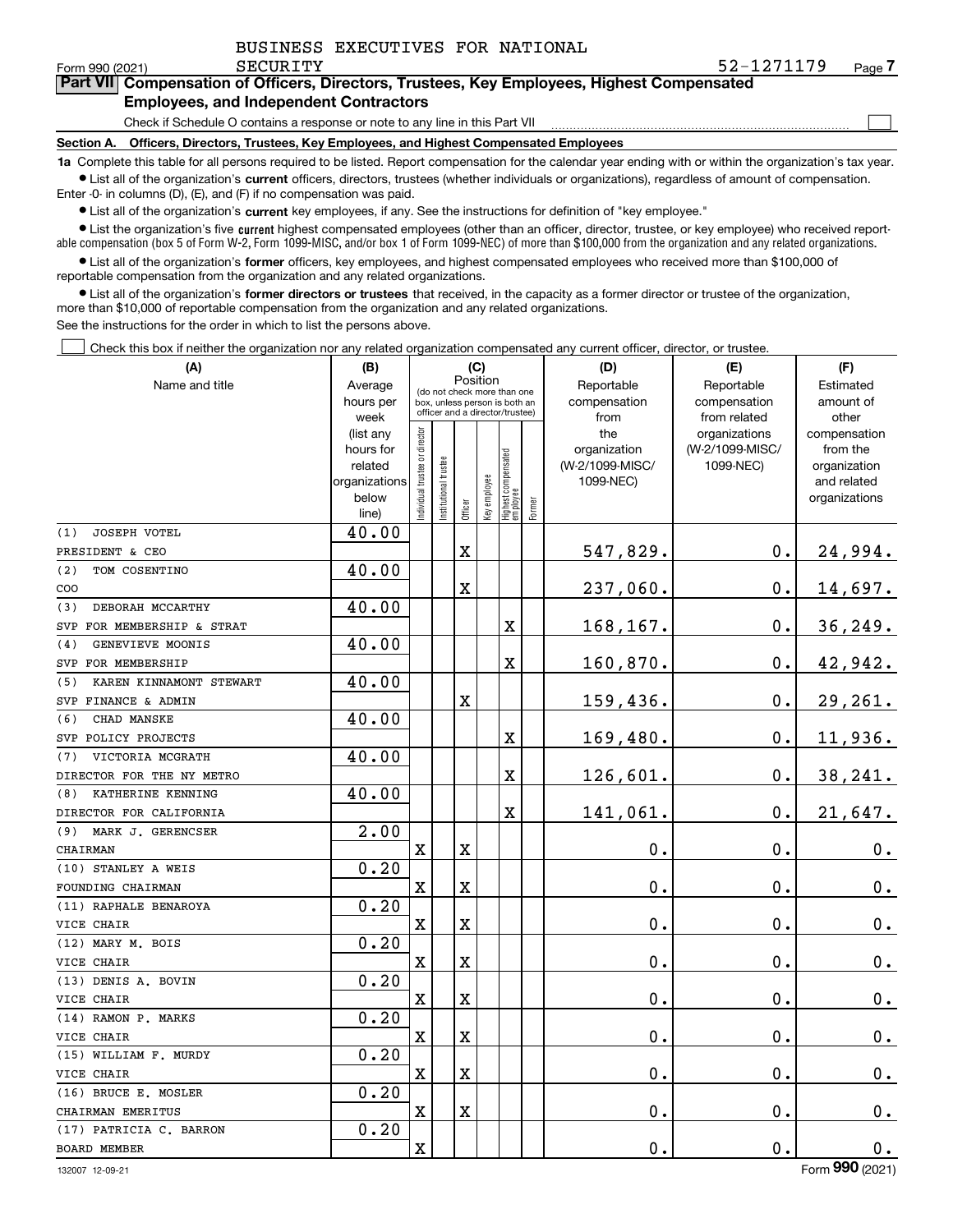| BUSINESS EXECUTIVES FOR NATIONAL |  |
|----------------------------------|--|
|                                  |  |

**SECURITY** 

| Form 990 (2021)<br>SECURITY                                                                                                                     |                        |                               |                       |         |              |                                                              |        |                                | 52-1271179       |                     | Page <b>ö</b> |
|-------------------------------------------------------------------------------------------------------------------------------------------------|------------------------|-------------------------------|-----------------------|---------|--------------|--------------------------------------------------------------|--------|--------------------------------|------------------|---------------------|---------------|
| <b>Part VII</b><br>Section A. Officers, Directors, Trustees, Key Employees, and Highest Compensated Employees (continued)                       |                        |                               |                       |         |              |                                                              |        |                                |                  |                     |               |
| (A)                                                                                                                                             | (B)                    |                               |                       |         | (C)          |                                                              |        | (D)                            | (E)              |                     | (F)           |
| Name and title                                                                                                                                  | Average                |                               |                       |         | Position     |                                                              |        | Reportable                     | Reportable       |                     | Estimated     |
|                                                                                                                                                 | hours per              |                               |                       |         |              | (do not check more than one<br>box, unless person is both an |        | compensation                   | compensation     |                     | amount of     |
|                                                                                                                                                 | week                   |                               |                       |         |              | officer and a director/trustee)                              |        | from                           | from related     |                     | other         |
|                                                                                                                                                 | (list any              |                               |                       |         |              |                                                              |        | the                            | organizations    |                     | compensation  |
|                                                                                                                                                 | hours for              |                               |                       |         |              |                                                              |        | organization                   | (W-2/1099-MISC/  |                     | from the      |
|                                                                                                                                                 | related                |                               |                       |         |              |                                                              |        | (W-2/1099-MISC/                | 1099-NEC)        |                     | organization  |
|                                                                                                                                                 | organizations<br>below |                               |                       |         |              |                                                              |        | 1099-NEC)                      |                  |                     | and related   |
|                                                                                                                                                 | line)                  | ndividual trustee or director | Institutional trustee | Officer | Key employee | Highest compensated<br> employee                             | Former |                                |                  |                     | organizations |
| (18) ALFRED R. BERKELEY III                                                                                                                     | 0.20                   |                               |                       |         |              |                                                              |        |                                |                  |                     |               |
| <b>BOARD MEMBER</b>                                                                                                                             |                        | X                             |                       |         |              |                                                              |        | 0.                             | 0.               |                     | 0.            |
| (19) CALVIN G. BUTLER                                                                                                                           | 0.20                   |                               |                       |         |              |                                                              |        |                                |                  |                     |               |
| BOARD MEMBER                                                                                                                                    |                        | X                             |                       |         |              |                                                              |        | 0.                             | 0.               |                     | 0.            |
| (20) CHRISTOPHER W. COLLINS                                                                                                                     | 0.20                   |                               |                       |         |              |                                                              |        |                                |                  |                     |               |
| <b>BOARD MEMBER</b>                                                                                                                             |                        | X                             |                       |         |              |                                                              |        | 0.                             | 0.               |                     | 0.            |
| (21) HOWARD E. COX, JR                                                                                                                          | 0.20                   |                               |                       |         |              |                                                              |        |                                |                  |                     |               |
| BOARD MEMBER                                                                                                                                    |                        | X                             |                       |         |              |                                                              |        | Ο.                             | 0.               |                     | 0.            |
| (22) STEVEN E. DARNELL                                                                                                                          | 0.20                   |                               |                       |         |              |                                                              |        |                                |                  |                     |               |
| BOARD MEMBER                                                                                                                                    |                        | X                             |                       |         |              |                                                              |        | Ο.                             | 0.               |                     | 0.            |
| (23) JOSEPH M. DEPINTO                                                                                                                          | 0.20                   |                               |                       |         |              |                                                              |        |                                |                  |                     |               |
| BOARD MEMBER                                                                                                                                    |                        | X                             |                       |         |              |                                                              |        | Ο.                             | 0.               |                     | 0.            |
| (24) HARRIS DIAMOND                                                                                                                             | 0.20                   |                               |                       |         |              |                                                              |        |                                |                  |                     |               |
| BOARD MEMBER                                                                                                                                    |                        | X                             |                       |         |              |                                                              |        | Ο.                             | 0.               |                     | 0.            |
| (25) DONALD R. DIXON                                                                                                                            | 0.20                   |                               |                       |         |              |                                                              |        |                                |                  |                     |               |
| BOARD MEMBER                                                                                                                                    |                        | X                             |                       |         |              |                                                              |        | Ο.                             | $\mathbf 0$ .    |                     | 0.            |
| (26) EZRA S. FIELD                                                                                                                              | 0.20                   |                               |                       |         |              |                                                              |        |                                |                  |                     |               |
| BOARD MEMBER                                                                                                                                    |                        | $\mathbf x$                   |                       |         |              |                                                              |        | Ο.                             | 0.               |                     | 0.            |
|                                                                                                                                                 |                        |                               |                       |         |              |                                                              |        | 1,710,504.                     | $\overline{0}$ . |                     | 219,967.      |
|                                                                                                                                                 |                        |                               |                       |         |              |                                                              |        | 0.                             | $\overline{0}$ . |                     | 0.            |
| c Total from continuation sheets to Part VII, Section A manufactured by                                                                         |                        |                               |                       |         |              |                                                              |        | 1,710,504.                     | $\overline{0}$ . |                     | 219,967.      |
|                                                                                                                                                 |                        |                               |                       |         |              |                                                              |        |                                |                  |                     |               |
| Total number of individuals (including but not limited to those listed above) who received more than \$100,000 of reportable<br>$\mathbf{2}$    |                        |                               |                       |         |              |                                                              |        |                                |                  |                     | 10            |
| compensation from the organization $\blacktriangleright$                                                                                        |                        |                               |                       |         |              |                                                              |        |                                |                  |                     | Yes<br>No     |
|                                                                                                                                                 |                        |                               |                       |         |              |                                                              |        |                                |                  |                     |               |
| 3<br>Did the organization list any former officer, director, trustee, key employee, or highest compensated employee on                          |                        |                               |                       |         |              |                                                              |        |                                |                  |                     | х             |
| line 1a? If "Yes," complete Schedule J for such individual manufactured contained and the 1a? If "Yes," complete Schedule J for such individual |                        |                               |                       |         |              |                                                              |        |                                |                  | 3                   |               |
| For any individual listed on line 1a, is the sum of reportable compensation and other compensation from the organization                        |                        |                               |                       |         |              |                                                              |        |                                |                  |                     |               |
|                                                                                                                                                 |                        |                               |                       |         |              |                                                              |        |                                |                  | 4                   | X             |
| Did any person listed on line 1a receive or accrue compensation from any unrelated organization or individual for services<br>5                 |                        |                               |                       |         |              |                                                              |        |                                |                  |                     |               |
|                                                                                                                                                 |                        |                               |                       |         |              |                                                              |        |                                |                  | 5                   | x             |
| <b>Section B. Independent Contractors</b>                                                                                                       |                        |                               |                       |         |              |                                                              |        |                                |                  |                     |               |
| Complete this table for your five highest compensated independent contractors that received more than \$100,000 of compensation from<br>1       |                        |                               |                       |         |              |                                                              |        |                                |                  |                     |               |
| the organization. Report compensation for the calendar year ending with or within the organization's tax year.                                  |                        |                               |                       |         |              |                                                              |        |                                |                  |                     |               |
| (A)<br>Name and business address                                                                                                                |                        |                               |                       |         |              |                                                              |        | (B)<br>Description of services |                  | (C)<br>Compensation |               |
|                                                                                                                                                 |                        |                               |                       |         |              |                                                              |        |                                |                  |                     |               |
| UNIZO REAL ESTATE DC FIVE, LLC, 1330                                                                                                            |                        |                               |                       |         |              |                                                              |        |                                |                  |                     |               |
| MARYLAND AVENUE SW, WASHINGTON, DC 20024                                                                                                        |                        |                               |                       |         |              |                                                              |        | <b>pccupancy</b>               |                  |                     | 767,996.      |
|                                                                                                                                                 |                        |                               |                       |         |              |                                                              |        |                                |                  |                     |               |
|                                                                                                                                                 |                        |                               |                       |         |              |                                                              |        |                                |                  |                     |               |
|                                                                                                                                                 |                        |                               |                       |         |              |                                                              |        |                                |                  |                     |               |
|                                                                                                                                                 |                        |                               |                       |         |              |                                                              |        |                                |                  |                     |               |
|                                                                                                                                                 |                        |                               |                       |         |              |                                                              |        |                                |                  |                     |               |
|                                                                                                                                                 |                        |                               |                       |         |              |                                                              |        |                                |                  |                     |               |
|                                                                                                                                                 |                        |                               |                       |         |              |                                                              |        |                                |                  |                     |               |

**2**Total number of independent contractors (including but not limited to those listed above) who received more than \$100,000 of compensation from the organization 1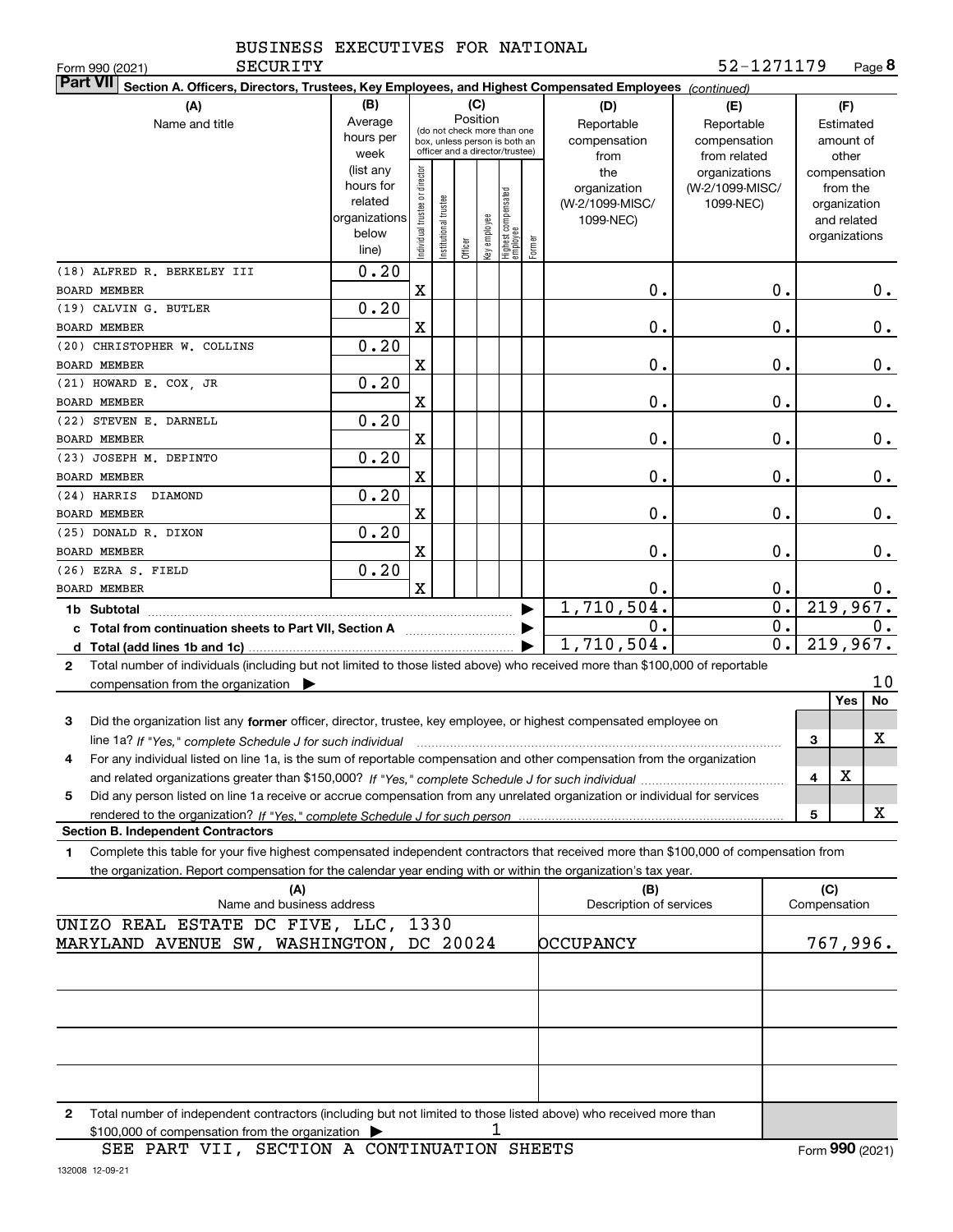| <b>SECURITY</b><br>Form 990                                                                                               |                        |                                |                      |         |                        |                              |        |                                 | 52-1271179      |                          |
|---------------------------------------------------------------------------------------------------------------------------|------------------------|--------------------------------|----------------------|---------|------------------------|------------------------------|--------|---------------------------------|-----------------|--------------------------|
| <b>Part VII</b><br>Section A. Officers, Directors, Trustees, Key Employees, and Highest Compensated Employees (continued) |                        |                                |                      |         |                        |                              |        |                                 |                 |                          |
| (A)                                                                                                                       | (B)                    |                                |                      |         | (C)                    |                              |        | (D)                             | (E)             | (F)                      |
| Name and title                                                                                                            | Average                |                                |                      |         | Position               |                              |        | Reportable                      | Reportable      | Estimated                |
|                                                                                                                           | hours                  |                                |                      |         | (check all that apply) |                              |        | compensation                    | compensation    | amount of                |
|                                                                                                                           | per                    |                                |                      |         |                        |                              |        | from                            | from related    | other                    |
|                                                                                                                           | week                   |                                |                      |         |                        | Highest compensated employee |        | the                             | organizations   | compensation             |
|                                                                                                                           | (list any<br>hours for |                                |                      |         |                        |                              |        | organization<br>(W-2/1099-MISC) | (W-2/1099-MISC) | from the<br>organization |
|                                                                                                                           | related                |                                |                      |         |                        |                              |        |                                 |                 | and related              |
|                                                                                                                           | organizations          |                                |                      |         |                        |                              |        |                                 |                 | organizations            |
|                                                                                                                           | below                  | Individual trustee or director | nstitutional trustee |         | Key employee           |                              |        |                                 |                 |                          |
|                                                                                                                           | line)                  |                                |                      | Officer |                        |                              | Former |                                 |                 |                          |
| (27) FRANCIS<br>FINELLI                                                                                                   | 0.20                   |                                |                      |         |                        |                              |        |                                 |                 |                          |
| <b>BOARD MEMBER</b>                                                                                                       |                        | X                              |                      |         |                        |                              |        | 0.                              | $\mathbf 0$ .   | 0.                       |
| (28) KENNETH FISHER                                                                                                       | 0.20                   |                                |                      |         |                        |                              |        |                                 |                 |                          |
| <b>BOARD MEMBER</b>                                                                                                       |                        | X                              |                      |         |                        |                              |        | 0.                              | $\mathbf 0$ .   | $\mathbf 0$ .            |
| (29) RHONDA GERMANY BALLINTY                                                                                              | 0.20                   |                                |                      |         |                        |                              |        |                                 |                 |                          |
| <b>BOARD MEMBER</b>                                                                                                       |                        | X                              |                      |         |                        |                              |        | 0.                              | $\mathbf 0$ .   | $\mathbf 0$ .            |
| (30) G.S. BECKWITH GILBERT                                                                                                | 0.20                   |                                |                      |         |                        |                              |        |                                 |                 |                          |
| <b>BOARD MEMBER</b>                                                                                                       |                        | X                              |                      |         |                        |                              |        | 0.                              | $\mathbf 0$ .   | $\mathbf 0$ .            |
| (31) MAURICE R. GREENBERG                                                                                                 | 0.20                   |                                |                      |         |                        |                              |        |                                 |                 |                          |
| BOARD MEMBER                                                                                                              |                        | X                              |                      |         |                        |                              |        | 0.                              | $\mathbf 0$ .   | $\mathbf 0$ .            |
| (32) MARK S. HACKER                                                                                                       | 0.20                   |                                |                      |         |                        |                              |        |                                 |                 |                          |
| <b>BOARD MEMBER</b>                                                                                                       |                        | X                              |                      |         |                        |                              |        | 0.                              | $\mathbf 0$ .   | $\mathbf 0$ .            |
| (33) MICHAEL D. HANKIN                                                                                                    | 0.20                   |                                |                      |         |                        |                              |        |                                 |                 |                          |
| <b>BOARD MEMBER</b>                                                                                                       |                        | X                              |                      |         |                        |                              |        | 0.                              | $\mathbf 0$ .   | $\mathbf 0$ .            |
| (34) THOMAS J. HIGGINS                                                                                                    | 0.20                   |                                |                      |         |                        |                              |        |                                 |                 |                          |
| <b>BOARD MEMBER</b>                                                                                                       |                        | X                              |                      |         |                        |                              |        | 0.                              | $\mathbf 0$ .   | $\mathbf 0$ .            |
| (35) JOHN K. HURLEY                                                                                                       | 0.20                   |                                |                      |         |                        |                              |        |                                 |                 |                          |
| BOARD MEMBER                                                                                                              |                        | X                              |                      |         |                        |                              |        | 0.                              | $\mathbf 0$ .   | $\mathbf 0$ .            |
| (36) EDWIN M. KANIA, JR                                                                                                   | 0.20                   |                                |                      |         |                        |                              |        |                                 |                 |                          |
| BOARD MEMBER                                                                                                              |                        | X                              |                      |         |                        |                              |        | 0.                              | $\mathbf 0$ .   | $\mathbf 0$ .            |
| (37) PAUL MARCUS                                                                                                          | 0.20                   |                                |                      |         |                        |                              |        |                                 |                 |                          |
| <b>BOARD MEMBER</b>                                                                                                       |                        | X                              |                      |         |                        |                              |        | 0.                              | $\mathbf 0$ .   | $0$ .                    |
| (38) CHRISTOPHER C. MELTON                                                                                                | 0.20                   |                                |                      |         |                        |                              |        |                                 |                 |                          |
| BOARD MEMBER                                                                                                              |                        | X                              |                      |         |                        |                              |        | 0.                              | $\mathbf 0$ .   | 0.                       |
| (39) BRIAN H. MONKS                                                                                                       | 0.20                   |                                |                      |         |                        |                              |        |                                 |                 |                          |
| BOARD MEMBER                                                                                                              |                        | X                              |                      |         |                        |                              |        | $\mathbf 0$ .                   | $\mathbf 0$ .   | $\mathbf 0$ .            |
| (40) MARK S. NEWMAN                                                                                                       | 0.20                   |                                |                      |         |                        |                              |        |                                 |                 |                          |
| BOARD MEMBER                                                                                                              |                        | X                              |                      |         |                        |                              |        | $\mathbf 0$ .                   | О.              | $0_{.}$                  |
| (41) STUART B. PARKER                                                                                                     | 0.20                   |                                |                      |         |                        |                              |        |                                 |                 |                          |
| BOARD MEMBER                                                                                                              |                        | X                              |                      |         |                        |                              |        | 0.                              | О.              | $0_{.}$                  |
| (42) ROGER S. SHEDLIN                                                                                                     | 0.20                   | $\mathbf X$                    |                      |         |                        |                              |        |                                 |                 |                          |
| BOARD MEMBER<br>(43) MARK R. SHENKMAN                                                                                     | 0.20                   |                                |                      |         |                        |                              |        | $\mathbf 0$ .                   | О.              | $0_{.}$                  |
| BOARD MEMBER                                                                                                              |                        | X                              |                      |         |                        |                              |        | $\mathbf 0$ .                   | О.              | $0_{.}$                  |
| (44) DONALD V. SMITH                                                                                                      | 0.20                   |                                |                      |         |                        |                              |        |                                 |                 |                          |
| BOARD MEMBER                                                                                                              |                        | X                              |                      |         |                        |                              |        | $\mathbf 0$ .                   | О.              | $0\cdot$                 |
| (45) HEIDI L. STEIGER                                                                                                     | 0.20                   |                                |                      |         |                        |                              |        |                                 |                 |                          |
| BOARD MEMBER                                                                                                              |                        | X                              |                      |         |                        |                              |        | $\mathbf 0$ .                   | О.              | $0_{.}$                  |
| (46) THOMAS F. STEPHENSON                                                                                                 | 0.20                   |                                |                      |         |                        |                              |        |                                 |                 |                          |
| BOARD MEMBER                                                                                                              |                        | X                              |                      |         |                        |                              |        | $\mathbf 0$ .                   | О.              | 0.                       |
|                                                                                                                           |                        |                                |                      |         |                        |                              |        |                                 |                 |                          |
| Total to Part VII, Section A, line 1c                                                                                     |                        |                                |                      |         |                        |                              |        |                                 |                 |                          |
|                                                                                                                           |                        |                                |                      |         |                        |                              |        |                                 |                 |                          |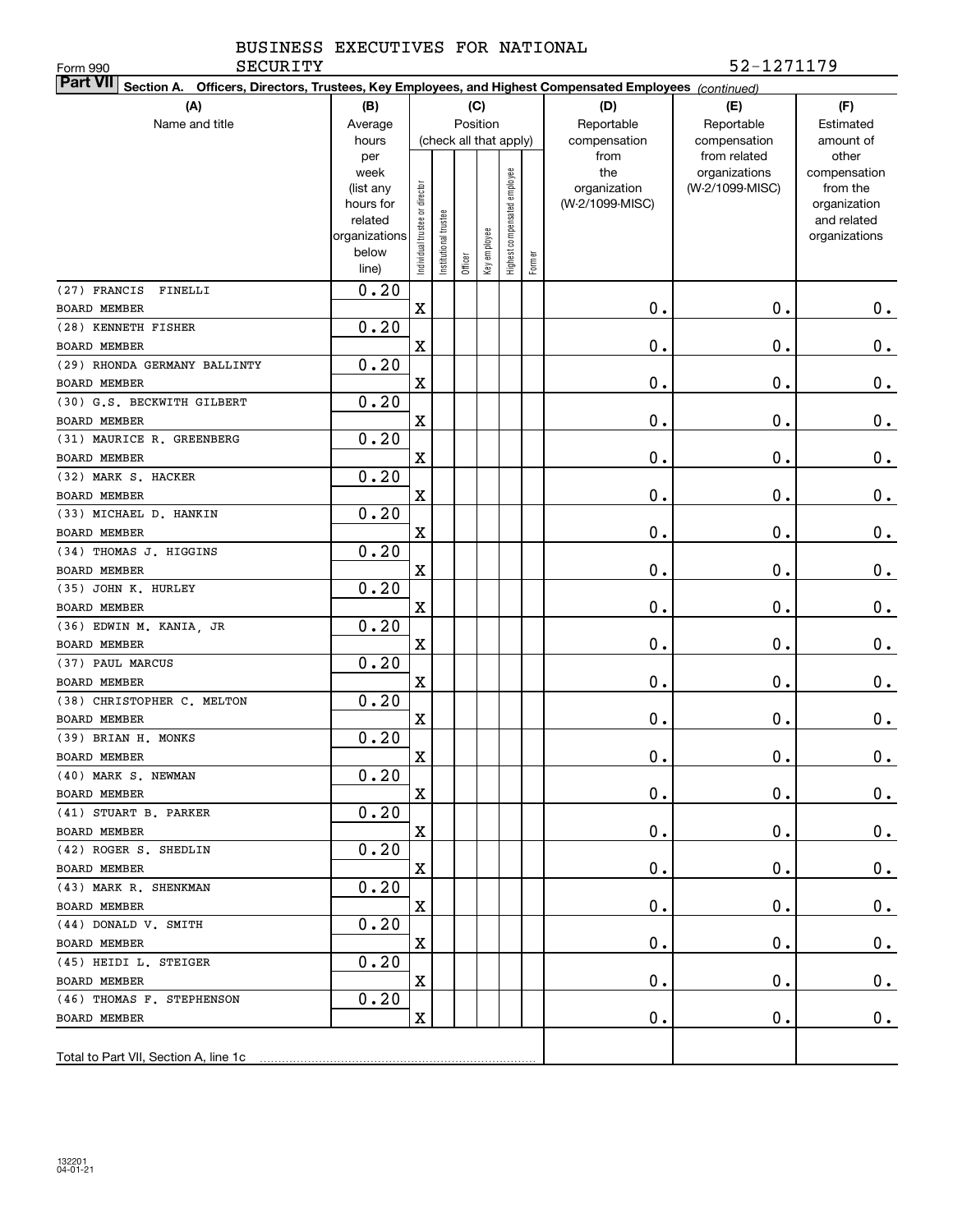| BUSINESS EXECUTIVES FOR NATIONAL |  |
|----------------------------------|--|
|                                  |  |

Form 990

| <b>Part VII</b> Section A. Officers, Directors, Trustees, Key Employees, and Highest Compensated Employees (continued) |                      |                                |                       |         |                        |                              |        |                 |                 |                             |
|------------------------------------------------------------------------------------------------------------------------|----------------------|--------------------------------|-----------------------|---------|------------------------|------------------------------|--------|-----------------|-----------------|-----------------------------|
| (A)                                                                                                                    | (B)                  |                                |                       |         | (C)                    |                              |        | (D)             | (E)             | (F)                         |
| Name and title                                                                                                         | Average              |                                |                       |         | Position               |                              |        | Reportable      | Reportable      | Estimated                   |
|                                                                                                                        | hours                |                                |                       |         | (check all that apply) |                              |        | compensation    | compensation    | amount of                   |
|                                                                                                                        | per                  |                                |                       |         |                        |                              |        | from            | from related    | other                       |
|                                                                                                                        | week                 |                                |                       |         |                        |                              |        | the             | organizations   | compensation                |
|                                                                                                                        | (list any            |                                |                       |         |                        |                              |        | organization    | (W-2/1099-MISC) | from the                    |
|                                                                                                                        | hours for<br>related |                                |                       |         |                        |                              |        | (W-2/1099-MISC) |                 | organization<br>and related |
|                                                                                                                        | organizations        |                                |                       |         |                        |                              |        |                 |                 | organizations               |
|                                                                                                                        | below                |                                |                       |         |                        |                              |        |                 |                 |                             |
|                                                                                                                        | line)                | Individual trustee or director | Institutional trustee | Officer | Key employee           | Highest compensated employee | Former |                 |                 |                             |
| (47) DAVID P. STORCH                                                                                                   | 0.20                 |                                |                       |         |                        |                              |        |                 |                 |                             |
| BOARD MEMBER                                                                                                           |                      | $\mathbf X$                    |                       |         |                        |                              |        | $0$ .           | $\mathbf 0$ .   | $\mathbf 0$ .               |
| (48) JOHN H. STREICKER                                                                                                 | 0.20                 |                                |                       |         |                        |                              |        |                 |                 |                             |
| BOARD MEMBER                                                                                                           |                      | $\mathbf X$                    |                       |         |                        |                              |        | $0$ .           | $\mathbf 0$ .   | $0_{\bullet}$               |
| (49) EDWIN A. WAHLEN                                                                                                   | 0.20                 |                                |                       |         |                        |                              |        |                 |                 |                             |
| BOARD MEMBER                                                                                                           |                      | $\mathbf X$                    |                       |         |                        |                              |        | $0$ .           | $\mathbf 0$ .   | 0.                          |
| (50) KRISTI M. ROGERS                                                                                                  | 0.20                 |                                |                       |         |                        |                              |        |                 |                 |                             |
| <b>BOARD MEMBER</b>                                                                                                    |                      | $\mathbf X$                    |                       |         |                        |                              |        | $0$ .           | $\mathbf 0$ .   | 0.                          |
| (51) JAMES SHIRA                                                                                                       | 0.20                 |                                |                       |         |                        |                              |        |                 |                 |                             |
| <b>BOARD MEMBER</b>                                                                                                    |                      | $\mathbf X$                    |                       |         |                        |                              |        | $0$ .           | $\mathbf 0$ .   | $\mathbf 0$ .               |
| (52) SAMUEL COLE                                                                                                       | 0.20                 |                                |                       |         |                        |                              |        |                 |                 |                             |
| <b>BOARD MEMBER</b>                                                                                                    |                      | $\mathbf X$                    |                       |         |                        |                              |        | $0$ .           | $\mathbf 0$ .   | $\mathbf 0$ .               |
| (53) PETE DORDAL JR.                                                                                                   | 0.20                 |                                |                       |         |                        |                              |        |                 |                 |                             |
| BOARD MEMBER                                                                                                           |                      | $\mathbf X$                    |                       |         |                        |                              |        | $0$ .           | $\mathbf 0$ .   | 0.                          |
| (54) GREGORY S NIXON                                                                                                   | 0.20                 |                                |                       |         |                        |                              |        |                 |                 |                             |
| BOARD MEMBER                                                                                                           |                      | $\mathbf X$                    |                       |         |                        |                              |        | $\mathbf 0$ .   | $\mathbf 0$ .   | 0.                          |
|                                                                                                                        |                      |                                |                       |         |                        |                              |        |                 |                 |                             |
|                                                                                                                        |                      |                                |                       |         |                        |                              |        |                 |                 |                             |
|                                                                                                                        |                      |                                |                       |         |                        |                              |        |                 |                 |                             |
|                                                                                                                        |                      |                                |                       |         |                        |                              |        |                 |                 |                             |
|                                                                                                                        |                      |                                |                       |         |                        |                              |        |                 |                 |                             |
|                                                                                                                        |                      |                                |                       |         |                        |                              |        |                 |                 |                             |
|                                                                                                                        |                      |                                |                       |         |                        |                              |        |                 |                 |                             |
|                                                                                                                        |                      |                                |                       |         |                        |                              |        |                 |                 |                             |
|                                                                                                                        |                      |                                |                       |         |                        |                              |        |                 |                 |                             |
|                                                                                                                        |                      |                                |                       |         |                        |                              |        |                 |                 |                             |
|                                                                                                                        |                      |                                |                       |         |                        |                              |        |                 |                 |                             |
|                                                                                                                        |                      |                                |                       |         |                        |                              |        |                 |                 |                             |
|                                                                                                                        |                      |                                |                       |         |                        |                              |        |                 |                 |                             |
|                                                                                                                        |                      |                                |                       |         |                        |                              |        |                 |                 |                             |
|                                                                                                                        |                      |                                |                       |         |                        |                              |        |                 |                 |                             |
|                                                                                                                        |                      |                                |                       |         |                        |                              |        |                 |                 |                             |
|                                                                                                                        |                      |                                |                       |         |                        |                              |        |                 |                 |                             |
|                                                                                                                        |                      |                                |                       |         |                        |                              |        |                 |                 |                             |
|                                                                                                                        |                      |                                |                       |         |                        |                              |        |                 |                 |                             |
|                                                                                                                        |                      |                                |                       |         |                        |                              |        |                 |                 |                             |
|                                                                                                                        |                      |                                |                       |         |                        |                              |        |                 |                 |                             |
|                                                                                                                        |                      |                                |                       |         |                        |                              |        |                 |                 |                             |
|                                                                                                                        |                      |                                |                       |         |                        |                              |        |                 |                 |                             |
|                                                                                                                        |                      |                                |                       |         |                        |                              |        |                 |                 |                             |
|                                                                                                                        |                      |                                |                       |         |                        |                              |        |                 |                 |                             |
| Total to Part VII, Section A, line 1c [11] [12] [12] [12] [13] [14] [15] [15] [16] [17] [17] [17] [17] [17] [1         |                      |                                |                       |         |                        |                              |        |                 |                 |                             |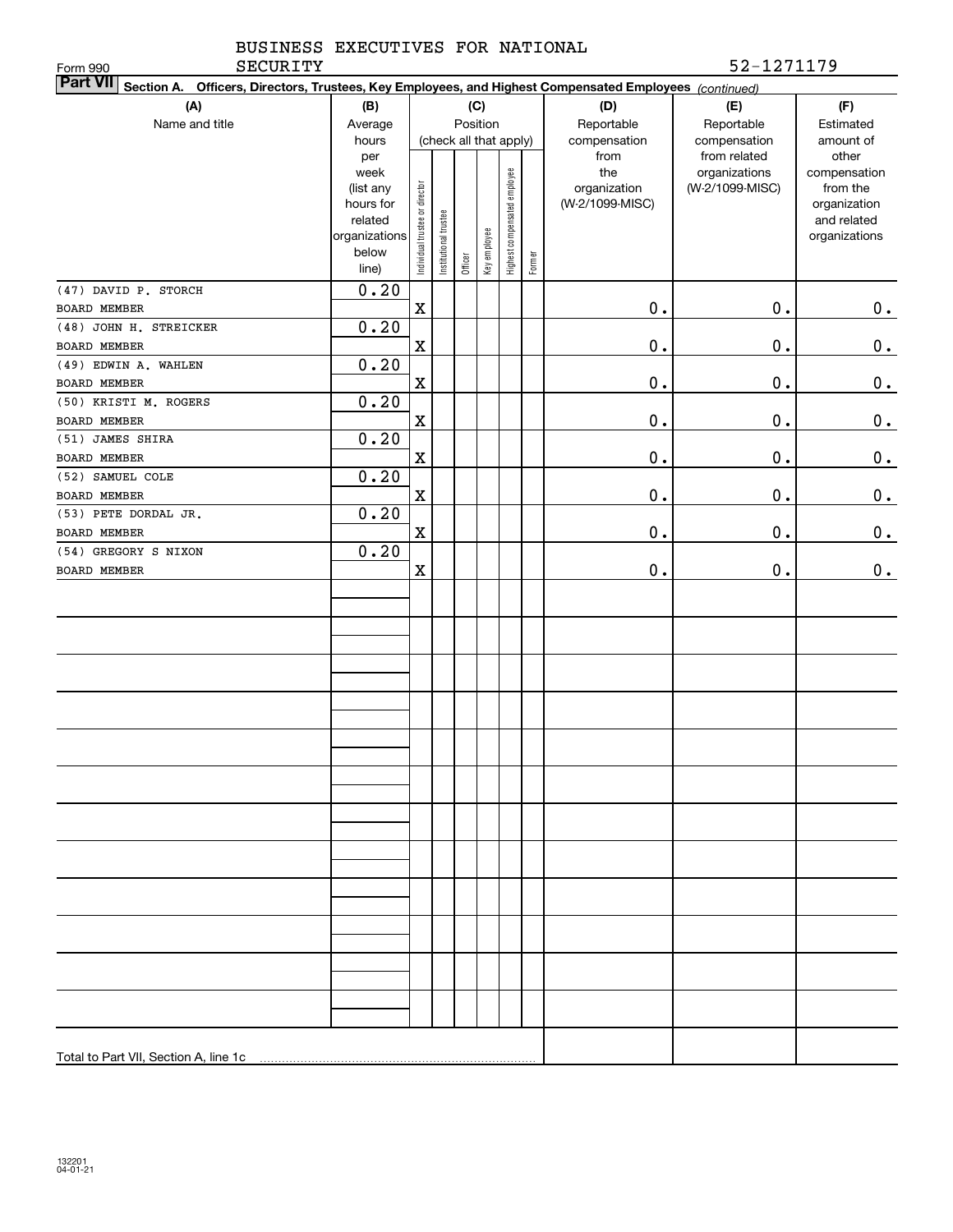| BUSINESS EXECUTIVES FOR NATIONAL |  |
|----------------------------------|--|
|                                  |  |

SECURITY

|                                                                                         | <b>Part VIII</b> |                               | <b>Statement of Revenue</b>                                                                                                                                                                                                                                                                                                                                                                                                                                                                                                                                                                                                                                                       |                                                                                 |                      |                                                           |                                                 |                                           |
|-----------------------------------------------------------------------------------------|------------------|-------------------------------|-----------------------------------------------------------------------------------------------------------------------------------------------------------------------------------------------------------------------------------------------------------------------------------------------------------------------------------------------------------------------------------------------------------------------------------------------------------------------------------------------------------------------------------------------------------------------------------------------------------------------------------------------------------------------------------|---------------------------------------------------------------------------------|----------------------|-----------------------------------------------------------|-------------------------------------------------|-------------------------------------------|
|                                                                                         |                  |                               | Check if Schedule O contains a response or note to any line in this Part VIII                                                                                                                                                                                                                                                                                                                                                                                                                                                                                                                                                                                                     |                                                                                 |                      |                                                           |                                                 |                                           |
|                                                                                         |                  |                               |                                                                                                                                                                                                                                                                                                                                                                                                                                                                                                                                                                                                                                                                                   |                                                                                 | (A)<br>Total revenue | $\overline{(B)}$<br>Related or exempt<br>function revenue | $\overline{C}$<br>Unrelated<br>business revenue | (D)<br>Revenue excluded<br>from tax under |
| Contributions, Gifts, Grants<br>and Other Similar Amounts<br>Program Service<br>Revenue |                  | h.<br>2 a<br>b<br>с<br>d<br>е | 1 a Federated campaigns<br>1a<br>1 <sub>b</sub><br><b>b</b> Membership dues<br>1 <sub>c</sub><br>c Fundraising events<br>1d<br>d Related organizations<br>.<br>e Government grants (contributions)<br>1e<br>f All other contributions, gifts, grants, and<br>1f<br>similar amounts not included above<br>$1g$ $\frac{1}{3}$<br>Noncash contributions included in lines 1a-1f<br><u> 1980 - Johann Barn, amerikansk politiker (</u><br><u> 1989 - Johann Barbara, martxa alemaniar arg</u><br><u> 1989 - Andrea Stadt Britain, amerikansk politiker (</u><br><u> 1989 - Johann Barbara, martin amerikan basar dan berasal dan berasal dalam basar dalam basar dalam basar dala</u> | 1,257,272.<br>665,012.<br>6,794,687.<br>1,395,439.<br>▶<br><b>Business Code</b> | 8,716,971.           |                                                           |                                                 | sections 512 - 514                        |
|                                                                                         |                  |                               | f All other program service revenue                                                                                                                                                                                                                                                                                                                                                                                                                                                                                                                                                                                                                                               |                                                                                 |                      |                                                           |                                                 |                                           |
|                                                                                         | З                |                               | Investment income (including dividends, interest, and                                                                                                                                                                                                                                                                                                                                                                                                                                                                                                                                                                                                                             | ▶                                                                               | 230,110.             |                                                           |                                                 | 230, 110.                                 |
|                                                                                         | 4<br>5           |                               | Income from investment of tax-exempt bond proceeds                                                                                                                                                                                                                                                                                                                                                                                                                                                                                                                                                                                                                                |                                                                                 |                      |                                                           |                                                 |                                           |
|                                                                                         |                  | c                             | (i) Real<br>6 a Gross rents<br>6a<br>.<br>6b<br><b>b</b> Less: rental expenses<br>Rental income or (loss)<br>6c                                                                                                                                                                                                                                                                                                                                                                                                                                                                                                                                                                   | (ii) Personal                                                                   |                      |                                                           |                                                 |                                           |
|                                                                                         |                  |                               | d Net rental income or (loss)<br>(i) Securities<br>7 a Gross amount from sales of<br>1,184,716.<br>7a<br>assets other than inventory<br><b>b</b> Less: cost or other basis                                                                                                                                                                                                                                                                                                                                                                                                                                                                                                        | (ii) Other                                                                      |                      |                                                           |                                                 |                                           |
| Revenue                                                                                 |                  |                               | 1,132,184.<br>7b<br>and sales expenses<br> 7c <br>52,532.<br>c Gain or (loss)                                                                                                                                                                                                                                                                                                                                                                                                                                                                                                                                                                                                     | ▶                                                                               | 52,532.              |                                                           |                                                 | 52,532.                                   |
| Other                                                                                   |                  |                               | 8 a Gross income from fundraising events (not<br>including $$$<br>1,257,272. of<br>contributions reported on line 1c). See<br>8a<br>8b                                                                                                                                                                                                                                                                                                                                                                                                                                                                                                                                            | 100,925.<br>248,682.                                                            |                      |                                                           |                                                 |                                           |
|                                                                                         |                  |                               | c Net income or (loss) from fundraising events                                                                                                                                                                                                                                                                                                                                                                                                                                                                                                                                                                                                                                    | ▶                                                                               | $-147,757.$          |                                                           |                                                 | $-147,757.$                               |
|                                                                                         |                  |                               | 9 a Gross income from gaming activities. See<br>9а<br>9 <sub>b</sub><br><b>b</b> Less: direct expenses                                                                                                                                                                                                                                                                                                                                                                                                                                                                                                                                                                            |                                                                                 |                      |                                                           |                                                 |                                           |
|                                                                                         |                  |                               | c Net income or (loss) from gaming activities                                                                                                                                                                                                                                                                                                                                                                                                                                                                                                                                                                                                                                     | ▶<br>.                                                                          |                      |                                                           |                                                 |                                           |
|                                                                                         |                  |                               | 10 a Gross sales of inventory, less returns<br> 10a<br>10b<br><b>b</b> Less: cost of goods sold                                                                                                                                                                                                                                                                                                                                                                                                                                                                                                                                                                                   |                                                                                 |                      |                                                           |                                                 |                                           |
|                                                                                         |                  |                               | <b>c</b> Net income or (loss) from sales of inventory                                                                                                                                                                                                                                                                                                                                                                                                                                                                                                                                                                                                                             |                                                                                 |                      |                                                           |                                                 |                                           |
| Miscellaneous<br>Revenue                                                                |                  | b                             | 11 a OTHER INCOME                                                                                                                                                                                                                                                                                                                                                                                                                                                                                                                                                                                                                                                                 | <b>Business Code</b><br>900099                                                  | 22,287.              |                                                           |                                                 | 22,287.                                   |
|                                                                                         |                  | c                             |                                                                                                                                                                                                                                                                                                                                                                                                                                                                                                                                                                                                                                                                                   |                                                                                 |                      |                                                           |                                                 |                                           |
|                                                                                         |                  |                               |                                                                                                                                                                                                                                                                                                                                                                                                                                                                                                                                                                                                                                                                                   |                                                                                 |                      |                                                           |                                                 |                                           |
|                                                                                         |                  |                               |                                                                                                                                                                                                                                                                                                                                                                                                                                                                                                                                                                                                                                                                                   | ▶                                                                               | 22,287.              |                                                           |                                                 |                                           |
|                                                                                         | 12               |                               |                                                                                                                                                                                                                                                                                                                                                                                                                                                                                                                                                                                                                                                                                   |                                                                                 | 8,874,143.           | 0.                                                        | 0.                                              | 157, 172.                                 |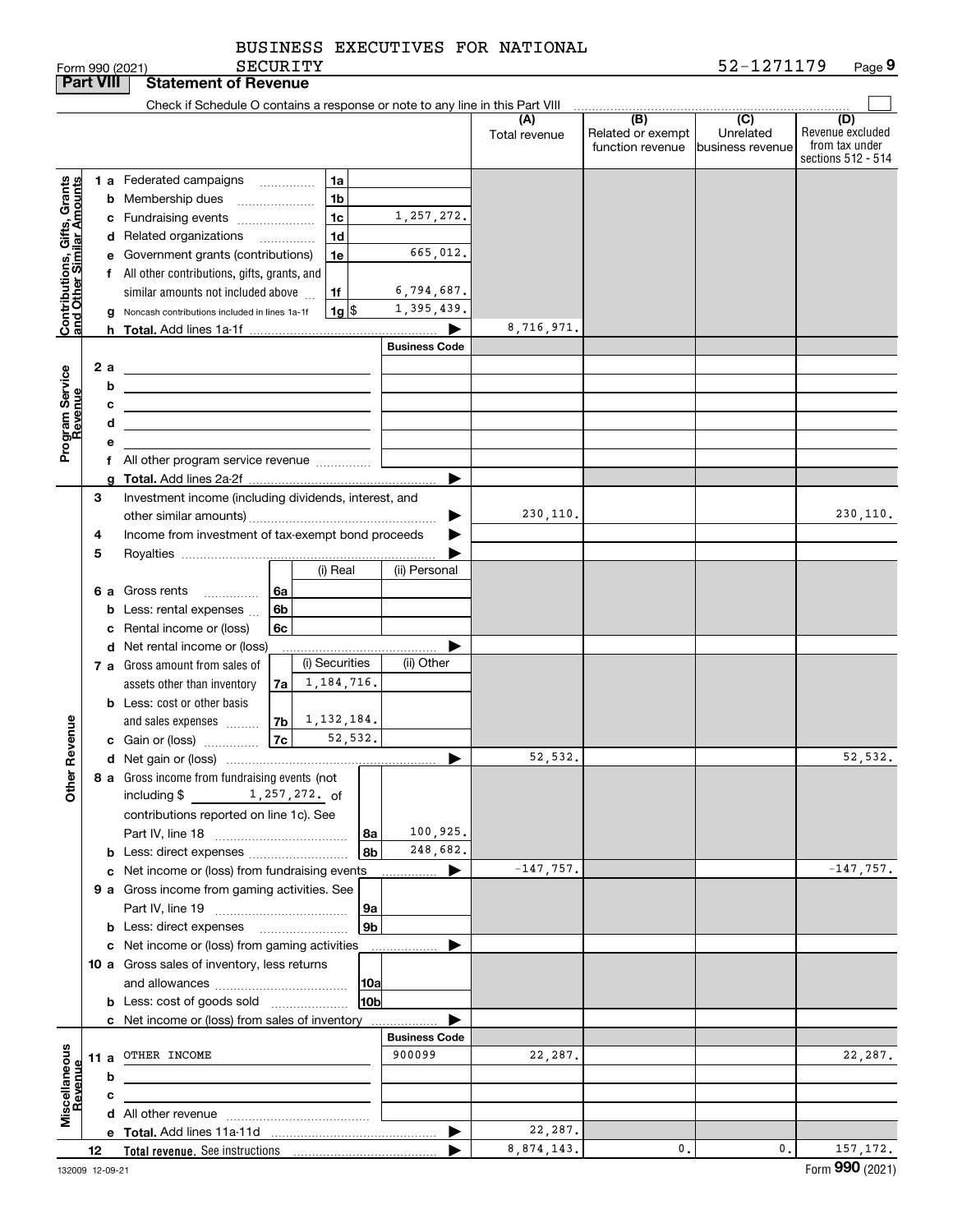**10** SECURITY 52-1271179

Form 990 (2021) Page **Part IX Statement of Functional Expenses**

|                 | Section 501(c)(3) and 501(c)(4) organizations must complete all columns. All other organizations must complete column (A). |                |                             |                                    |                          |
|-----------------|----------------------------------------------------------------------------------------------------------------------------|----------------|-----------------------------|------------------------------------|--------------------------|
|                 | Check if Schedule O contains a response or note to any line in this Part IX                                                | (A)            | (B)                         | (C)                                | (D)                      |
|                 | Do not include amounts reported on lines 6b,<br>7b, 8b, 9b, and 10b of Part VIII.                                          | Total expenses | Program service<br>expenses | Management and<br>general expenses | Fundraising<br>expenses  |
| 1               | Grants and other assistance to domestic organizations                                                                      |                |                             |                                    |                          |
|                 | and domestic governments. See Part IV, line 21                                                                             |                |                             |                                    |                          |
| $\mathbf{2}$    | Grants and other assistance to domestic                                                                                    |                |                             |                                    |                          |
|                 | individuals. See Part IV, line 22                                                                                          |                |                             |                                    |                          |
| 3               | Grants and other assistance to foreign                                                                                     |                |                             |                                    |                          |
|                 | organizations, foreign governments, and foreign                                                                            |                |                             |                                    |                          |
|                 | individuals. See Part IV, lines 15 and 16                                                                                  |                |                             |                                    |                          |
| 4               | Benefits paid to or for members                                                                                            |                |                             |                                    |                          |
| 5               | Compensation of current officers, directors,                                                                               |                |                             |                                    |                          |
|                 | trustees, and key employees                                                                                                | 1,013,277.     | 665,609.                    | 243, 211.                          | 104, 457.                |
| 6               | Compensation not included above to disqualified                                                                            |                |                             |                                    |                          |
|                 | persons (as defined under section 4958(f)(1)) and                                                                          |                |                             |                                    |                          |
|                 | persons described in section 4958(c)(3)(B)<br>.                                                                            |                |                             |                                    |                          |
| 7               |                                                                                                                            | 3,159,662.     | 2,777,783.                  | 66, 122.                           | 315,757.                 |
| 8               | Pension plan accruals and contributions (include                                                                           |                |                             |                                    |                          |
|                 | section 401(k) and 403(b) employer contributions)                                                                          | 84,161.        | 75,787.                     |                                    |                          |
| 9               |                                                                                                                            | 538,445.       | 461, 123.                   | 26, 355.                           | $\frac{8,374}{50,967}$ . |
| 10              |                                                                                                                            | 263,249.       | 218,497.                    | 18,427.                            | 26, 325.                 |
| 11              | Fees for services (nonemployees):                                                                                          |                |                             |                                    |                          |
| a               |                                                                                                                            |                |                             |                                    |                          |
| b               |                                                                                                                            | 32,486.        | 26,963.                     | 2, 274.                            | 3,249.                   |
| с               |                                                                                                                            | 25,350.        | 21,041.                     | 1,774.                             | $\overline{2,535}$ .     |
| d               |                                                                                                                            |                |                             |                                    |                          |
| е               | Professional fundraising services. See Part IV, line 17                                                                    |                |                             |                                    |                          |
| f               | Investment management fees                                                                                                 | 28,204.        |                             | 28,204.                            |                          |
| g               | Other. (If line 11g amount exceeds 10% of line 25,                                                                         |                |                             |                                    |                          |
|                 | column (A), amount, list line 11g expenses on Sch O.)                                                                      | 287,580.       | 232,951.                    | 22,494.                            | <u>32,135.</u>           |
| 12 <sub>2</sub> |                                                                                                                            |                |                             |                                    |                          |
| 13              |                                                                                                                            | 283,927.       | 235,401.                    | 19,982.                            | 28,544.                  |
| 14              |                                                                                                                            | 126,795.       | $\overline{105}$ , 240.     | 8,875.                             | 12,680.                  |
| 15              |                                                                                                                            |                |                             |                                    |                          |
| 16              |                                                                                                                            | 813,032.       | 674,817.                    | 56,912.                            | 81,303.                  |
| 17              |                                                                                                                            | 78,762.        | 65,282.                     | 5,551.                             | 7,929.                   |
| 18              | Payments of travel or entertainment expenses                                                                               |                |                             |                                    |                          |
|                 | for any federal, state, or local public officials                                                                          |                |                             |                                    |                          |
| 19              | Conferences, conventions, and meetings                                                                                     | 153,746.       | 91,424.                     | 25,663.                            | 36,659.                  |
| 20              | Interest                                                                                                                   |                |                             |                                    |                          |
| 21              |                                                                                                                            | 38,289.        | 31,780.                     | 2,680.                             |                          |
| 22              | Depreciation, depletion, and amortization                                                                                  | 31,726.        | 26, 332.                    | 2,221.                             | 3,829.<br>3,173.         |
| 23              | Insurance<br>Other expenses. Itemize expenses not covered                                                                  |                |                             |                                    |                          |
| 24              | above. (List miscellaneous expenses on line 24e. If                                                                        |                |                             |                                    |                          |
|                 | line 24e amount exceeds 10% of line 25, column (A),                                                                        |                |                             |                                    |                          |
| a               | amount, list line 24e expenses on Schedule 0.)<br>DUES AND SUBSCRIPTION                                                    | 33,305.        | 27,643.                     | 2,331.                             | 3,331.                   |
| b               | EMPLOYEE DEVELOPMENT                                                                                                       | 24,135.        | 20,032.                     | 1,689.                             | 2,414.                   |
| C               | REPAIRS & MAINTENANCE                                                                                                      | 6,452.         | 5,355.                      | 452.                               | 645.                     |
| d               | OTHER EXPENSE                                                                                                              | 1,317.         | 1,093.                      | 93.                                | 131.                     |
| е               | All other expenses                                                                                                         |                |                             |                                    |                          |
| 25              | Total functional expenses. Add lines 1 through 24e                                                                         | 7,023,900.     | 5,764,153.                  | 535,310.                           | 724,437.                 |
| 26              | Joint costs. Complete this line only if the organization                                                                   |                |                             |                                    |                          |
|                 | reported in column (B) joint costs from a combined                                                                         |                |                             |                                    |                          |
|                 | educational campaign and fundraising solicitation.                                                                         |                |                             |                                    |                          |

Check here  $\blacktriangleright$ 

Check here  $\begin{array}{|c|c|c|c|c|}\hline \text{ } & \text{ if following SOP 98-2 (ASC 958-720)} \hline \end{array}$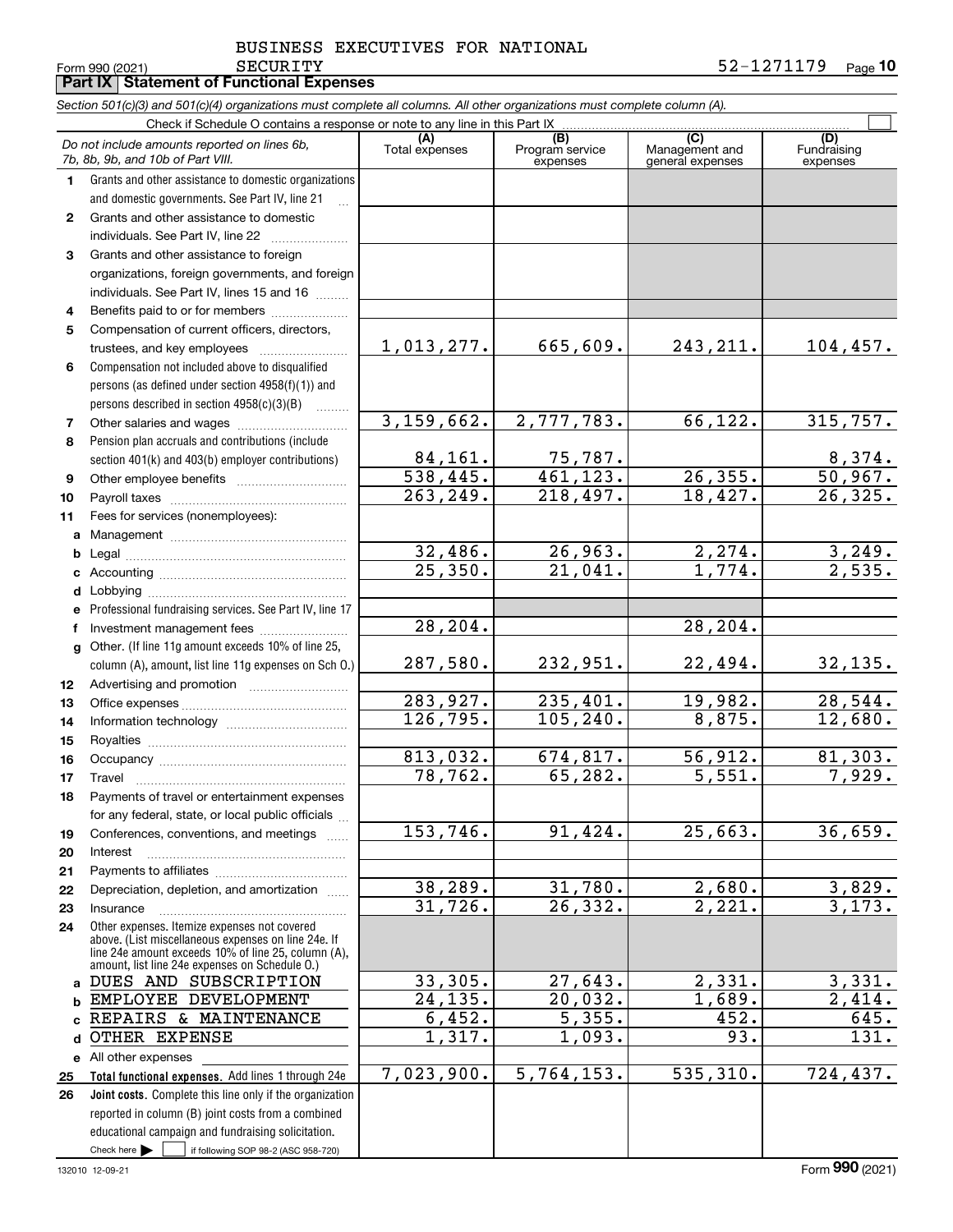132011 12-09-21

|                                                         | BUSINESS EXECUTIVES FOR NATIONAL |  |
|---------------------------------------------------------|----------------------------------|--|
| $\sim$ $\sim$ $\sim$ $\sim$ $\sim$ $\sim$ $\sim$ $\sim$ |                                  |  |

|                             | Part X | <b>Balance Sheet</b>                                                                                                                                                                                                           |                 |                         |                          |                 |                                         |
|-----------------------------|--------|--------------------------------------------------------------------------------------------------------------------------------------------------------------------------------------------------------------------------------|-----------------|-------------------------|--------------------------|-----------------|-----------------------------------------|
|                             |        |                                                                                                                                                                                                                                |                 |                         |                          |                 |                                         |
|                             |        |                                                                                                                                                                                                                                |                 |                         | (A)<br>Beginning of year |                 | (B)<br>End of year                      |
|                             | 1      |                                                                                                                                                                                                                                |                 |                         | 2,847,243.               | $\mathbf{1}$    | 2,936,397.                              |
|                             | 2      |                                                                                                                                                                                                                                |                 |                         |                          | $\overline{2}$  |                                         |
|                             | З      |                                                                                                                                                                                                                                |                 |                         |                          | 3               |                                         |
|                             | 4      |                                                                                                                                                                                                                                | 441,973.        | $\overline{\mathbf{4}}$ | 243,816.                 |                 |                                         |
|                             | 5      | Loans and other receivables from any current or former officer, director,                                                                                                                                                      |                 |                         |                          |                 |                                         |
|                             |        | trustee, key employee, creator or founder, substantial contributor, or 35%                                                                                                                                                     |                 |                         |                          |                 |                                         |
|                             |        | controlled entity or family member of any of these persons                                                                                                                                                                     |                 |                         |                          | 5               |                                         |
|                             | 6      | Loans and other receivables from other disqualified persons (as defined                                                                                                                                                        |                 |                         |                          |                 |                                         |
|                             |        | under section $4958(f)(1)$ , and persons described in section $4958(c)(3)(B)$                                                                                                                                                  |                 | 6                       |                          |                 |                                         |
|                             | 7      |                                                                                                                                                                                                                                |                 |                         |                          | $\overline{7}$  |                                         |
| Assets                      | 8      |                                                                                                                                                                                                                                |                 |                         |                          | 8               |                                         |
|                             | 9      | Prepaid expenses and deferred charges                                                                                                                                                                                          |                 |                         | 97,083.                  | $\mathbf{9}$    | 91,640.                                 |
|                             |        | <b>10a</b> Land, buildings, and equipment: cost or other                                                                                                                                                                       |                 |                         |                          |                 |                                         |
|                             |        | basis. Complete Part VI of Schedule D  10a                                                                                                                                                                                     |                 | 456,330.                |                          |                 |                                         |
|                             |        | <b>b</b> Less: accumulated depreciation<br>$\ldots \ldots \ldots \ldots$                                                                                                                                                       | 10 <sub>b</sub> | 352,788.                | 52,782.                  | 10 <sub>c</sub> | $\frac{103,542}{11,214,673.}$           |
|                             | 11     |                                                                                                                                                                                                                                | 9,511,846.      | 11                      |                          |                 |                                         |
|                             | 12     |                                                                                                                                                                                                                                |                 | 12                      |                          |                 |                                         |
|                             | 13     |                                                                                                                                                                                                                                |                 | 13                      |                          |                 |                                         |
|                             | 14     |                                                                                                                                                                                                                                |                 |                         |                          | 14              |                                         |
|                             | 15     |                                                                                                                                                                                                                                |                 |                         | 49,364.                  | 15              | 49,364.                                 |
|                             | 16     |                                                                                                                                                                                                                                |                 |                         | 13,000,291.              | 16              | 14,639,432.                             |
|                             | 17     |                                                                                                                                                                                                                                | 581,754.        | 17                      | 613,490.                 |                 |                                         |
|                             | 18     |                                                                                                                                                                                                                                |                 |                         |                          | 18              |                                         |
|                             | 19     | Deferred revenue manual contracts and contracts are contracted and contract and contract are contracted and contract are contracted and contract are contracted and contract are contracted and contract are contracted and co |                 |                         |                          | 19              |                                         |
|                             | 20     |                                                                                                                                                                                                                                |                 |                         |                          | 20              |                                         |
|                             | 21     | Escrow or custodial account liability. Complete Part IV of Schedule D                                                                                                                                                          |                 | .                       |                          | 21              |                                         |
|                             | 22     | Loans and other payables to any current or former officer, director,                                                                                                                                                           |                 |                         |                          |                 |                                         |
|                             |        | trustee, key employee, creator or founder, substantial contributor, or 35%                                                                                                                                                     |                 |                         |                          |                 |                                         |
| Liabilities                 |        | controlled entity or family member of any of these persons                                                                                                                                                                     |                 |                         |                          | 22              |                                         |
|                             | 23     | Secured mortgages and notes payable to unrelated third parties                                                                                                                                                                 |                 |                         |                          | 23              |                                         |
|                             | 24     | Unsecured notes and loans payable to unrelated third parties                                                                                                                                                                   |                 |                         | 665,012.                 | 24              | 0.                                      |
|                             | 25     | Other liabilities (including federal income tax, payables to related third                                                                                                                                                     |                 |                         |                          |                 |                                         |
|                             |        | parties, and other liabilities not included on lines 17-24). Complete Part X                                                                                                                                                   |                 |                         |                          |                 | つつに                                     |
|                             |        | of Schedule D                                                                                                                                                                                                                  |                 |                         | 280,759.<br>1,527,525.   | 25              | , <i>כצו</i> , כ <i>ב</i> כ<br>939,285. |
|                             | 26     | Total liabilities. Add lines 17 through 25                                                                                                                                                                                     |                 |                         |                          | 26              |                                         |
|                             |        | Organizations that follow FASB ASC 958, check here $\blacktriangleright \boxed{X}$                                                                                                                                             |                 |                         |                          |                 |                                         |
|                             | 27     | and complete lines 27, 28, 32, and 33.                                                                                                                                                                                         |                 |                         | 11, 472, 766.            | 27              | 13,700,147.                             |
|                             | 28     | Net assets with donor restrictions                                                                                                                                                                                             |                 |                         |                          | 28              |                                         |
|                             |        | Organizations that do not follow FASB ASC 958, check here $\blacktriangleright$                                                                                                                                                |                 |                         |                          |                 |                                         |
|                             |        | and complete lines 29 through 33.                                                                                                                                                                                              |                 |                         |                          |                 |                                         |
|                             | 29     |                                                                                                                                                                                                                                |                 |                         |                          | 29              |                                         |
| Net Assets or Fund Balances | 30     | Paid-in or capital surplus, or land, building, or equipment fund                                                                                                                                                               |                 |                         |                          | 30              |                                         |
|                             | 31     | Retained earnings, endowment, accumulated income, or other funds                                                                                                                                                               |                 |                         |                          | 31              |                                         |
|                             | 32     | Total net assets or fund balances                                                                                                                                                                                              |                 |                         | 11, 472, 766.            | 32              | 13,700,147.                             |
|                             | 33     |                                                                                                                                                                                                                                |                 |                         | 13,000,291.              | 33              | 14,639,432.                             |
|                             |        |                                                                                                                                                                                                                                |                 |                         |                          |                 |                                         |

Form (2021) **990**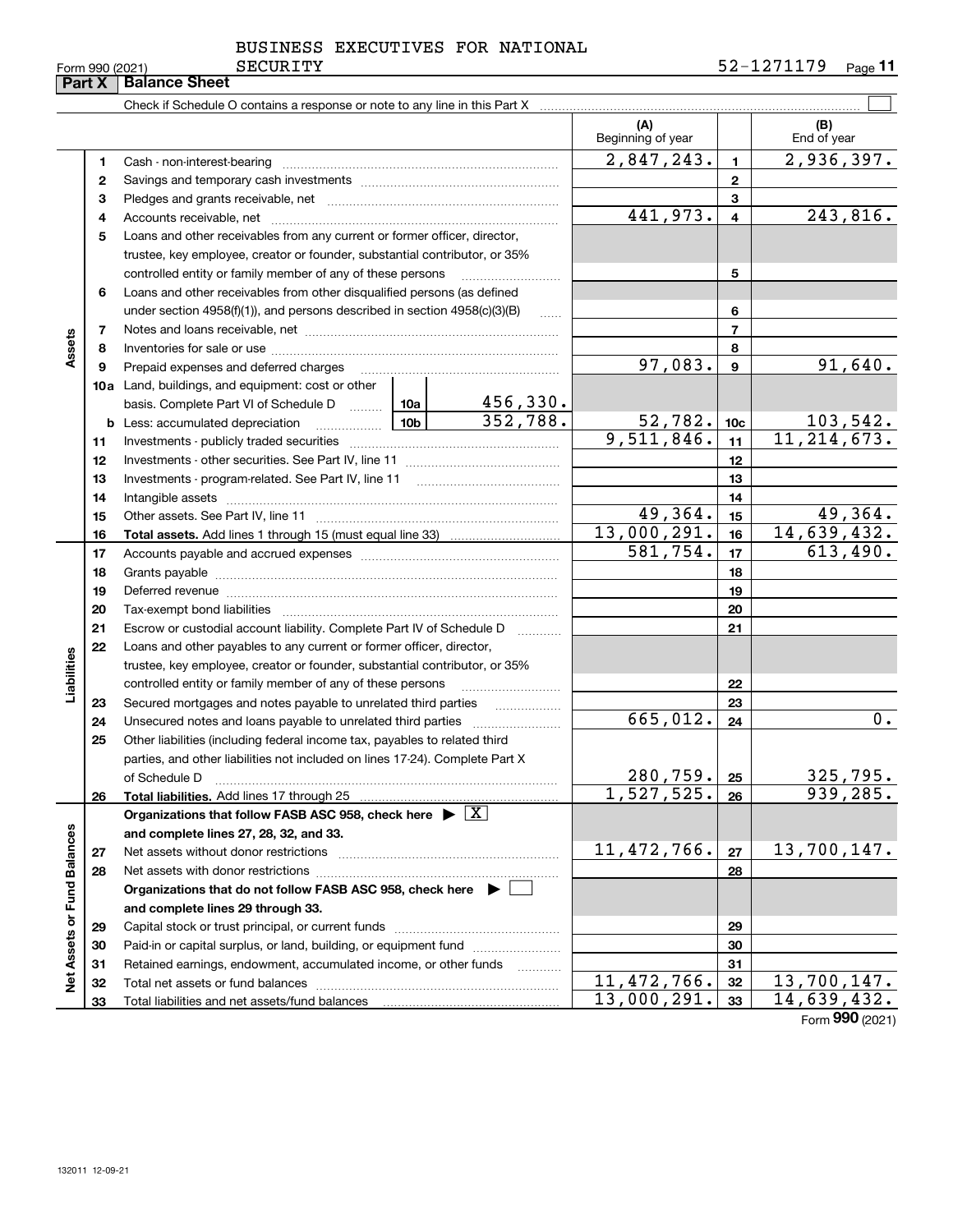| BUSINESS EXECUTIVES FOR NATIONAL |
|----------------------------------|
|----------------------------------|

|    | SECURITY<br>Form 990 (2021)                                                                                                          |                | 52-1271179     |     | Page 12                 |
|----|--------------------------------------------------------------------------------------------------------------------------------------|----------------|----------------|-----|-------------------------|
|    | Part XI<br><b>Reconciliation of Net Assets</b>                                                                                       |                |                |     |                         |
|    |                                                                                                                                      |                |                |     |                         |
|    |                                                                                                                                      |                |                |     |                         |
| 1  |                                                                                                                                      | 1              | 8,874,143.     |     |                         |
| 2  | Total expenses (must equal Part IX, column (A), line 25)                                                                             | $\mathbf{2}$   | 7,023,900.     |     |                         |
| 3  | Revenue less expenses. Subtract line 2 from line 1                                                                                   | 3              | 1,850,243.     |     |                         |
| 4  |                                                                                                                                      | 4              | 11, 472, 766.  |     |                         |
| 5  | Net unrealized gains (losses) on investments                                                                                         | 5              | 377, 138.      |     |                         |
| 6  |                                                                                                                                      | 6              |                |     |                         |
| 7  |                                                                                                                                      | $\overline{7}$ |                |     |                         |
| 8  | Prior period adjustments                                                                                                             | 8              |                |     |                         |
| 9  | Other changes in net assets or fund balances (explain on Schedule O)                                                                 | 9              |                |     | 0.                      |
| 10 | Net assets or fund balances at end of year. Combine lines 3 through 9 (must equal Part X, line 32,                                   |                |                |     |                         |
|    | column (B))                                                                                                                          | 10             | 13,700,147.    |     |                         |
|    | Part XII Financial Statements and Reporting                                                                                          |                |                |     |                         |
|    |                                                                                                                                      |                |                |     | $\overline{\mathbf{x}}$ |
|    |                                                                                                                                      |                |                | Yes | <b>No</b>               |
| 1  | $\mathbf{X}$ Accrual<br>Accounting method used to prepare the Form 990: <u>[</u> Cash<br>Other                                       |                |                |     |                         |
|    | If the organization changed its method of accounting from a prior year or checked "Other," explain on Schedule O.                    |                |                |     |                         |
| 2a | Were the organization's financial statements compiled or reviewed by an independent accountant?                                      |                | 2a             |     | x                       |
|    | If "Yes," check a box below to indicate whether the financial statements for the year were compiled or reviewed on a                 |                |                |     |                         |
|    | separate basis, consolidated basis, or both:                                                                                         |                |                |     |                         |
|    | Both consolidated and separate basis<br>Separate basis<br>Consolidated basis                                                         |                |                |     |                         |
|    | <b>b</b> Were the organization's financial statements audited by an independent accountant?                                          |                | 2 <sub>b</sub> | X   |                         |
|    | If "Yes," check a box below to indicate whether the financial statements for the year were audited on a separate basis,              |                |                |     |                         |
|    | consolidated basis, or both:                                                                                                         |                |                |     |                         |
|    | $\vert$ X $\vert$ Separate basis<br><b>Consolidated basis</b><br>Both consolidated and separate basis                                |                |                |     |                         |
|    | c If "Yes" to line 2a or 2b, does the organization have a committee that assumes responsibility for oversight of the audit,          |                |                |     |                         |
|    |                                                                                                                                      |                | 2c             | х   |                         |
|    | If the organization changed either its oversight process or selection process during the tax year, explain on Schedule O.            |                |                |     |                         |
|    | 3a As a result of a federal award, was the organization required to undergo an audit or audits as set forth in the Single Audit      |                |                |     |                         |
|    |                                                                                                                                      |                | 3a             |     | x                       |
|    | <b>b</b> If "Yes," did the organization undergo the required audit or audits? If the organization did not undergo the required audit |                |                |     |                         |
|    |                                                                                                                                      |                | 3b             |     |                         |

Form (2021) **990**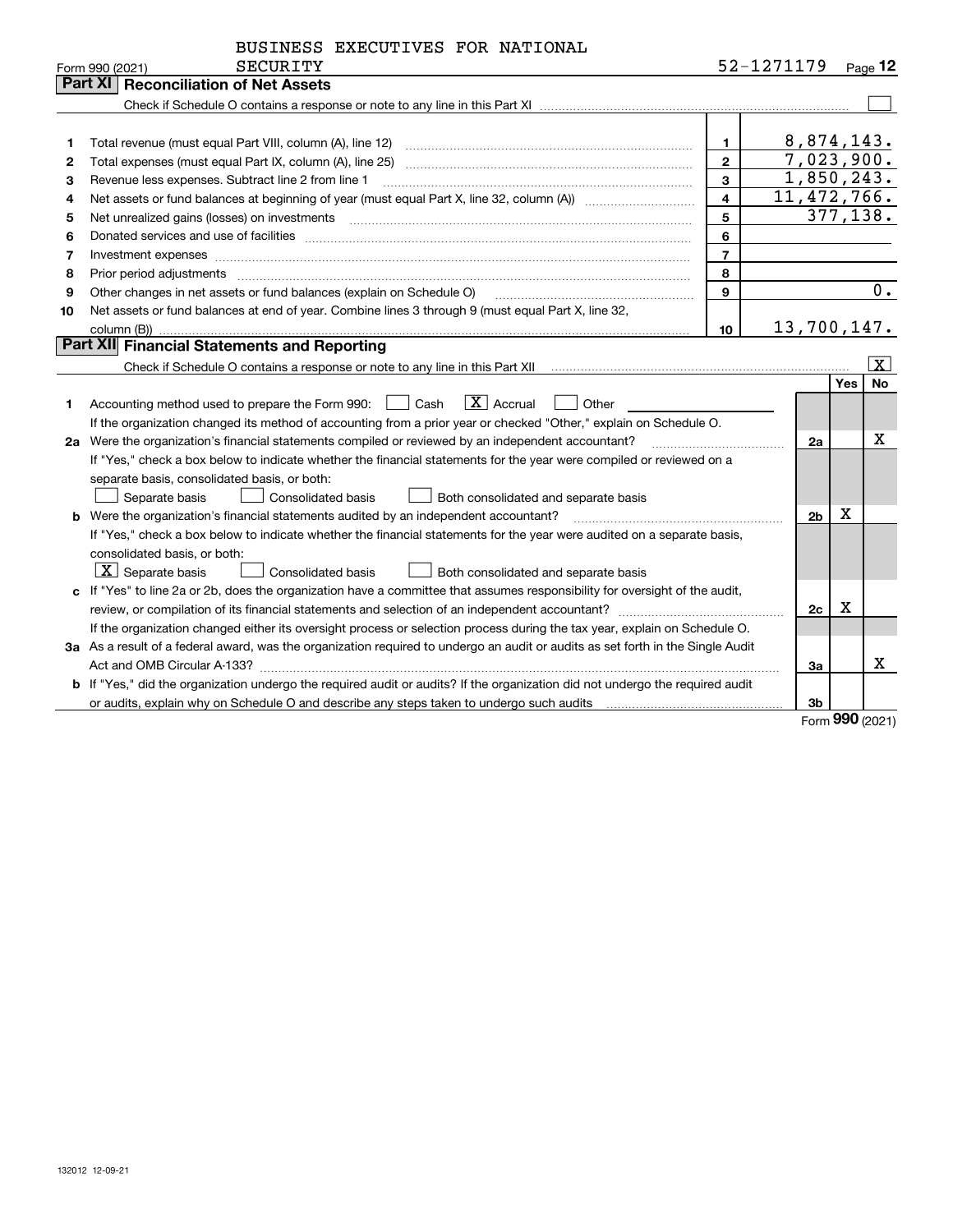| <b>SCHEDULE A</b><br>(Form 990)<br>Department of the Treasury<br>Internal Revenue Service |                                                                                                                                                                                                                                                                                                                                                                                                                                                                                                                                                                                                                                                                                                                                                                                                                                                                                                                                                                                                 |                                                                                                                                                                                                                                                                                                                                                                                                                                                                                                                                                                  | <b>Public Charity Status and Public Support</b><br>Complete if the organization is a section 501(c)(3) organization or a section<br>4947(a)(1) nonexempt charitable trust.<br>Attach to Form 990 or Form 990-EZ.<br>Go to www.irs.gov/Form990 for instructions and the latest information. |                                                                          |                                                                                                                                                                                                                                                                                                                                                                                                                                   |                                    |                                       |                                                      |  | OMB No. 1545-0047<br><b>Open to Public</b><br>Inspection |
|-------------------------------------------------------------------------------------------|-------------------------------------------------------------------------------------------------------------------------------------------------------------------------------------------------------------------------------------------------------------------------------------------------------------------------------------------------------------------------------------------------------------------------------------------------------------------------------------------------------------------------------------------------------------------------------------------------------------------------------------------------------------------------------------------------------------------------------------------------------------------------------------------------------------------------------------------------------------------------------------------------------------------------------------------------------------------------------------------------|------------------------------------------------------------------------------------------------------------------------------------------------------------------------------------------------------------------------------------------------------------------------------------------------------------------------------------------------------------------------------------------------------------------------------------------------------------------------------------------------------------------------------------------------------------------|--------------------------------------------------------------------------------------------------------------------------------------------------------------------------------------------------------------------------------------------------------------------------------------------|--------------------------------------------------------------------------|-----------------------------------------------------------------------------------------------------------------------------------------------------------------------------------------------------------------------------------------------------------------------------------------------------------------------------------------------------------------------------------------------------------------------------------|------------------------------------|---------------------------------------|------------------------------------------------------|--|----------------------------------------------------------|
|                                                                                           |                                                                                                                                                                                                                                                                                                                                                                                                                                                                                                                                                                                                                                                                                                                                                                                                                                                                                                                                                                                                 | Name of the organization                                                                                                                                                                                                                                                                                                                                                                                                                                                                                                                                         |                                                                                                                                                                                                                                                                                            |                                                                          | BUSINESS EXECUTIVES FOR NATIONAL                                                                                                                                                                                                                                                                                                                                                                                                  |                                    |                                       |                                                      |  | <b>Employer identification number</b>                    |
|                                                                                           | Part I                                                                                                                                                                                                                                                                                                                                                                                                                                                                                                                                                                                                                                                                                                                                                                                                                                                                                                                                                                                          |                                                                                                                                                                                                                                                                                                                                                                                                                                                                                                                                                                  |                                                                                                                                                                                                                                                                                            | SECURITY                                                                 | Reason for Public Charity Status. (All organizations must complete this part.) See instructions.                                                                                                                                                                                                                                                                                                                                  |                                    |                                       |                                                      |  | 52-1271179                                               |
|                                                                                           |                                                                                                                                                                                                                                                                                                                                                                                                                                                                                                                                                                                                                                                                                                                                                                                                                                                                                                                                                                                                 |                                                                                                                                                                                                                                                                                                                                                                                                                                                                                                                                                                  |                                                                                                                                                                                                                                                                                            |                                                                          |                                                                                                                                                                                                                                                                                                                                                                                                                                   |                                    |                                       |                                                      |  |                                                          |
| 1<br>2<br>3<br>4                                                                          | The organization is not a private foundation because it is: (For lines 1 through 12, check only one box.)<br>A church, convention of churches, or association of churches described in section 170(b)(1)(A)(i).<br>A school described in section 170(b)(1)(A)(ii). (Attach Schedule E (Form 990).)<br>A hospital or a cooperative hospital service organization described in section 170(b)(1)(A)(iii).<br>A medical research organization operated in conjunction with a hospital described in section 170(b)(1)(A)(iii). Enter the hospital's name,<br>city, and state:                                                                                                                                                                                                                                                                                                                                                                                                                       |                                                                                                                                                                                                                                                                                                                                                                                                                                                                                                                                                                  |                                                                                                                                                                                                                                                                                            |                                                                          |                                                                                                                                                                                                                                                                                                                                                                                                                                   |                                    |                                       |                                                      |  |                                                          |
| 5                                                                                         |                                                                                                                                                                                                                                                                                                                                                                                                                                                                                                                                                                                                                                                                                                                                                                                                                                                                                                                                                                                                 |                                                                                                                                                                                                                                                                                                                                                                                                                                                                                                                                                                  |                                                                                                                                                                                                                                                                                            |                                                                          | An organization operated for the benefit of a college or university owned or operated by a governmental unit described in                                                                                                                                                                                                                                                                                                         |                                    |                                       |                                                      |  |                                                          |
| 6<br>7<br>8<br>9                                                                          | $\lfloor x \rfloor$                                                                                                                                                                                                                                                                                                                                                                                                                                                                                                                                                                                                                                                                                                                                                                                                                                                                                                                                                                             | section 170(b)(1)(A)(iv). (Complete Part II.)<br>A federal, state, or local government or governmental unit described in section 170(b)(1)(A)(v).<br>An organization that normally receives a substantial part of its support from a governmental unit or from the general public described in<br>section 170(b)(1)(A)(vi). (Complete Part II.)<br>A community trust described in section 170(b)(1)(A)(vi). (Complete Part II.)<br>An agricultural research organization described in section 170(b)(1)(A)(ix) operated in conjunction with a land-grant college |                                                                                                                                                                                                                                                                                            |                                                                          |                                                                                                                                                                                                                                                                                                                                                                                                                                   |                                    |                                       |                                                      |  |                                                          |
|                                                                                           |                                                                                                                                                                                                                                                                                                                                                                                                                                                                                                                                                                                                                                                                                                                                                                                                                                                                                                                                                                                                 | university:                                                                                                                                                                                                                                                                                                                                                                                                                                                                                                                                                      |                                                                                                                                                                                                                                                                                            |                                                                          | or university or a non-land-grant college of agriculture (see instructions). Enter the name, city, and state of the college or                                                                                                                                                                                                                                                                                                    |                                    |                                       |                                                      |  |                                                          |
| 10                                                                                        |                                                                                                                                                                                                                                                                                                                                                                                                                                                                                                                                                                                                                                                                                                                                                                                                                                                                                                                                                                                                 |                                                                                                                                                                                                                                                                                                                                                                                                                                                                                                                                                                  |                                                                                                                                                                                                                                                                                            | See section 509(a)(2). (Complete Part III.)                              | An organization that normally receives (1) more than 33 1/3% of its support from contributions, membership fees, and gross receipts from<br>activities related to its exempt functions, subject to certain exceptions; and (2) no more than 33 1/3% of its support from gross investment<br>income and unrelated business taxable income (less section 511 tax) from businesses acquired by the organization after June 30, 1975. |                                    |                                       |                                                      |  |                                                          |
| 11                                                                                        |                                                                                                                                                                                                                                                                                                                                                                                                                                                                                                                                                                                                                                                                                                                                                                                                                                                                                                                                                                                                 |                                                                                                                                                                                                                                                                                                                                                                                                                                                                                                                                                                  |                                                                                                                                                                                                                                                                                            |                                                                          | An organization organized and operated exclusively to test for public safety. See section 509(a)(4).                                                                                                                                                                                                                                                                                                                              |                                    |                                       |                                                      |  |                                                          |
| 12                                                                                        | An organization organized and operated exclusively for the benefit of, to perform the functions of, or to carry out the purposes of one or<br>more publicly supported organizations described in section 509(a)(1) or section 509(a)(2). See section 509(a)(3). Check the box on<br>lines 12a through 12d that describes the type of supporting organization and complete lines 12e, 12f, and 12g.<br>Type I. A supporting organization operated, supervised, or controlled by its supported organization(s), typically by giving<br>a<br>the supported organization(s) the power to regularly appoint or elect a majority of the directors or trustees of the supporting<br>organization. You must complete Part IV, Sections A and B.<br>Type II. A supporting organization supervised or controlled in connection with its supported organization(s), by having<br>b<br>control or management of the supporting organization vested in the same persons that control or manage the supported |                                                                                                                                                                                                                                                                                                                                                                                                                                                                                                                                                                  |                                                                                                                                                                                                                                                                                            |                                                                          |                                                                                                                                                                                                                                                                                                                                                                                                                                   |                                    |                                       |                                                      |  |                                                          |
| c                                                                                         |                                                                                                                                                                                                                                                                                                                                                                                                                                                                                                                                                                                                                                                                                                                                                                                                                                                                                                                                                                                                 |                                                                                                                                                                                                                                                                                                                                                                                                                                                                                                                                                                  |                                                                                                                                                                                                                                                                                            | organization(s). You must complete Part IV, Sections A and C.            | Type III functionally integrated. A supporting organization operated in connection with, and functionally integrated with,                                                                                                                                                                                                                                                                                                        |                                    |                                       |                                                      |  |                                                          |
|                                                                                           |                                                                                                                                                                                                                                                                                                                                                                                                                                                                                                                                                                                                                                                                                                                                                                                                                                                                                                                                                                                                 |                                                                                                                                                                                                                                                                                                                                                                                                                                                                                                                                                                  |                                                                                                                                                                                                                                                                                            |                                                                          |                                                                                                                                                                                                                                                                                                                                                                                                                                   |                                    |                                       |                                                      |  |                                                          |
|                                                                                           | its supported organization(s) (see instructions). You must complete Part IV, Sections A, D, and E.<br>Type III non-functionally integrated. A supporting organization operated in connection with its supported organization(s)<br>d<br>that is not functionally integrated. The organization generally must satisfy a distribution requirement and an attentiveness<br>requirement (see instructions). You must complete Part IV, Sections A and D, and Part V.<br>Check this box if the organization received a written determination from the IRS that it is a Type I, Type II, Type III<br>е                                                                                                                                                                                                                                                                                                                                                                                                |                                                                                                                                                                                                                                                                                                                                                                                                                                                                                                                                                                  |                                                                                                                                                                                                                                                                                            |                                                                          |                                                                                                                                                                                                                                                                                                                                                                                                                                   |                                    |                                       |                                                      |  |                                                          |
|                                                                                           |                                                                                                                                                                                                                                                                                                                                                                                                                                                                                                                                                                                                                                                                                                                                                                                                                                                                                                                                                                                                 |                                                                                                                                                                                                                                                                                                                                                                                                                                                                                                                                                                  |                                                                                                                                                                                                                                                                                            |                                                                          | functionally integrated, or Type III non-functionally integrated supporting organization.                                                                                                                                                                                                                                                                                                                                         |                                    |                                       |                                                      |  |                                                          |
|                                                                                           |                                                                                                                                                                                                                                                                                                                                                                                                                                                                                                                                                                                                                                                                                                                                                                                                                                                                                                                                                                                                 | Enter the number of supported organizations                                                                                                                                                                                                                                                                                                                                                                                                                                                                                                                      |                                                                                                                                                                                                                                                                                            | g Provide the following information about the supported organization(s). |                                                                                                                                                                                                                                                                                                                                                                                                                                   |                                    |                                       |                                                      |  |                                                          |
|                                                                                           |                                                                                                                                                                                                                                                                                                                                                                                                                                                                                                                                                                                                                                                                                                                                                                                                                                                                                                                                                                                                 | (i) Name of supported<br>organization                                                                                                                                                                                                                                                                                                                                                                                                                                                                                                                            |                                                                                                                                                                                                                                                                                            | (ii) EIN                                                                 | (iii) Type of organization<br>(described on lines 1-10                                                                                                                                                                                                                                                                                                                                                                            | in your governing document?<br>Yes | (iv) Is the organization listed<br>No | (v) Amount of monetary<br>support (see instructions) |  | (vi) Amount of other<br>support (see instructions)       |
|                                                                                           |                                                                                                                                                                                                                                                                                                                                                                                                                                                                                                                                                                                                                                                                                                                                                                                                                                                                                                                                                                                                 |                                                                                                                                                                                                                                                                                                                                                                                                                                                                                                                                                                  |                                                                                                                                                                                                                                                                                            |                                                                          | above (see instructions))                                                                                                                                                                                                                                                                                                                                                                                                         |                                    |                                       |                                                      |  |                                                          |
|                                                                                           |                                                                                                                                                                                                                                                                                                                                                                                                                                                                                                                                                                                                                                                                                                                                                                                                                                                                                                                                                                                                 |                                                                                                                                                                                                                                                                                                                                                                                                                                                                                                                                                                  |                                                                                                                                                                                                                                                                                            |                                                                          |                                                                                                                                                                                                                                                                                                                                                                                                                                   |                                    |                                       |                                                      |  |                                                          |
|                                                                                           |                                                                                                                                                                                                                                                                                                                                                                                                                                                                                                                                                                                                                                                                                                                                                                                                                                                                                                                                                                                                 |                                                                                                                                                                                                                                                                                                                                                                                                                                                                                                                                                                  |                                                                                                                                                                                                                                                                                            |                                                                          |                                                                                                                                                                                                                                                                                                                                                                                                                                   |                                    |                                       |                                                      |  |                                                          |
| Total                                                                                     |                                                                                                                                                                                                                                                                                                                                                                                                                                                                                                                                                                                                                                                                                                                                                                                                                                                                                                                                                                                                 |                                                                                                                                                                                                                                                                                                                                                                                                                                                                                                                                                                  |                                                                                                                                                                                                                                                                                            |                                                                          |                                                                                                                                                                                                                                                                                                                                                                                                                                   |                                    |                                       |                                                      |  |                                                          |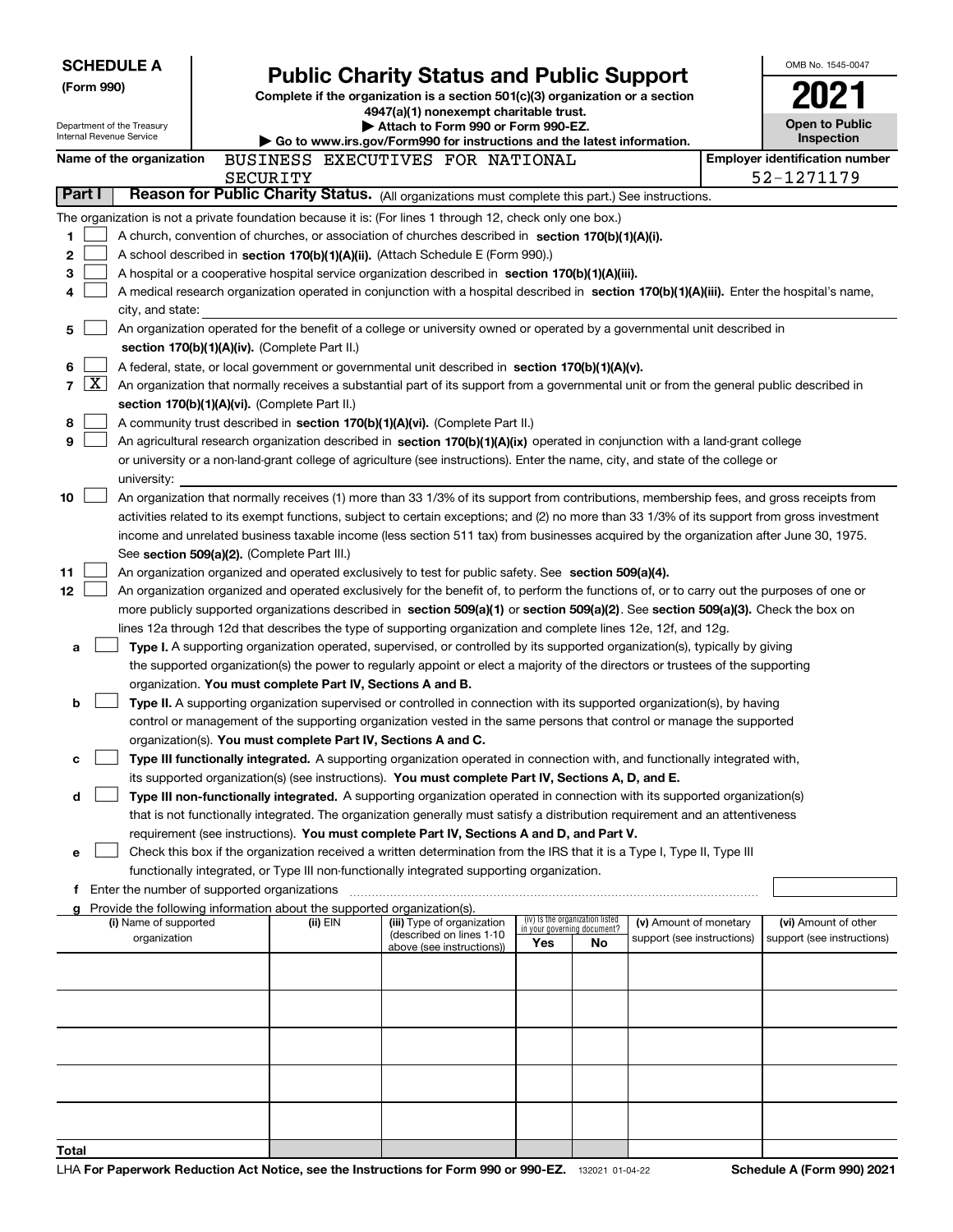**2** Schedule A (Form 990) 2021 Page SECURITY 52-1271179

(Complete only if you checked the box on line 5, 7, or 8 of Part I or if the organization failed to qualify under Part III. If the organization **Part II Support Schedule for Organizations Described in Sections 170(b)(1)(A)(iv) and 170(b)(1)(A)(vi)**

fails to qualify under the tests listed below, please complete Part III.)

|   | <b>Section A. Public Support</b>                                                                                                               |           |            |            |            |           |                                          |  |  |
|---|------------------------------------------------------------------------------------------------------------------------------------------------|-----------|------------|------------|------------|-----------|------------------------------------------|--|--|
|   | Calendar year (or fiscal year beginning in) $\blacktriangleright$                                                                              | (a) 2017  | $(b)$ 2018 | $(c)$ 2019 | $(d)$ 2020 | (e) 2021  | (f) Total                                |  |  |
|   | 1 Gifts, grants, contributions, and                                                                                                            |           |            |            |            |           |                                          |  |  |
|   | membership fees received. (Do not                                                                                                              |           |            |            |            |           |                                          |  |  |
|   | include any "unusual grants.")                                                                                                                 | 6960919.  | 7271448.   | 7104350.   | 6932299.   |           | 8716971.36985987.                        |  |  |
|   | 2 Tax revenues levied for the organ-                                                                                                           |           |            |            |            |           |                                          |  |  |
|   | ization's benefit and either paid to                                                                                                           |           |            |            |            |           |                                          |  |  |
|   | or expended on its behalf                                                                                                                      |           |            |            |            |           |                                          |  |  |
|   | 3 The value of services or facilities                                                                                                          |           |            |            |            |           |                                          |  |  |
|   | furnished by a governmental unit to                                                                                                            |           |            |            |            |           |                                          |  |  |
|   | the organization without charge                                                                                                                |           |            |            |            |           |                                          |  |  |
|   | <b>Total.</b> Add lines 1 through 3                                                                                                            | 6960919.  | 7271448.   | 7104350.   | 6932299.   |           | 8716971.36985987.                        |  |  |
| 5 | The portion of total contributions                                                                                                             |           |            |            |            |           |                                          |  |  |
|   | by each person (other than a                                                                                                                   |           |            |            |            |           |                                          |  |  |
|   | governmental unit or publicly                                                                                                                  |           |            |            |            |           |                                          |  |  |
|   | supported organization) included                                                                                                               |           |            |            |            |           |                                          |  |  |
|   | on line 1 that exceeds 2% of the                                                                                                               |           |            |            |            |           |                                          |  |  |
|   | amount shown on line 11,                                                                                                                       |           |            |            |            |           |                                          |  |  |
|   | column (f)                                                                                                                                     |           |            |            |            |           |                                          |  |  |
|   | 6 Public support. Subtract line 5 from line 4.                                                                                                 |           |            |            |            |           | 36985987.                                |  |  |
|   | <b>Section B. Total Support</b>                                                                                                                |           |            |            |            |           |                                          |  |  |
|   | Calendar year (or fiscal year beginning in) $\blacktriangleright$                                                                              | (a) 2017  | $(b)$ 2018 | $(c)$ 2019 | $(d)$ 2020 | (e) 2021  | (f) Total                                |  |  |
|   | <b>7</b> Amounts from line 4                                                                                                                   | 6960919.  | 7271448.   | 7104350.   | 6932299.   |           | 8716971.36985987.                        |  |  |
|   | Gross income from interest,                                                                                                                    |           |            |            |            |           |                                          |  |  |
|   | dividends, payments received on                                                                                                                |           |            |            |            |           |                                          |  |  |
|   | securities loans, rents, royalties,                                                                                                            |           |            |            |            |           |                                          |  |  |
|   | and income from similar sources                                                                                                                | 212, 423. | 309,647.   | 253,986.   | 172,051.   | 230, 110. | 1178217.                                 |  |  |
| 9 | Net income from unrelated business                                                                                                             |           |            |            |            |           |                                          |  |  |
|   | activities, whether or not the                                                                                                                 |           |            |            |            |           |                                          |  |  |
|   | business is regularly carried on                                                                                                               |           |            |            |            |           |                                          |  |  |
|   | 10 Other income. Do not include gain                                                                                                           |           |            |            |            |           |                                          |  |  |
|   | or loss from the sale of capital                                                                                                               |           |            |            |            |           |                                          |  |  |
|   | assets (Explain in Part VI.)                                                                                                                   |           | 5,274.     | 2,610.     | 34,948.    | 22, 287.  | 65, 119.                                 |  |  |
|   | 11 Total support. Add lines 7 through 10                                                                                                       |           |            |            |            |           | 38229323.                                |  |  |
|   | 12 Gross receipts from related activities, etc. (see instructions)                                                                             |           |            |            |            | 12        |                                          |  |  |
|   | 13 First 5 years. If the Form 990 is for the organization's first, second, third, fourth, or fifth tax year as a section 501(c)(3)             |           |            |            |            |           |                                          |  |  |
|   |                                                                                                                                                |           |            |            |            |           |                                          |  |  |
|   | <b>Section C. Computation of Public Support Percentage</b>                                                                                     |           |            |            |            |           |                                          |  |  |
|   |                                                                                                                                                |           |            |            |            | 14        | 96.75<br>%                               |  |  |
|   | 15 Public support percentage from 2020 Schedule A, Part II, line 14                                                                            |           |            |            |            | 15        | 96.79<br>$\%$                            |  |  |
|   | 16a 33 1/3% support test - 2021. If the organization did not check the box on line 13, and line 14 is 33 1/3% or more, check this box and      |           |            |            |            |           |                                          |  |  |
|   | stop here. The organization qualifies as a publicly supported organization                                                                     |           |            |            |            |           | $\blacktriangleright$ $\boxed{\text{X}}$ |  |  |
|   | b 33 1/3% support test - 2020. If the organization did not check a box on line 13 or 16a, and line 15 is 33 1/3% or more, check this box       |           |            |            |            |           |                                          |  |  |
|   | and stop here. The organization qualifies as a publicly supported organization                                                                 |           |            |            |            |           |                                          |  |  |
|   | 17a 10% -facts-and-circumstances test - 2021. If the organization did not check a box on line 13, 16a, or 16b, and line 14 is 10% or more,     |           |            |            |            |           |                                          |  |  |
|   | and if the organization meets the facts-and-circumstances test, check this box and stop here. Explain in Part VI how the organization          |           |            |            |            |           |                                          |  |  |
|   | meets the facts-and-circumstances test. The organization qualifies as a publicly supported organization                                        |           |            |            |            |           |                                          |  |  |
|   | <b>b 10% -facts-and-circumstances test - 2020.</b> If the organization did not check a box on line 13, 16a, 16b, or 17a, and line 15 is 10% or |           |            |            |            |           |                                          |  |  |
|   | more, and if the organization meets the facts-and-circumstances test, check this box and stop here. Explain in Part VI how the                 |           |            |            |            |           |                                          |  |  |
|   | organization meets the facts-and-circumstances test. The organization qualifies as a publicly supported organization                           |           |            |            |            |           |                                          |  |  |
|   | 18 Private foundation. If the organization did not check a box on line 13, 16a, 16b, 17a, or 17b, check this box and see instructions          |           |            |            |            |           |                                          |  |  |

**Schedule A (Form 990) 2021**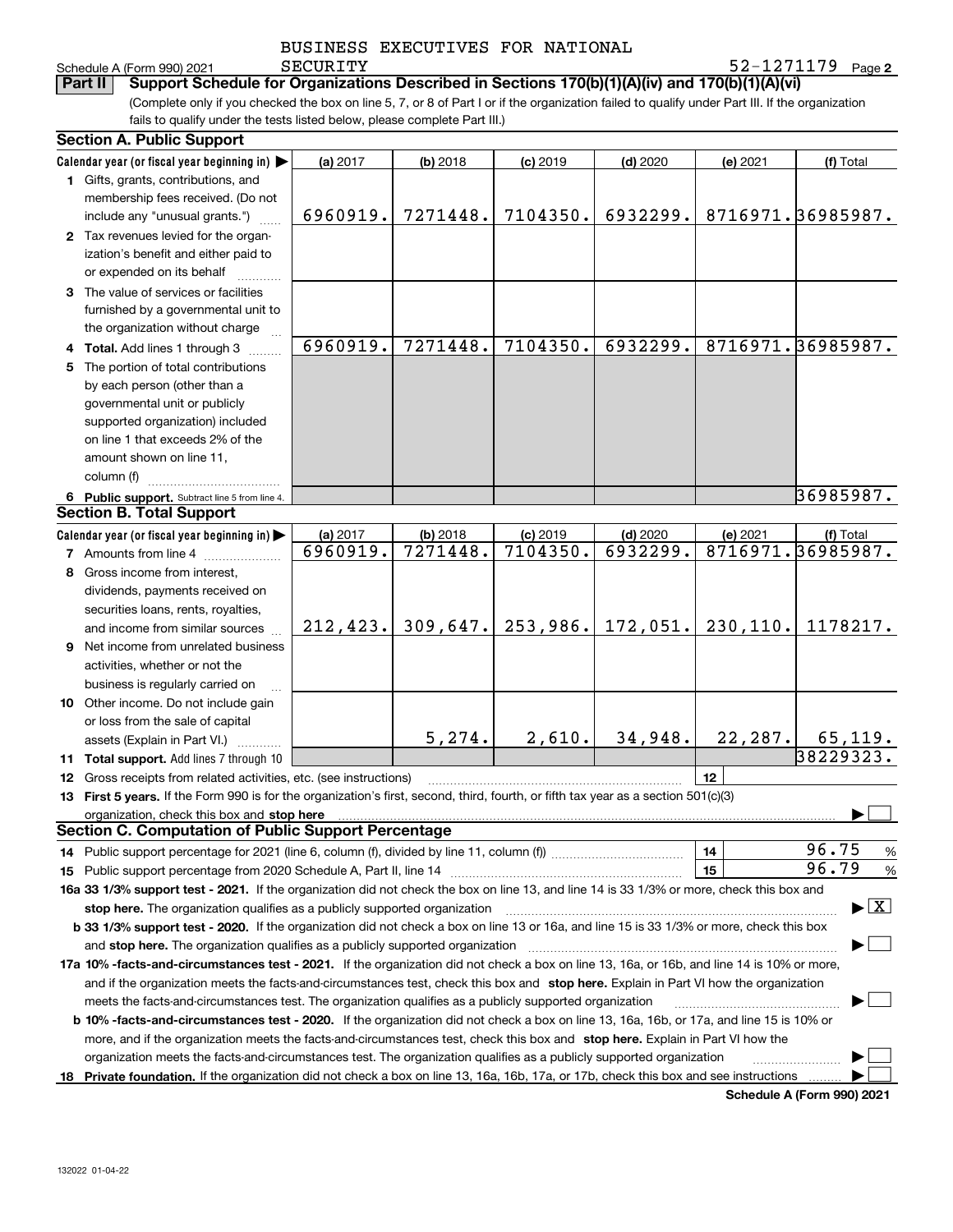| BUSINESS EXECUTIVES FOR NATIONAL |  |
|----------------------------------|--|
|                                  |  |

## **Part III Support Schedule for Organizations Described in Section 509(a)(2)**

(Complete only if you checked the box on line 10 of Part I or if the organization failed to qualify under Part II. If the organization fails to qualify under the tests listed below, please complete Part II.)

|    | <b>Section A. Public Support</b>                                                                                                                                                                                                                                                             |            |          |            |            |          |           |        |
|----|----------------------------------------------------------------------------------------------------------------------------------------------------------------------------------------------------------------------------------------------------------------------------------------------|------------|----------|------------|------------|----------|-----------|--------|
|    | Calendar year (or fiscal year beginning in) $\blacktriangleright$                                                                                                                                                                                                                            | (a) 2017   | (b) 2018 | $(c)$ 2019 | $(d)$ 2020 | (e) 2021 | (f) Total |        |
|    | 1 Gifts, grants, contributions, and                                                                                                                                                                                                                                                          |            |          |            |            |          |           |        |
|    | membership fees received. (Do not                                                                                                                                                                                                                                                            |            |          |            |            |          |           |        |
|    | include any "unusual grants.")                                                                                                                                                                                                                                                               |            |          |            |            |          |           |        |
|    | <b>2</b> Gross receipts from admissions,                                                                                                                                                                                                                                                     |            |          |            |            |          |           |        |
|    | merchandise sold or services per-                                                                                                                                                                                                                                                            |            |          |            |            |          |           |        |
|    | formed, or facilities furnished in                                                                                                                                                                                                                                                           |            |          |            |            |          |           |        |
|    | any activity that is related to the<br>organization's tax-exempt purpose                                                                                                                                                                                                                     |            |          |            |            |          |           |        |
|    | 3 Gross receipts from activities that                                                                                                                                                                                                                                                        |            |          |            |            |          |           |        |
|    | are not an unrelated trade or bus-                                                                                                                                                                                                                                                           |            |          |            |            |          |           |        |
|    | iness under section 513                                                                                                                                                                                                                                                                      |            |          |            |            |          |           |        |
|    | 4 Tax revenues levied for the organ-                                                                                                                                                                                                                                                         |            |          |            |            |          |           |        |
|    | ization's benefit and either paid to                                                                                                                                                                                                                                                         |            |          |            |            |          |           |        |
|    | or expended on its behalf                                                                                                                                                                                                                                                                    |            |          |            |            |          |           |        |
|    | .                                                                                                                                                                                                                                                                                            |            |          |            |            |          |           |        |
|    | 5 The value of services or facilities                                                                                                                                                                                                                                                        |            |          |            |            |          |           |        |
|    | furnished by a governmental unit to                                                                                                                                                                                                                                                          |            |          |            |            |          |           |        |
|    | the organization without charge                                                                                                                                                                                                                                                              |            |          |            |            |          |           |        |
|    | <b>6 Total.</b> Add lines 1 through 5                                                                                                                                                                                                                                                        |            |          |            |            |          |           |        |
|    | 7a Amounts included on lines 1, 2, and                                                                                                                                                                                                                                                       |            |          |            |            |          |           |        |
|    | 3 received from disqualified persons                                                                                                                                                                                                                                                         |            |          |            |            |          |           |        |
|    | <b>b</b> Amounts included on lines 2 and 3 received<br>from other than disqualified persons that                                                                                                                                                                                             |            |          |            |            |          |           |        |
|    | exceed the greater of \$5,000 or 1% of the                                                                                                                                                                                                                                                   |            |          |            |            |          |           |        |
|    | amount on line 13 for the year                                                                                                                                                                                                                                                               |            |          |            |            |          |           |        |
|    | c Add lines 7a and 7b                                                                                                                                                                                                                                                                        |            |          |            |            |          |           |        |
|    | 8 Public support. (Subtract line 7c from line 6.)                                                                                                                                                                                                                                            |            |          |            |            |          |           |        |
|    | <b>Section B. Total Support</b>                                                                                                                                                                                                                                                              |            |          |            |            |          |           |        |
|    | Calendar year (or fiscal year beginning in)                                                                                                                                                                                                                                                  | (a) $2017$ | (b) 2018 | $(c)$ 2019 | $(d)$ 2020 | (e) 2021 | (f) Total |        |
|    | 9 Amounts from line 6                                                                                                                                                                                                                                                                        |            |          |            |            |          |           |        |
|    | <b>10a</b> Gross income from interest,                                                                                                                                                                                                                                                       |            |          |            |            |          |           |        |
|    | dividends, payments received on<br>securities loans, rents, royalties,                                                                                                                                                                                                                       |            |          |            |            |          |           |        |
|    | and income from similar sources                                                                                                                                                                                                                                                              |            |          |            |            |          |           |        |
|    | <b>b</b> Unrelated business taxable income                                                                                                                                                                                                                                                   |            |          |            |            |          |           |        |
|    | (less section 511 taxes) from businesses                                                                                                                                                                                                                                                     |            |          |            |            |          |           |        |
|    | acquired after June 30, 1975 [10001]                                                                                                                                                                                                                                                         |            |          |            |            |          |           |        |
|    | c Add lines 10a and 10b                                                                                                                                                                                                                                                                      |            |          |            |            |          |           |        |
|    | 11 Net income from unrelated business                                                                                                                                                                                                                                                        |            |          |            |            |          |           |        |
|    | activities not included on line 10b,                                                                                                                                                                                                                                                         |            |          |            |            |          |           |        |
|    | whether or not the business is<br>regularly carried on                                                                                                                                                                                                                                       |            |          |            |            |          |           |        |
|    | <b>12</b> Other income. Do not include gain                                                                                                                                                                                                                                                  |            |          |            |            |          |           |        |
|    | or loss from the sale of capital                                                                                                                                                                                                                                                             |            |          |            |            |          |           |        |
|    | assets (Explain in Part VI.)                                                                                                                                                                                                                                                                 |            |          |            |            |          |           |        |
|    | <b>13</b> Total support. (Add lines 9, 10c, 11, and 12.)<br>14 First 5 years. If the Form 990 is for the organization's first, second, third, fourth, or fifth tax year as a section 501(c)(3) organization,                                                                                 |            |          |            |            |          |           |        |
|    |                                                                                                                                                                                                                                                                                              |            |          |            |            |          |           |        |
|    | check this box and stop here measured and contained a state of the state of the state of the state of the state of the state of the state of the state of the state of the state of the state of the state of the state of the<br><b>Section C. Computation of Public Support Percentage</b> |            |          |            |            |          |           |        |
|    | 15 Public support percentage for 2021 (line 8, column (f), divided by line 13, column (f))                                                                                                                                                                                                   |            |          |            |            | 15       |           |        |
|    |                                                                                                                                                                                                                                                                                              |            |          |            |            | 16       |           | %      |
|    | 16 Public support percentage from 2020 Schedule A, Part III, line 15<br><b>Section D. Computation of Investment Income Percentage</b>                                                                                                                                                        |            |          |            |            |          |           | %      |
|    |                                                                                                                                                                                                                                                                                              |            |          |            |            |          |           |        |
|    | 17 Investment income percentage for 2021 (line 10c, column (f), divided by line 13, column (f))                                                                                                                                                                                              |            |          |            |            | 17       |           | %      |
|    | <b>18</b> Investment income percentage from <b>2020</b> Schedule A, Part III, line 17                                                                                                                                                                                                        |            |          |            |            | 18       |           | %      |
|    | 19a 33 1/3% support tests - 2021. If the organization did not check the box on line 14, and line 15 is more than 33 1/3%, and line 17 is not                                                                                                                                                 |            |          |            |            |          |           |        |
|    | more than 33 1/3%, check this box and stop here. The organization qualifies as a publicly supported organization                                                                                                                                                                             |            |          |            |            |          | ▶         | $\sim$ |
|    | b 33 1/3% support tests - 2020. If the organization did not check a box on line 14 or line 19a, and line 16 is more than 33 1/3%, and                                                                                                                                                        |            |          |            |            |          |           |        |
|    | line 18 is not more than 33 1/3%, check this box and stop here. The organization qualifies as a publicly supported organization                                                                                                                                                              |            |          |            |            |          |           |        |
| 20 |                                                                                                                                                                                                                                                                                              |            |          |            |            |          |           |        |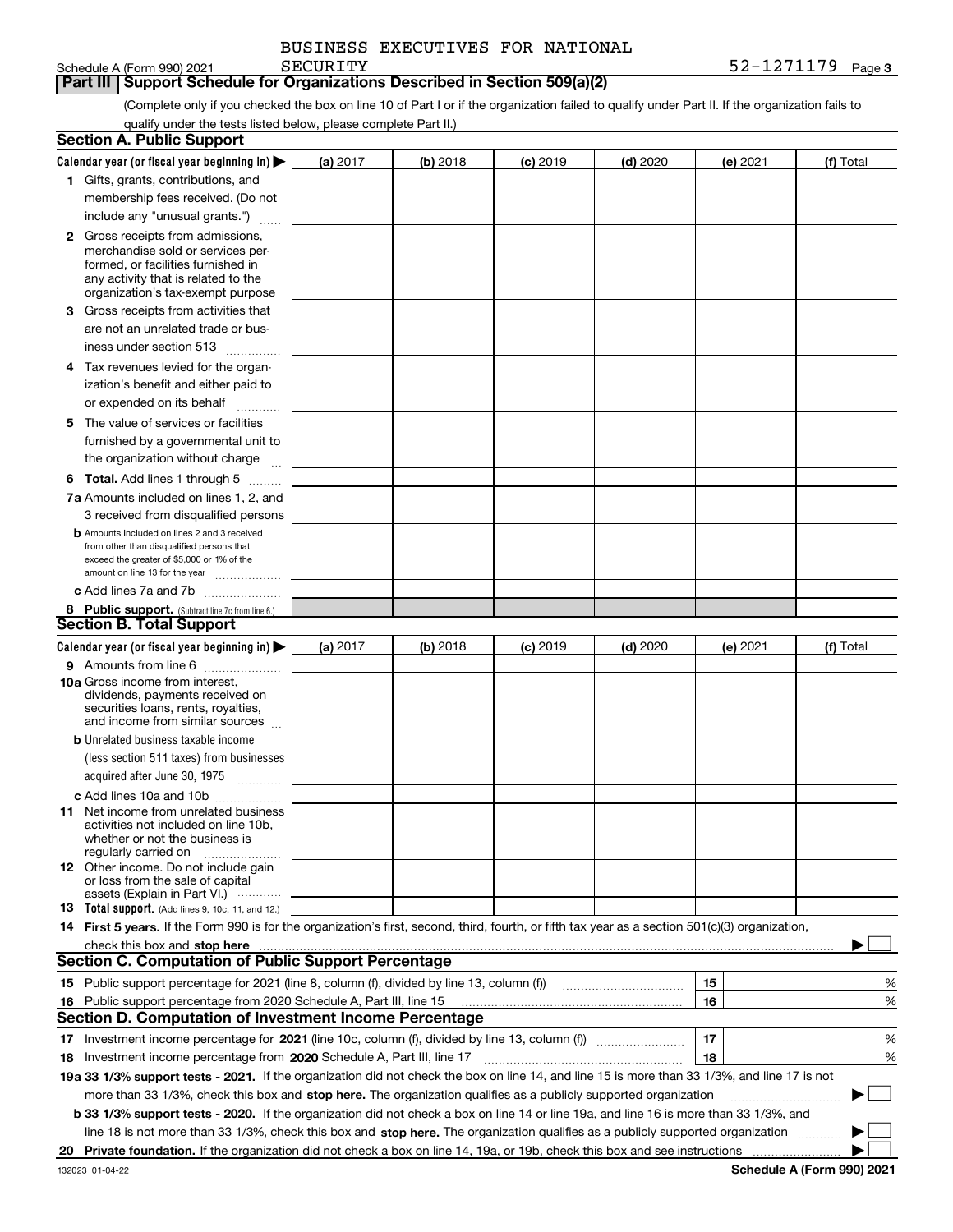**Yes**

**No**

# **Part IV Supporting Organizations**

(Complete only if you checked a box in line 12 on Part I. If you checked box 12a, Part I, complete Sections A and B. If you checked box 12b, Part I, complete Sections A and C. If you checked box 12c, Part I, complete Sections A, D, and E. If you checked box 12d, Part I, complete Sections A and D, and complete Part V.)

## **Section A. All Supporting Organizations**

- **1** Are all of the organization's supported organizations listed by name in the organization's governing documents? If "No," describe in **Part VI** how the supported organizations are designated. If designated by *class or purpose, describe the designation. If historic and continuing relationship, explain.*
- **2** Did the organization have any supported organization that does not have an IRS determination of status under section 509(a)(1) or (2)? If "Yes," explain in Part VI how the organization determined that the supported *organization was described in section 509(a)(1) or (2).*
- **3a** Did the organization have a supported organization described in section 501(c)(4), (5), or (6)? If "Yes," answer *lines 3b and 3c below.*
- **b** Did the organization confirm that each supported organization qualified under section 501(c)(4), (5), or (6) and satisfied the public support tests under section 509(a)(2)? If "Yes," describe in **Part VI** when and how the *organization made the determination.*
- **c**Did the organization ensure that all support to such organizations was used exclusively for section 170(c)(2)(B) purposes? If "Yes," explain in **Part VI** what controls the organization put in place to ensure such use.
- **4a***If* Was any supported organization not organized in the United States ("foreign supported organization")? *"Yes," and if you checked box 12a or 12b in Part I, answer lines 4b and 4c below.*
- **b** Did the organization have ultimate control and discretion in deciding whether to make grants to the foreign supported organization? If "Yes," describe in **Part VI** how the organization had such control and discretion *despite being controlled or supervised by or in connection with its supported organizations.*
- **c** Did the organization support any foreign supported organization that does not have an IRS determination under sections 501(c)(3) and 509(a)(1) or (2)? If "Yes," explain in **Part VI** what controls the organization used *to ensure that all support to the foreign supported organization was used exclusively for section 170(c)(2)(B) purposes.*
- **5a***If "Yes,"* Did the organization add, substitute, or remove any supported organizations during the tax year? answer lines 5b and 5c below (if applicable). Also, provide detail in **Part VI,** including (i) the names and EIN *numbers of the supported organizations added, substituted, or removed; (ii) the reasons for each such action; (iii) the authority under the organization's organizing document authorizing such action; and (iv) how the action was accomplished (such as by amendment to the organizing document).*
- **b** Type I or Type II only. Was any added or substituted supported organization part of a class already designated in the organization's organizing document?
- **cSubstitutions only.**  Was the substitution the result of an event beyond the organization's control?
- **6** Did the organization provide support (whether in the form of grants or the provision of services or facilities) to **Part VI.** *If "Yes," provide detail in* support or benefit one or more of the filing organization's supported organizations? anyone other than (i) its supported organizations, (ii) individuals that are part of the charitable class benefited by one or more of its supported organizations, or (iii) other supporting organizations that also
- **7**Did the organization provide a grant, loan, compensation, or other similar payment to a substantial contributor *If "Yes," complete Part I of Schedule L (Form 990).* regard to a substantial contributor? (as defined in section 4958(c)(3)(C)), a family member of a substantial contributor, or a 35% controlled entity with
- **8** Did the organization make a loan to a disqualified person (as defined in section 4958) not described on line 7? *If "Yes," complete Part I of Schedule L (Form 990).*
- **9a** Was the organization controlled directly or indirectly at any time during the tax year by one or more in section 509(a)(1) or (2))? If "Yes," *provide detail in* <code>Part VI.</code> disqualified persons, as defined in section 4946 (other than foundation managers and organizations described
- **b** Did one or more disqualified persons (as defined on line 9a) hold a controlling interest in any entity in which the supporting organization had an interest? If "Yes," provide detail in P**art VI**.
- **c**Did a disqualified person (as defined on line 9a) have an ownership interest in, or derive any personal benefit from, assets in which the supporting organization also had an interest? If "Yes," provide detail in P**art VI.**
- **10a** Was the organization subject to the excess business holdings rules of section 4943 because of section supporting organizations)? If "Yes," answer line 10b below. 4943(f) (regarding certain Type II supporting organizations, and all Type III non-functionally integrated
- **b** Did the organization have any excess business holdings in the tax year? (Use Schedule C, Form 4720, to *determine whether the organization had excess business holdings.)*

**123a3b3c4a4b4c5a5b5c6789a 9b9c10a**

Schedule A (Form 990) 2021  $\texttt{SECURITY}$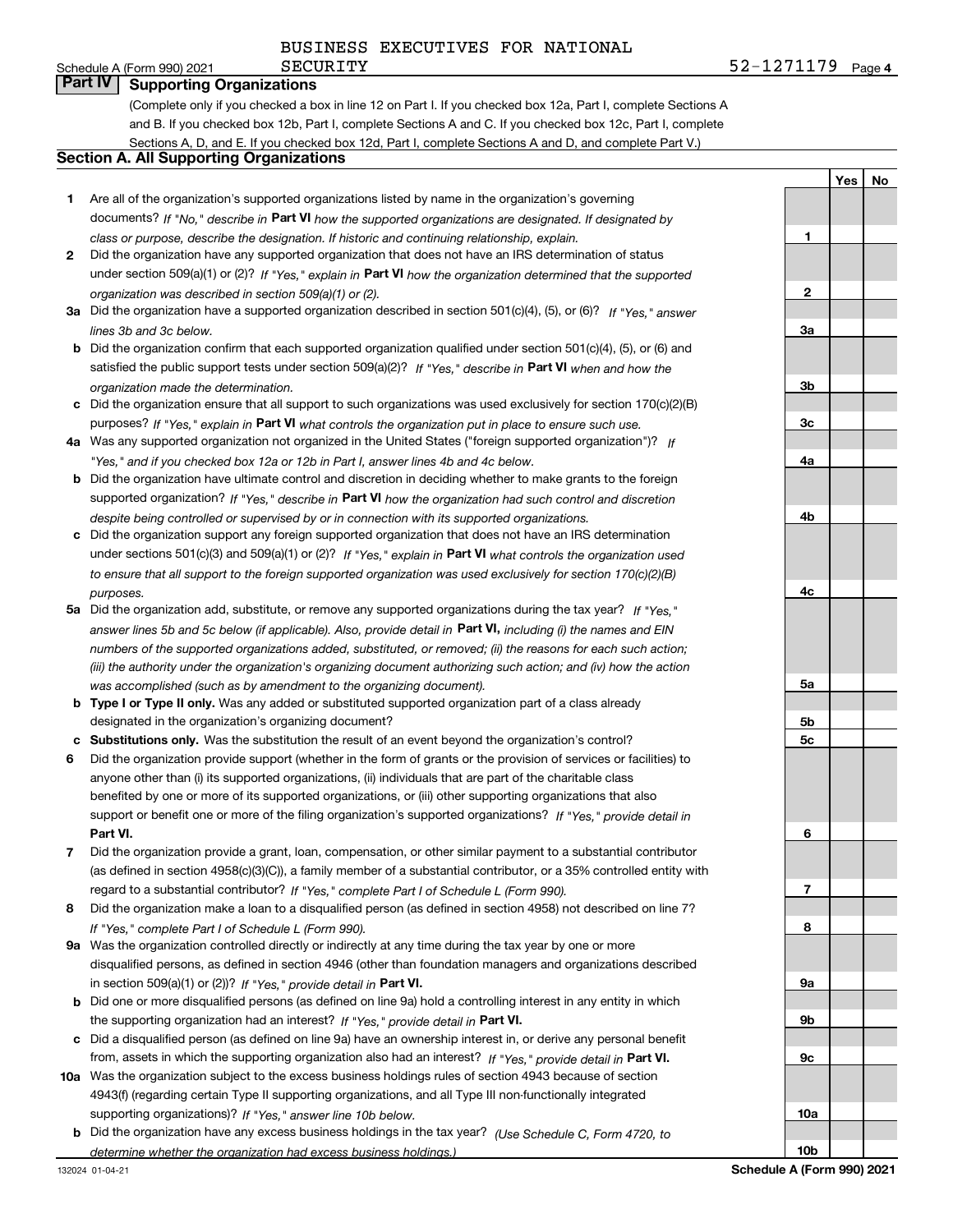|    | <b>Part IV   Supporting Organizations (continued)</b>                                                                                                                                                                                                       |                 |     |    |
|----|-------------------------------------------------------------------------------------------------------------------------------------------------------------------------------------------------------------------------------------------------------------|-----------------|-----|----|
|    |                                                                                                                                                                                                                                                             |                 | Yes | No |
| 11 | Has the organization accepted a gift or contribution from any of the following persons?                                                                                                                                                                     |                 |     |    |
|    | a A person who directly or indirectly controls, either alone or together with persons described on lines 11b and                                                                                                                                            |                 |     |    |
|    | 11c below, the governing body of a supported organization?                                                                                                                                                                                                  | 11a             |     |    |
|    | <b>b</b> A family member of a person described on line 11a above?                                                                                                                                                                                           | 11 <sub>b</sub> |     |    |
|    | c A 35% controlled entity of a person described on line 11a or 11b above? If "Yes" to line 11a, 11b, or 11c, provide                                                                                                                                        |                 |     |    |
|    | detail in Part VI.                                                                                                                                                                                                                                          | 11c             |     |    |
|    | <b>Section B. Type I Supporting Organizations</b>                                                                                                                                                                                                           |                 |     |    |
|    |                                                                                                                                                                                                                                                             |                 | Yes | No |
| 1  | Did the governing body, members of the governing body, officers acting in their official capacity, or membership of one or<br>more supported organizations have the power to regularly appoint or elect at least a majority of the organization's officers, |                 |     |    |
|    | directors, or trustees at all times during the tax year? If "No," describe in Part VI how the supported organization(s)                                                                                                                                     |                 |     |    |
|    | effectively operated, supervised, or controlled the organization's activities. If the organization had more than one supported<br>organization, describe how the powers to appoint and/or remove officers, directors, or trustees were allocated among the  |                 |     |    |
|    | supported organizations and what conditions or restrictions, if any, applied to such powers during the tax year.                                                                                                                                            | 1               |     |    |
| 2  | Did the organization operate for the benefit of any supported organization other than the supported                                                                                                                                                         |                 |     |    |
|    | organization(s) that operated, supervised, or controlled the supporting organization? If "Yes," explain in                                                                                                                                                  |                 |     |    |
|    | Part VI how providing such benefit carried out the purposes of the supported organization(s) that operated,                                                                                                                                                 |                 |     |    |
|    | supervised, or controlled the supporting organization.                                                                                                                                                                                                      | $\mathbf{2}$    |     |    |
|    | Section C. Type II Supporting Organizations                                                                                                                                                                                                                 |                 |     |    |
|    |                                                                                                                                                                                                                                                             |                 | Yes | No |
| 1. | Were a majority of the organization's directors or trustees during the tax year also a majority of the directors                                                                                                                                            |                 |     |    |
|    | or trustees of each of the organization's supported organization(s)? If "No," describe in Part VI how control                                                                                                                                               |                 |     |    |
|    | or management of the supporting organization was vested in the same persons that controlled or managed                                                                                                                                                      |                 |     |    |
|    | the supported organization(s).                                                                                                                                                                                                                              | 1               |     |    |
|    | Section D. All Type III Supporting Organizations                                                                                                                                                                                                            |                 |     |    |
|    |                                                                                                                                                                                                                                                             |                 | Yes | No |
| 1  | Did the organization provide to each of its supported organizations, by the last day of the fifth month of the                                                                                                                                              |                 |     |    |
|    | organization's tax year, (i) a written notice describing the type and amount of support provided during the prior tax                                                                                                                                       |                 |     |    |
|    | year, (ii) a copy of the Form 990 that was most recently filed as of the date of notification, and (iii) copies of the                                                                                                                                      |                 |     |    |
|    | organization's governing documents in effect on the date of notification, to the extent not previously provided?                                                                                                                                            | 1               |     |    |
| 2  | Were any of the organization's officers, directors, or trustees either (i) appointed or elected by the supported                                                                                                                                            |                 |     |    |
|    | organization(s) or (ii) serving on the governing body of a supported organization? If "No," explain in Part VI how                                                                                                                                          |                 |     |    |
|    | the organization maintained a close and continuous working relationship with the supported organization(s).                                                                                                                                                 | $\mathbf{2}$    |     |    |
| 3  | By reason of the relationship described on line 2, above, did the organization's supported organizations have a                                                                                                                                             |                 |     |    |
|    | significant voice in the organization's investment policies and in directing the use of the organization's                                                                                                                                                  |                 |     |    |
|    | income or assets at all times during the tax year? If "Yes," describe in Part VI the role the organization's                                                                                                                                                |                 |     |    |
|    | supported organizations played in this regard.                                                                                                                                                                                                              |                 |     |    |
|    | Section E. Type III Functionally Integrated Supporting Organizations                                                                                                                                                                                        |                 |     |    |
| 1  | Check the box next to the method that the organization used to satisfy the Integral Part Test during the year (see instructions).                                                                                                                           |                 |     |    |
| a  | The organization satisfied the Activities Test. Complete line 2 below.                                                                                                                                                                                      |                 |     |    |
| b  | The organization is the parent of each of its supported organizations. Complete line 3 below.                                                                                                                                                               |                 |     |    |
| c  | The organization supported a governmental entity. Describe in Part VI how you supported a governmental entity (see instructions).                                                                                                                           |                 |     |    |
| 2  | Activities Test. Answer lines 2a and 2b below.                                                                                                                                                                                                              |                 | Yes | No |
| a  | Did substantially all of the organization's activities during the tax year directly further the exempt purposes of                                                                                                                                          |                 |     |    |
|    | the supported organization(s) to which the organization was responsive? If "Yes," then in Part VI identify                                                                                                                                                  |                 |     |    |
|    | those supported organizations and explain how these activities directly furthered their exempt purposes,                                                                                                                                                    |                 |     |    |
|    | how the organization was responsive to those supported organizations, and how the organization determined                                                                                                                                                   |                 |     |    |
|    | that these activities constituted substantially all of its activities.                                                                                                                                                                                      | 2a              |     |    |
| b  | Did the activities described on line 2a, above, constitute activities that, but for the organization's involvement,                                                                                                                                         |                 |     |    |
|    | one or more of the organization's supported organization(s) would have been engaged in? If "Yes," explain in                                                                                                                                                |                 |     |    |
|    | Part VI the reasons for the organization's position that its supported organization(s) would have engaged in                                                                                                                                                |                 |     |    |
|    | these activities but for the organization's involvement.                                                                                                                                                                                                    | 2b              |     |    |
| з  | Parent of Supported Organizations. Answer lines 3a and 3b below.                                                                                                                                                                                            |                 |     |    |
| а  | Did the organization have the power to regularly appoint or elect a majority of the officers, directors, or                                                                                                                                                 |                 |     |    |
|    | trustees of each of the supported organizations? If "Yes" or "No" provide details in Part VI.                                                                                                                                                               | 3a              |     |    |

**b** Did the organization exercise a substantial degree of direction over the policies, programs, and activities of each trustees of each of the supported organizations? If "Yes" or "No" provide details in P**art VI.** of its supported organizations? If "Yes," describe in Part VI the role played by the organization in this regard.

**Schedule A (Form 990) 2021**

**3b**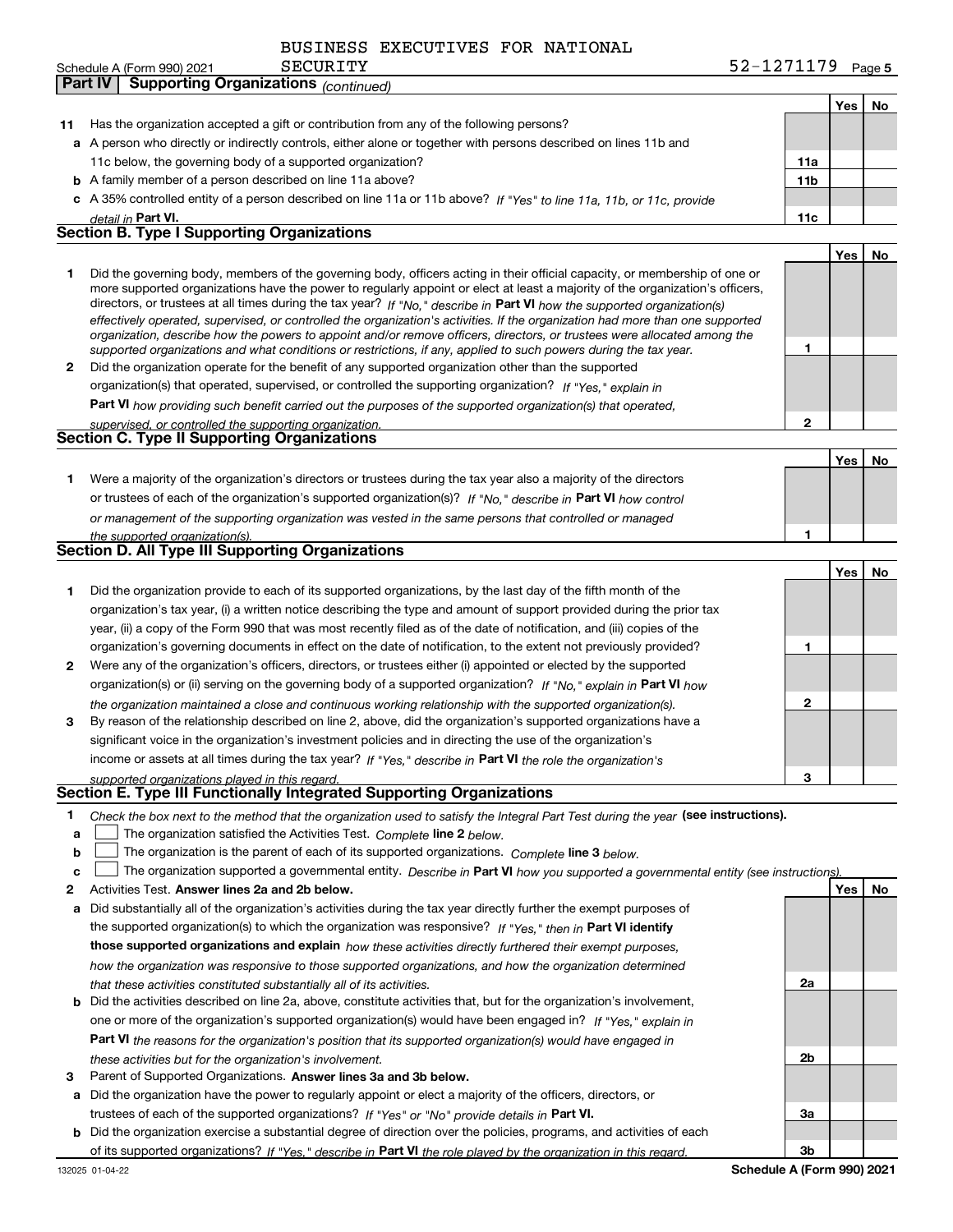|                                                                                                                                                     | SECURITY<br>Schedule A (Form 990) 2021                                                                      |                |                | $52 - 1271179$ Page 6          |  |  |  |  |  |
|-----------------------------------------------------------------------------------------------------------------------------------------------------|-------------------------------------------------------------------------------------------------------------|----------------|----------------|--------------------------------|--|--|--|--|--|
|                                                                                                                                                     | Type III Non-Functionally Integrated 509(a)(3) Supporting Organizations<br><b>Part V</b>                    |                |                |                                |  |  |  |  |  |
| Check here if the organization satisfied the Integral Part Test as a qualifying trust on Nov. 20, 1970 (explain in Part VI). See instructions.<br>1 |                                                                                                             |                |                |                                |  |  |  |  |  |
|                                                                                                                                                     | All other Type III non-functionally integrated supporting organizations must complete Sections A through E. |                |                |                                |  |  |  |  |  |
|                                                                                                                                                     | Section A - Adjusted Net Income                                                                             |                | (A) Prior Year | (B) Current Year<br>(optional) |  |  |  |  |  |
| 1                                                                                                                                                   | Net short-term capital gain                                                                                 | 1              |                |                                |  |  |  |  |  |
| $\mathbf 2$                                                                                                                                         | Recoveries of prior-year distributions                                                                      | $\bf 2$        |                |                                |  |  |  |  |  |
| 3                                                                                                                                                   | Other gross income (see instructions)                                                                       | 3              |                |                                |  |  |  |  |  |
| 4                                                                                                                                                   | Add lines 1 through 3.                                                                                      | 4              |                |                                |  |  |  |  |  |
| 5                                                                                                                                                   | Depreciation and depletion                                                                                  | 5              |                |                                |  |  |  |  |  |
| 6                                                                                                                                                   | Portion of operating expenses paid or incurred for production or                                            |                |                |                                |  |  |  |  |  |
|                                                                                                                                                     | collection of gross income or for management, conservation, or                                              |                |                |                                |  |  |  |  |  |
|                                                                                                                                                     | maintenance of property held for production of income (see instructions)                                    | 6              |                |                                |  |  |  |  |  |
| 7                                                                                                                                                   | Other expenses (see instructions)                                                                           | $\overline{7}$ |                |                                |  |  |  |  |  |
| 8                                                                                                                                                   | <b>Adjusted Net Income</b> (subtract lines 5, 6, and 7 from line 4)                                         | 8              |                |                                |  |  |  |  |  |
|                                                                                                                                                     | Section B - Minimum Asset Amount                                                                            |                | (A) Prior Year | (B) Current Year<br>(optional) |  |  |  |  |  |
| 1                                                                                                                                                   | Aggregate fair market value of all non-exempt-use assets (see                                               |                |                |                                |  |  |  |  |  |
|                                                                                                                                                     | instructions for short tax year or assets held for part of year):                                           |                |                |                                |  |  |  |  |  |
|                                                                                                                                                     | <b>a</b> Average monthly value of securities                                                                | 1a             |                |                                |  |  |  |  |  |
|                                                                                                                                                     | <b>b</b> Average monthly cash balances                                                                      | 1 <sub>b</sub> |                |                                |  |  |  |  |  |
|                                                                                                                                                     | c Fair market value of other non-exempt-use assets                                                          | 1c             |                |                                |  |  |  |  |  |
|                                                                                                                                                     | d Total (add lines 1a, 1b, and 1c)                                                                          | 1d             |                |                                |  |  |  |  |  |
|                                                                                                                                                     | e Discount claimed for blockage or other factors                                                            |                |                |                                |  |  |  |  |  |
|                                                                                                                                                     | (explain in detail in <b>Part VI</b> ):                                                                     |                |                |                                |  |  |  |  |  |
| 2                                                                                                                                                   | Acquisition indebtedness applicable to non-exempt-use assets                                                | $\mathbf{2}$   |                |                                |  |  |  |  |  |
| 3                                                                                                                                                   | Subtract line 2 from line 1d.                                                                               | 3              |                |                                |  |  |  |  |  |
| 4                                                                                                                                                   | Cash deemed held for exempt use. Enter 0.015 of line 3 (for greater amount,                                 |                |                |                                |  |  |  |  |  |
|                                                                                                                                                     | see instructions).                                                                                          | 4              |                |                                |  |  |  |  |  |
| 5                                                                                                                                                   | Net value of non-exempt-use assets (subtract line 4 from line 3)                                            | 5              |                |                                |  |  |  |  |  |
| 6                                                                                                                                                   | Multiply line 5 by 0.035.                                                                                   | 6              |                |                                |  |  |  |  |  |
| 7                                                                                                                                                   | Recoveries of prior-year distributions                                                                      | $\overline{7}$ |                |                                |  |  |  |  |  |
| 8                                                                                                                                                   | Minimum Asset Amount (add line 7 to line 6)                                                                 | 8              |                |                                |  |  |  |  |  |
|                                                                                                                                                     | <b>Section C - Distributable Amount</b>                                                                     |                |                | <b>Current Year</b>            |  |  |  |  |  |
| 1                                                                                                                                                   | Adjusted net income for prior year (from Section A, line 8, column A)                                       | 1              |                |                                |  |  |  |  |  |
| $\mathbf{2}$                                                                                                                                        | Enter 0.85 of line 1.                                                                                       | $\mathbf{2}$   |                |                                |  |  |  |  |  |
| 3                                                                                                                                                   | Minimum asset amount for prior year (from Section B, line 8, column A)                                      | 3              |                |                                |  |  |  |  |  |
| 4                                                                                                                                                   | Enter greater of line 2 or line 3.                                                                          | 4              |                |                                |  |  |  |  |  |
| 5                                                                                                                                                   | Income tax imposed in prior year                                                                            | 5              |                |                                |  |  |  |  |  |
| 6                                                                                                                                                   | <b>Distributable Amount.</b> Subtract line 5 from line 4, unless subject to                                 |                |                |                                |  |  |  |  |  |
|                                                                                                                                                     | emergency temporary reduction (see instructions).                                                           | 6              |                |                                |  |  |  |  |  |

**7** Check here if the current year is the organization's first as a non-functionally integrated Type III supporting organization (see instructions).

**Schedule A (Form 990) 2021**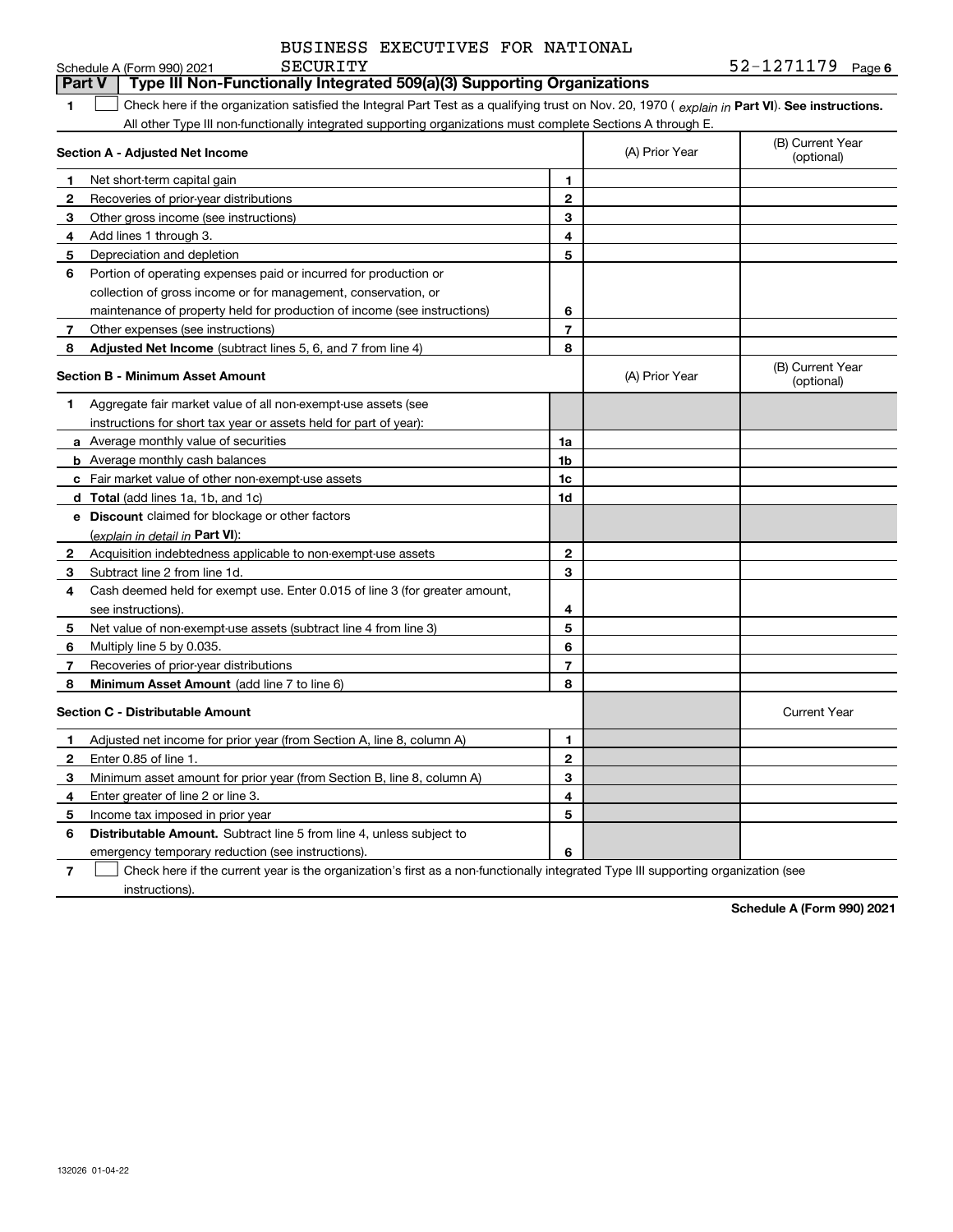|               | SECURITY<br>Schedule A (Form 990) 2021                                                        |                                    |                                               |    | $52 - 1271179$ Page 7                            |
|---------------|-----------------------------------------------------------------------------------------------|------------------------------------|-----------------------------------------------|----|--------------------------------------------------|
| <b>Part V</b> | Type III Non-Functionally Integrated 509(a)(3) Supporting Organizations                       |                                    | (continued)                                   |    |                                                  |
|               | Section D - Distributions                                                                     |                                    |                                               |    | <b>Current Year</b>                              |
| 1.            | Amounts paid to supported organizations to accomplish exempt purposes                         |                                    |                                               | 1  |                                                  |
| 2             | Amounts paid to perform activity that directly furthers exempt purposes of supported          |                                    |                                               |    |                                                  |
|               | organizations, in excess of income from activity                                              |                                    |                                               | 2  |                                                  |
| 3             | Administrative expenses paid to accomplish exempt purposes of supported organizations         |                                    | 3                                             |    |                                                  |
| 4             | Amounts paid to acquire exempt-use assets                                                     |                                    |                                               | 4  |                                                  |
| 5             | Qualified set-aside amounts (prior IRS approval required - <i>provide details in</i> Part VI) |                                    |                                               | 5  |                                                  |
| 6             | Other distributions (describe in Part VI). See instructions.                                  |                                    |                                               | 6  |                                                  |
| 7             | Total annual distributions. Add lines 1 through 6.                                            |                                    |                                               | 7  |                                                  |
| 8             | Distributions to attentive supported organizations to which the organization is responsive    |                                    |                                               |    |                                                  |
|               | ( <i>provide details in</i> Part VI). See instructions.                                       |                                    |                                               | 8  |                                                  |
| 9             | Distributable amount for 2021 from Section C, line 6                                          |                                    |                                               | 9  |                                                  |
| 10            | Line 8 amount divided by line 9 amount                                                        |                                    |                                               | 10 |                                                  |
|               | <b>Section E - Distribution Allocations</b> (see instructions)                                | (i)<br><b>Excess Distributions</b> | (ii)<br><b>Underdistributions</b><br>Pre-2021 |    | (iii)<br><b>Distributable</b><br>Amount for 2021 |
| 1             | Distributable amount for 2021 from Section C, line 6                                          |                                    |                                               |    |                                                  |
| 2             | Underdistributions, if any, for years prior to 2021 (reason-                                  |                                    |                                               |    |                                                  |
|               | able cause required $\cdot$ explain in Part VI). See instructions.                            |                                    |                                               |    |                                                  |
| 3             | Excess distributions carryover, if any, to 2021                                               |                                    |                                               |    |                                                  |
|               | a From 2016                                                                                   |                                    |                                               |    |                                                  |
|               | $b$ From 2017                                                                                 |                                    |                                               |    |                                                  |
|               | $c$ From 2018                                                                                 |                                    |                                               |    |                                                  |
|               | d From 2019                                                                                   |                                    |                                               |    |                                                  |
|               | e From 2020                                                                                   |                                    |                                               |    |                                                  |
|               | f Total of lines 3a through 3e                                                                |                                    |                                               |    |                                                  |
|               | g Applied to underdistributions of prior years                                                |                                    |                                               |    |                                                  |
|               | <b>h</b> Applied to 2021 distributable amount                                                 |                                    |                                               |    |                                                  |
| Ť.            | Carryover from 2016 not applied (see instructions)                                            |                                    |                                               |    |                                                  |
|               | Remainder. Subtract lines 3g, 3h, and 3i from line 3f.                                        |                                    |                                               |    |                                                  |
| 4             | Distributions for 2021 from Section D.                                                        |                                    |                                               |    |                                                  |
|               | \$<br>line $7:$                                                                               |                                    |                                               |    |                                                  |
|               | a Applied to underdistributions of prior years                                                |                                    |                                               |    |                                                  |
|               | <b>b</b> Applied to 2021 distributable amount                                                 |                                    |                                               |    |                                                  |
|               | <b>c</b> Remainder. Subtract lines 4a and 4b from line 4.                                     |                                    |                                               |    |                                                  |
|               | Remaining underdistributions for years prior to 2021, if                                      |                                    |                                               |    |                                                  |
|               | any. Subtract lines 3g and 4a from line 2. For result greater                                 |                                    |                                               |    |                                                  |
|               | than zero, explain in Part VI. See instructions.                                              |                                    |                                               |    |                                                  |
| 6             | Remaining underdistributions for 2021. Subtract lines 3h                                      |                                    |                                               |    |                                                  |
|               | and 4b from line 1. For result greater than zero, explain in                                  |                                    |                                               |    |                                                  |
|               | <b>Part VI.</b> See instructions.                                                             |                                    |                                               |    |                                                  |
| 7             | Excess distributions carryover to 2022. Add lines 3j                                          |                                    |                                               |    |                                                  |
|               | and 4c.                                                                                       |                                    |                                               |    |                                                  |
| 8             | Breakdown of line 7:                                                                          |                                    |                                               |    |                                                  |
|               | a Excess from 2017                                                                            |                                    |                                               |    |                                                  |
|               | <b>b</b> Excess from 2018                                                                     |                                    |                                               |    |                                                  |
|               | c Excess from 2019                                                                            |                                    |                                               |    |                                                  |
|               | d Excess from 2020                                                                            |                                    |                                               |    |                                                  |
|               | e Excess from 2021                                                                            |                                    |                                               |    |                                                  |
|               |                                                                                               |                                    |                                               |    |                                                  |

**Schedule A (Form 990) 2021**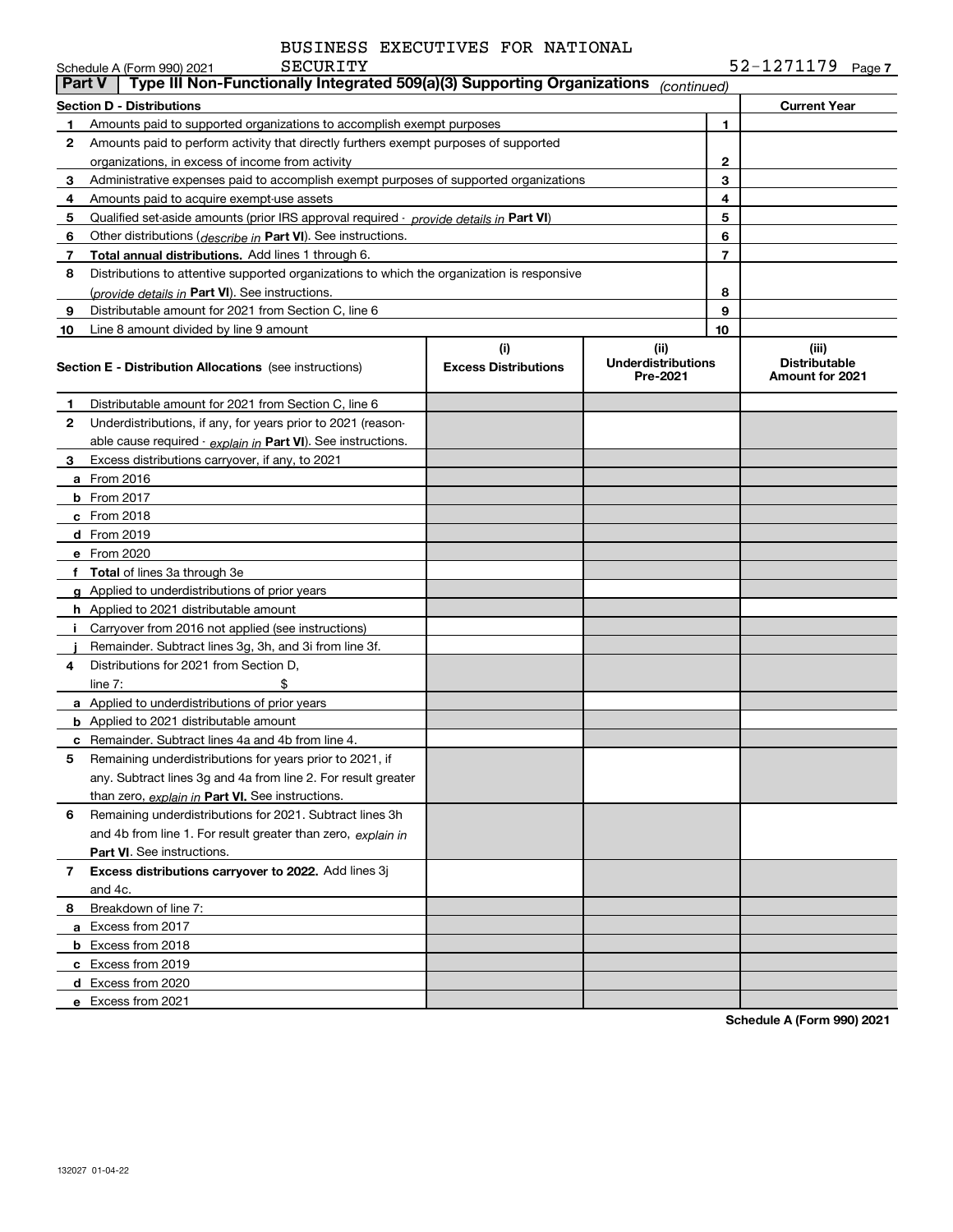|                |                                                   | <b>SECURITY</b> | BUSINESS EXECUTIVES FOR NATIONAL | 52-1271179 Page 8                                                                                                                                                                                                                                                                                                                                                                                                                                                                                                                                                    |
|----------------|---------------------------------------------------|-----------------|----------------------------------|----------------------------------------------------------------------------------------------------------------------------------------------------------------------------------------------------------------------------------------------------------------------------------------------------------------------------------------------------------------------------------------------------------------------------------------------------------------------------------------------------------------------------------------------------------------------|
| <b>Part VI</b> | Schedule A (Form 990) 2021<br>(See instructions.) |                 |                                  | Supplemental Information. Provide the explanations required by Part II, line 10; Part II, line 17a or 17b; Part III, line 12;<br>Part IV, Section A, lines 1, 2, 3b, 3c, 4b, 4c, 5a, 6, 9a, 9b, 9c, 11a, 11b, and 11c; Part IV, Section B, lines 1 and 2; Part IV, Section C,<br>line 1; Part IV, Section D, lines 2 and 3; Part IV, Section E, lines 1c, 2a, 2b, 3a, and 3b; Part V, line 1; Part V, Section B, line 1e; Part V,<br>Section D, lines 5, 6, and 8; and Part V, Section E, lines 2, 5, and 6. Also complete this part for any additional information. |
|                |                                                   |                 |                                  |                                                                                                                                                                                                                                                                                                                                                                                                                                                                                                                                                                      |
|                |                                                   |                 |                                  |                                                                                                                                                                                                                                                                                                                                                                                                                                                                                                                                                                      |
|                |                                                   |                 |                                  |                                                                                                                                                                                                                                                                                                                                                                                                                                                                                                                                                                      |
|                |                                                   |                 |                                  |                                                                                                                                                                                                                                                                                                                                                                                                                                                                                                                                                                      |
|                |                                                   |                 |                                  |                                                                                                                                                                                                                                                                                                                                                                                                                                                                                                                                                                      |
|                |                                                   |                 |                                  |                                                                                                                                                                                                                                                                                                                                                                                                                                                                                                                                                                      |
|                |                                                   |                 |                                  |                                                                                                                                                                                                                                                                                                                                                                                                                                                                                                                                                                      |
|                |                                                   |                 |                                  |                                                                                                                                                                                                                                                                                                                                                                                                                                                                                                                                                                      |
|                |                                                   |                 |                                  |                                                                                                                                                                                                                                                                                                                                                                                                                                                                                                                                                                      |
|                |                                                   |                 |                                  |                                                                                                                                                                                                                                                                                                                                                                                                                                                                                                                                                                      |
|                |                                                   |                 |                                  |                                                                                                                                                                                                                                                                                                                                                                                                                                                                                                                                                                      |
|                |                                                   |                 |                                  |                                                                                                                                                                                                                                                                                                                                                                                                                                                                                                                                                                      |
|                |                                                   |                 |                                  |                                                                                                                                                                                                                                                                                                                                                                                                                                                                                                                                                                      |
|                |                                                   |                 |                                  |                                                                                                                                                                                                                                                                                                                                                                                                                                                                                                                                                                      |
|                |                                                   |                 |                                  |                                                                                                                                                                                                                                                                                                                                                                                                                                                                                                                                                                      |
|                |                                                   |                 |                                  |                                                                                                                                                                                                                                                                                                                                                                                                                                                                                                                                                                      |
|                |                                                   |                 |                                  |                                                                                                                                                                                                                                                                                                                                                                                                                                                                                                                                                                      |
|                |                                                   |                 |                                  |                                                                                                                                                                                                                                                                                                                                                                                                                                                                                                                                                                      |
|                |                                                   |                 |                                  |                                                                                                                                                                                                                                                                                                                                                                                                                                                                                                                                                                      |
|                |                                                   |                 |                                  |                                                                                                                                                                                                                                                                                                                                                                                                                                                                                                                                                                      |
|                |                                                   |                 |                                  |                                                                                                                                                                                                                                                                                                                                                                                                                                                                                                                                                                      |
|                |                                                   |                 |                                  |                                                                                                                                                                                                                                                                                                                                                                                                                                                                                                                                                                      |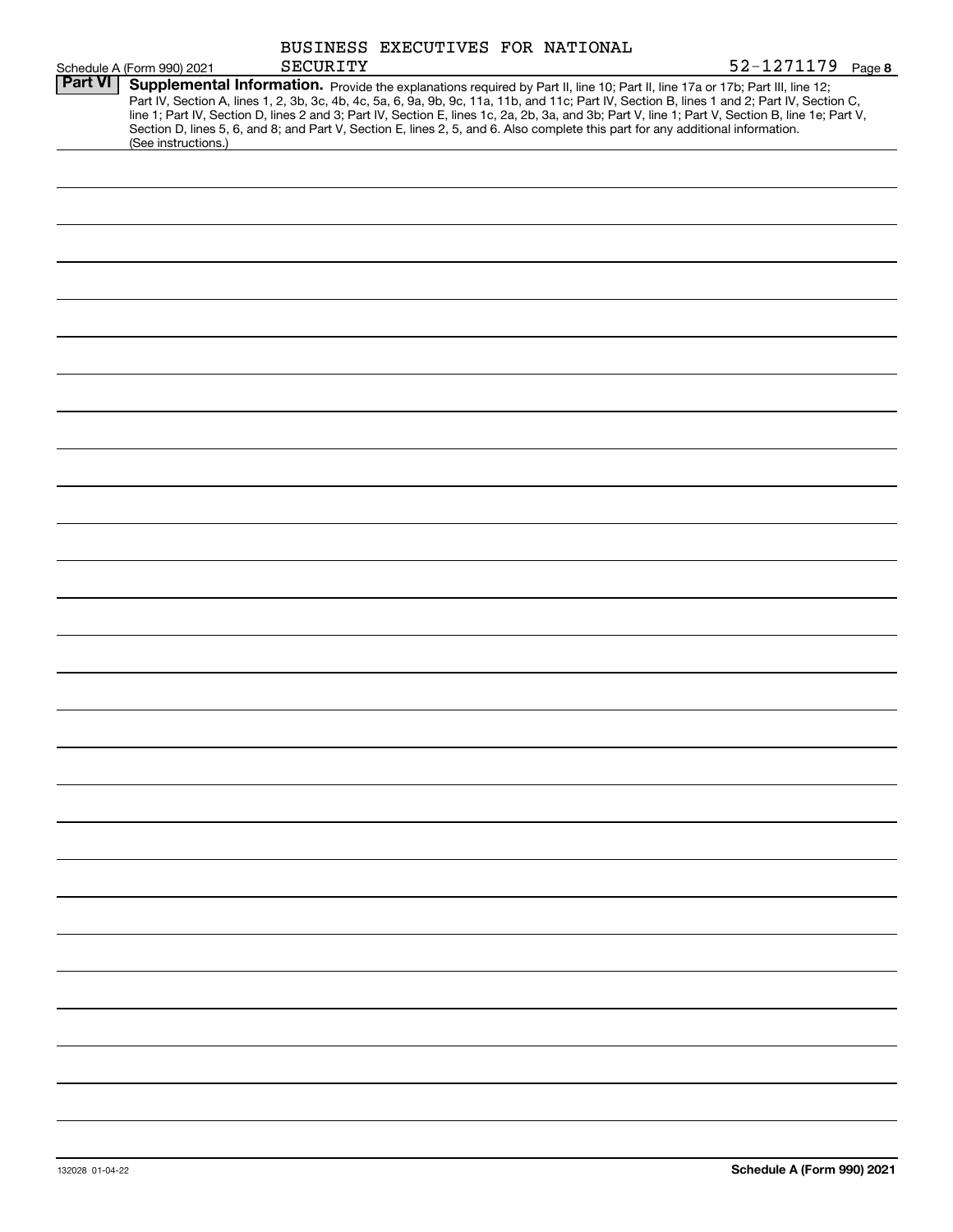| <b>Schedule B</b> |  |
|-------------------|--|
|-------------------|--|

Department of the Treasury Internal Revenue Service

# **Schedule of Contributors**

**(Form 990) | Attach to Form 990 or Form 990-PF. | Go to www.irs.gov/Form990 for the latest information.** OMB No. 1545-0047

**Employer identification number**

Name of the organization

|          | BUSINESS EXECUTIVES FOR NATIONAL |  |            |
|----------|----------------------------------|--|------------|
| SECURITY |                                  |  | 52-1271179 |

| Organization type (check one): |  |  |
|--------------------------------|--|--|
|--------------------------------|--|--|

| Filers of:         | Section:                                                                           |
|--------------------|------------------------------------------------------------------------------------|
| Form 990 or 990-EZ | $\lfloor x \rfloor$ 501(c)( 3) (enter number) organization                         |
|                    | $4947(a)(1)$ nonexempt charitable trust <b>not</b> treated as a private foundation |
|                    | 527 political organization                                                         |
| Form 990-PF        | 501(c)(3) exempt private foundation                                                |
|                    | 4947(a)(1) nonexempt charitable trust treated as a private foundation              |
|                    | 501(c)(3) taxable private foundation                                               |

Check if your organization is covered by the **General Rule** or a **Special Rule. Note:**  Only a section 501(c)(7), (8), or (10) organization can check boxes for both the General Rule and a Special Rule. See instructions.

## **General Rule**

 $\mathcal{L}^{\text{max}}$ 

For an organization filing Form 990, 990-EZ, or 990-PF that received, during the year, contributions totaling \$5,000 or more (in money or property) from any one contributor. Complete Parts I and II. See instructions for determining a contributor's total contributions.

### **Special Rules**

contributor, during the year, total contributions of the greater of (1**)** \$5,000; or (2) 2% of the amount on (i) Form 990, Part VIII, line 1h;  $\boxed{\textbf{X}}$  For an organization described in section 501(c)(3) filing Form 990 or 990-EZ that met the 33 1/3% support test of the regulations under sections 509(a)(1) and 170(b)(1)(A)(vi), that checked Schedule A (Form 990), Part II, line 13, 16a, or 16b, and that received from any one or (ii) Form 990-EZ, line 1. Complete Parts I and II.

For an organization described in section 501(c)(7), (8), or (10) filing Form 990 or 990-EZ that received from any one contributor, during the year, total contributions of more than \$1,000 exclusively for religious, charitable, scientific, literary, or educational purposes, or for the prevention of cruelty to children or animals. Complete Parts I (entering "N/A" in column (b) instead of the contributor name and address), II, and III.

purpose. Don't complete any of the parts unless the **General Rule** applies to this organization because it received *nonexclusively* year, contributions <sub>exclusively</sub> for religious, charitable, etc., purposes, but no such contributions totaled more than \$1,000. If this box is checked, enter here the total contributions that were received during the year for an  $\;$ exclusively religious, charitable, etc., For an organization described in section 501(c)(7), (8), or (10) filing Form 990 or 990-EZ that received from any one contributor, during the religious, charitable, etc., contributions totaling \$5,000 or more during the year  $\Box$ — $\Box$   $\Box$  $\mathcal{L}^{\text{max}}$ 

Caution: An organization that isn't covered by the General Rule and/or the Special Rules doesn't file Schedule B (Form 990), but it **must** answer "No" on Part IV, line 2, of its Form 990; or check the box on line H of its Form 990-EZ or on its Form 990-PF, Part I, line 2, to certify that it doesn't meet the filing requirements of Schedule B (Form 990).

LHA For Paperwork Reduction Act Notice, see the instructions for Form 990, 990-EZ, or 990-PF. **In the act and Schedule B** (Form 990) (2021)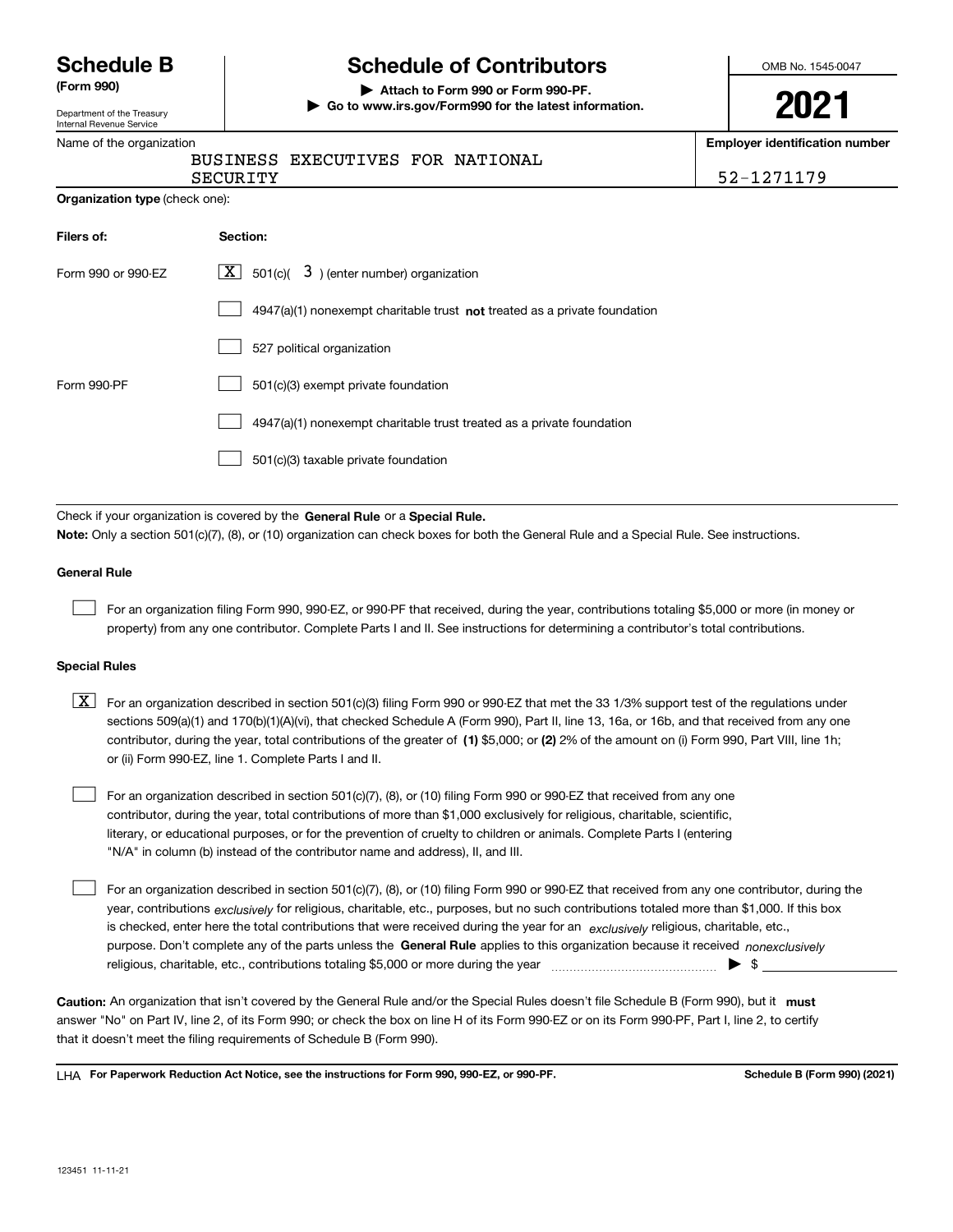|                | Schedule B (Form 990) (2021)                                                                   |                                   |                            | Page 2                                                                           |  |
|----------------|------------------------------------------------------------------------------------------------|-----------------------------------|----------------------------|----------------------------------------------------------------------------------|--|
|                | Name of organization<br>BUSINESS EXECUTIVES FOR NATIONAL                                       |                                   |                            | <b>Employer identification number</b>                                            |  |
| SECURITY       |                                                                                                |                                   |                            | 52-1271179                                                                       |  |
| Part I         | Contributors (see instructions). Use duplicate copies of Part I if additional space is needed. |                                   |                            |                                                                                  |  |
| (a)<br>No.     | (b)<br>Name, address, and ZIP + 4                                                              | (c)<br><b>Total contributions</b> |                            | (d)<br>Type of contribution                                                      |  |
| 1              | THOMAS F. STEPHENSON                                                                           |                                   |                            | $\boxed{\text{X}}$<br>Person<br>Payroll                                          |  |
|                | 198 FAIR OAKS LANE                                                                             | 1,194,525.<br>\$                  |                            | <b>Noncash</b><br>$\overline{\mathbf{X}}$<br>(Complete Part II for               |  |
|                | ATHERTON, CA 94027                                                                             |                                   |                            | noncash contributions.)                                                          |  |
| (a)<br>No.     | (b)<br>Name, address, and ZIP + 4                                                              | (c)<br><b>Total contributions</b> |                            | (d)<br>Type of contribution                                                      |  |
| $\overline{a}$ | SMALL BUSINESS ADMINISTRATION<br>U.S.                                                          |                                   |                            | $\mathbf{X}$<br>Person<br>Payroll                                                |  |
|                | 409 3RD STREET, SW                                                                             | 665,012.<br>\$                    |                            | Noncash<br>(Complete Part II for                                                 |  |
|                | WASHINGTON, DC 20416                                                                           |                                   |                            | noncash contributions.)                                                          |  |
| (a)<br>No.     | (b)<br>Name, address, and ZIP + 4                                                              | (c)<br><b>Total contributions</b> |                            | (d)<br>Type of contribution                                                      |  |
|                |                                                                                                | \$                                |                            | Person<br>Payroll<br>Noncash<br>(Complete Part II for<br>noncash contributions.) |  |
| (a)<br>No.     | (b)<br>Name, address, and ZIP + 4                                                              | (c)<br><b>Total contributions</b> |                            | (d)<br>Type of contribution                                                      |  |
|                |                                                                                                | \$                                |                            | Person<br>Payroll<br>Noncash<br>(Complete Part II for<br>noncash contributions.) |  |
| (a)<br>No.     | (b)<br>Name, address, and ZIP + 4                                                              | (c)<br><b>Total contributions</b> |                            | (d)<br>Type of contribution                                                      |  |
|                |                                                                                                | \$                                |                            | Person<br>Payroll<br>Noncash<br>(Complete Part II for<br>noncash contributions.) |  |
| (a)<br>No.     | (b)<br>Name, address, and ZIP + 4                                                              | (c)                               | <b>Total contributions</b> |                                                                                  |  |
|                |                                                                                                | \$                                |                            | Person<br>Payroll<br>Noncash<br>(Complete Part II for<br>noncash contributions.) |  |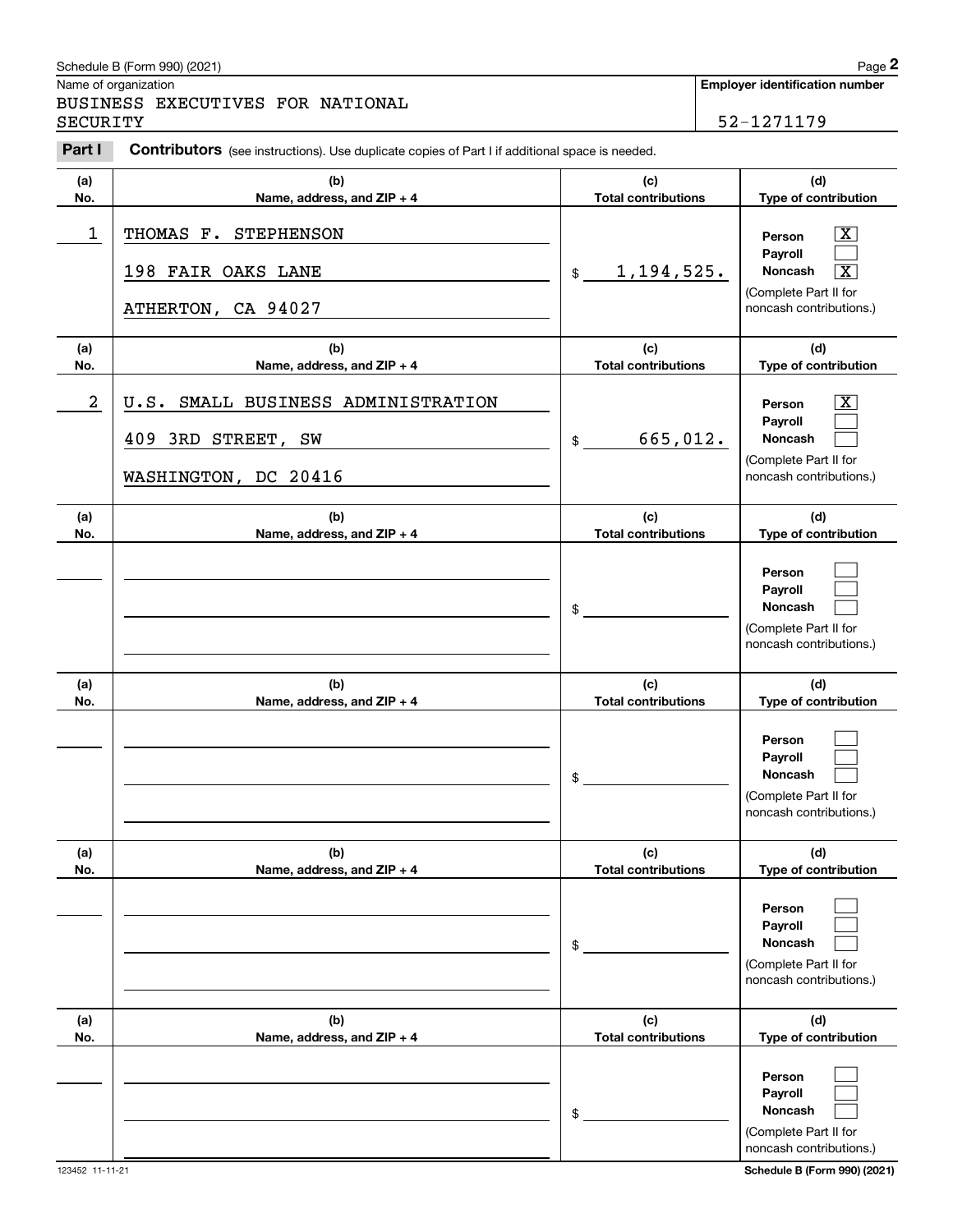|                              | Schedule B (Form 990) (2021)                                                                        |                                                 | Page 3                                              |
|------------------------------|-----------------------------------------------------------------------------------------------------|-------------------------------------------------|-----------------------------------------------------|
| SECURITY                     | Name of organization<br>BUSINESS EXECUTIVES FOR NATIONAL                                            |                                                 | <b>Employer identification number</b><br>52-1271179 |
| Part II                      | Noncash Property (see instructions). Use duplicate copies of Part II if additional space is needed. |                                                 |                                                     |
| (a)<br>No.<br>from<br>Part I | (b)<br>Description of noncash property given                                                        | (c)<br>FMV (or estimate)<br>(See instructions.) | (d)<br>Date received                                |
| 1                            | SECURITIES - PUBLICLY TRADED                                                                        |                                                 |                                                     |
|                              |                                                                                                     | 1,094,525.<br>$\frac{1}{2}$                     | 12/31/21                                            |
| (a)<br>No.<br>from<br>Part I | (b)<br>Description of noncash property given                                                        | (c)<br>FMV (or estimate)<br>(See instructions.) | (d)<br>Date received                                |
|                              |                                                                                                     | \$                                              |                                                     |
| (a)<br>No.<br>from<br>Part I | (b)<br>Description of noncash property given                                                        | (c)<br>FMV (or estimate)<br>(See instructions.) | (d)<br>Date received                                |
|                              |                                                                                                     | \$                                              |                                                     |
| (a)<br>No.<br>from<br>Part I | (b)<br>Description of noncash property given                                                        | (c)<br>FMV (or estimate)<br>(See instructions.) | (d)<br>Date received                                |
|                              |                                                                                                     | \$                                              |                                                     |
| (a)<br>No.<br>from<br>Part I | (b)<br>Description of noncash property given                                                        | (c)<br>FMV (or estimate)<br>(See instructions.) | (d)<br>Date received                                |
|                              |                                                                                                     | \$                                              |                                                     |
| (a)<br>No.<br>from<br>Part I | (b)<br>Description of noncash property given                                                        | (c)<br>FMV (or estimate)<br>(See instructions.) | (d)<br>Date received                                |
|                              |                                                                                                     | \$                                              |                                                     |

123453 11-11-21 **Schedule B (Form 990) (2021)**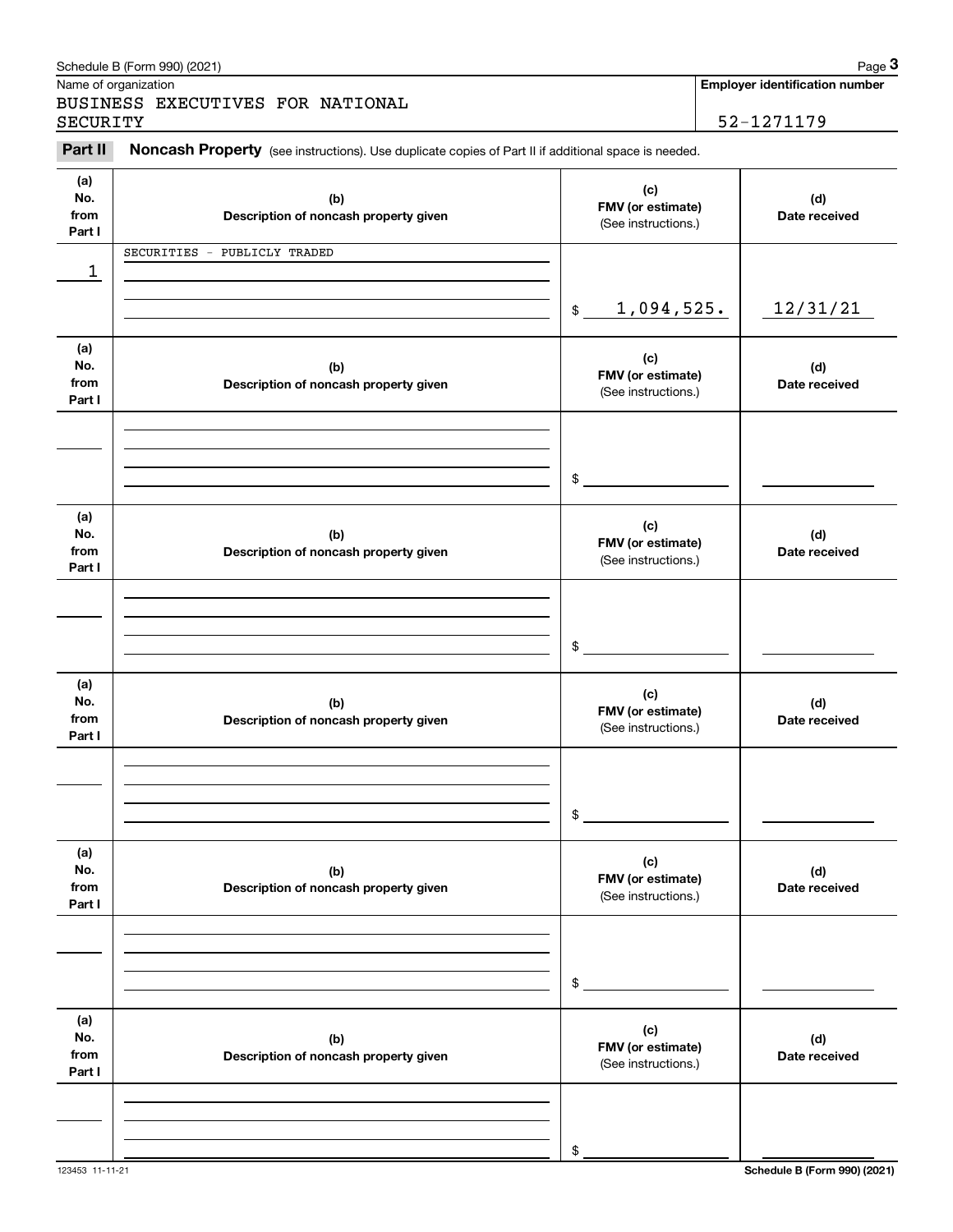|                 | Schedule B (Form 990) (2021)                                                                                                                                                                                                                                                                                                                                                                                                                                      |                      |                                          |  | Page 4                                   |  |  |  |  |  |  |  |  |
|-----------------|-------------------------------------------------------------------------------------------------------------------------------------------------------------------------------------------------------------------------------------------------------------------------------------------------------------------------------------------------------------------------------------------------------------------------------------------------------------------|----------------------|------------------------------------------|--|------------------------------------------|--|--|--|--|--|--|--|--|
|                 | Name of organization                                                                                                                                                                                                                                                                                                                                                                                                                                              |                      |                                          |  | Employer identification number           |  |  |  |  |  |  |  |  |
|                 | BUSINESS EXECUTIVES FOR NATIONAL                                                                                                                                                                                                                                                                                                                                                                                                                                  |                      |                                          |  |                                          |  |  |  |  |  |  |  |  |
| <b>SECURITY</b> |                                                                                                                                                                                                                                                                                                                                                                                                                                                                   |                      |                                          |  | 52-1271179                               |  |  |  |  |  |  |  |  |
| Part III        | Exclusively religious, charitable, etc., contributions to organizations described in section 501(c)(7), (8), or (10) that total more than \$1,000 for the year<br>from any one contributor. Complete columns (a) through (e) and the following line entry. For organizations<br>completing Part III, enter the total of exclusively religious, charitable, etc., contributions of \$1,000 or less for the year. (Enter this info. once.) $\blacktriangleright$ \$ |                      |                                          |  |                                          |  |  |  |  |  |  |  |  |
|                 | Use duplicate copies of Part III if additional space is needed.                                                                                                                                                                                                                                                                                                                                                                                                   |                      |                                          |  |                                          |  |  |  |  |  |  |  |  |
| (a) No.<br>from |                                                                                                                                                                                                                                                                                                                                                                                                                                                                   |                      | (d) Description of how gift is held      |  |                                          |  |  |  |  |  |  |  |  |
| Part I          | (b) Purpose of gift                                                                                                                                                                                                                                                                                                                                                                                                                                               | (c) Use of gift      |                                          |  |                                          |  |  |  |  |  |  |  |  |
|                 |                                                                                                                                                                                                                                                                                                                                                                                                                                                                   |                      |                                          |  |                                          |  |  |  |  |  |  |  |  |
|                 |                                                                                                                                                                                                                                                                                                                                                                                                                                                                   |                      |                                          |  |                                          |  |  |  |  |  |  |  |  |
|                 |                                                                                                                                                                                                                                                                                                                                                                                                                                                                   |                      |                                          |  |                                          |  |  |  |  |  |  |  |  |
|                 |                                                                                                                                                                                                                                                                                                                                                                                                                                                                   |                      |                                          |  |                                          |  |  |  |  |  |  |  |  |
|                 | (e) Transfer of gift                                                                                                                                                                                                                                                                                                                                                                                                                                              |                      |                                          |  |                                          |  |  |  |  |  |  |  |  |
|                 |                                                                                                                                                                                                                                                                                                                                                                                                                                                                   |                      |                                          |  |                                          |  |  |  |  |  |  |  |  |
|                 | Transferee's name, address, and ZIP + 4                                                                                                                                                                                                                                                                                                                                                                                                                           |                      |                                          |  | Relationship of transferor to transferee |  |  |  |  |  |  |  |  |
|                 |                                                                                                                                                                                                                                                                                                                                                                                                                                                                   |                      |                                          |  |                                          |  |  |  |  |  |  |  |  |
|                 |                                                                                                                                                                                                                                                                                                                                                                                                                                                                   |                      |                                          |  |                                          |  |  |  |  |  |  |  |  |
|                 |                                                                                                                                                                                                                                                                                                                                                                                                                                                                   |                      |                                          |  |                                          |  |  |  |  |  |  |  |  |
| (a) No.         |                                                                                                                                                                                                                                                                                                                                                                                                                                                                   |                      |                                          |  |                                          |  |  |  |  |  |  |  |  |
| from<br>Part I  | (b) Purpose of gift                                                                                                                                                                                                                                                                                                                                                                                                                                               | (c) Use of gift      |                                          |  | (d) Description of how gift is held      |  |  |  |  |  |  |  |  |
|                 |                                                                                                                                                                                                                                                                                                                                                                                                                                                                   |                      |                                          |  |                                          |  |  |  |  |  |  |  |  |
|                 |                                                                                                                                                                                                                                                                                                                                                                                                                                                                   |                      |                                          |  |                                          |  |  |  |  |  |  |  |  |
|                 |                                                                                                                                                                                                                                                                                                                                                                                                                                                                   |                      |                                          |  |                                          |  |  |  |  |  |  |  |  |
|                 |                                                                                                                                                                                                                                                                                                                                                                                                                                                                   |                      |                                          |  |                                          |  |  |  |  |  |  |  |  |
|                 | (e) Transfer of gift                                                                                                                                                                                                                                                                                                                                                                                                                                              |                      |                                          |  |                                          |  |  |  |  |  |  |  |  |
|                 |                                                                                                                                                                                                                                                                                                                                                                                                                                                                   |                      | Relationship of transferor to transferee |  |                                          |  |  |  |  |  |  |  |  |
|                 | Transferee's name, address, and ZIP + 4                                                                                                                                                                                                                                                                                                                                                                                                                           |                      |                                          |  |                                          |  |  |  |  |  |  |  |  |
|                 |                                                                                                                                                                                                                                                                                                                                                                                                                                                                   |                      |                                          |  |                                          |  |  |  |  |  |  |  |  |
|                 |                                                                                                                                                                                                                                                                                                                                                                                                                                                                   |                      |                                          |  |                                          |  |  |  |  |  |  |  |  |
|                 |                                                                                                                                                                                                                                                                                                                                                                                                                                                                   |                      |                                          |  |                                          |  |  |  |  |  |  |  |  |
| (a) No.<br>from |                                                                                                                                                                                                                                                                                                                                                                                                                                                                   |                      |                                          |  |                                          |  |  |  |  |  |  |  |  |
| Part I          | (b) Purpose of gift                                                                                                                                                                                                                                                                                                                                                                                                                                               | (c) Use of gift      |                                          |  | (d) Description of how gift is held      |  |  |  |  |  |  |  |  |
|                 |                                                                                                                                                                                                                                                                                                                                                                                                                                                                   |                      |                                          |  |                                          |  |  |  |  |  |  |  |  |
|                 |                                                                                                                                                                                                                                                                                                                                                                                                                                                                   |                      |                                          |  |                                          |  |  |  |  |  |  |  |  |
|                 |                                                                                                                                                                                                                                                                                                                                                                                                                                                                   |                      |                                          |  |                                          |  |  |  |  |  |  |  |  |
|                 |                                                                                                                                                                                                                                                                                                                                                                                                                                                                   |                      |                                          |  |                                          |  |  |  |  |  |  |  |  |
|                 |                                                                                                                                                                                                                                                                                                                                                                                                                                                                   | (e) Transfer of gift |                                          |  |                                          |  |  |  |  |  |  |  |  |
|                 | Transferee's name, address, and ZIP + 4                                                                                                                                                                                                                                                                                                                                                                                                                           |                      |                                          |  | Relationship of transferor to transferee |  |  |  |  |  |  |  |  |
|                 |                                                                                                                                                                                                                                                                                                                                                                                                                                                                   |                      |                                          |  |                                          |  |  |  |  |  |  |  |  |
|                 |                                                                                                                                                                                                                                                                                                                                                                                                                                                                   |                      |                                          |  |                                          |  |  |  |  |  |  |  |  |
|                 |                                                                                                                                                                                                                                                                                                                                                                                                                                                                   |                      |                                          |  |                                          |  |  |  |  |  |  |  |  |
|                 |                                                                                                                                                                                                                                                                                                                                                                                                                                                                   |                      |                                          |  |                                          |  |  |  |  |  |  |  |  |
| (a) No.<br>from | (b) Purpose of gift                                                                                                                                                                                                                                                                                                                                                                                                                                               | (c) Use of gift      |                                          |  | (d) Description of how gift is held      |  |  |  |  |  |  |  |  |
| Part I          |                                                                                                                                                                                                                                                                                                                                                                                                                                                                   |                      |                                          |  |                                          |  |  |  |  |  |  |  |  |
|                 |                                                                                                                                                                                                                                                                                                                                                                                                                                                                   |                      |                                          |  |                                          |  |  |  |  |  |  |  |  |
|                 |                                                                                                                                                                                                                                                                                                                                                                                                                                                                   |                      |                                          |  |                                          |  |  |  |  |  |  |  |  |
|                 |                                                                                                                                                                                                                                                                                                                                                                                                                                                                   |                      |                                          |  |                                          |  |  |  |  |  |  |  |  |
|                 |                                                                                                                                                                                                                                                                                                                                                                                                                                                                   | (e) Transfer of gift |                                          |  |                                          |  |  |  |  |  |  |  |  |
|                 |                                                                                                                                                                                                                                                                                                                                                                                                                                                                   |                      |                                          |  |                                          |  |  |  |  |  |  |  |  |
|                 | Transferee's name, address, and $ZIP + 4$                                                                                                                                                                                                                                                                                                                                                                                                                         |                      |                                          |  | Relationship of transferor to transferee |  |  |  |  |  |  |  |  |
|                 |                                                                                                                                                                                                                                                                                                                                                                                                                                                                   |                      |                                          |  |                                          |  |  |  |  |  |  |  |  |
|                 |                                                                                                                                                                                                                                                                                                                                                                                                                                                                   |                      |                                          |  |                                          |  |  |  |  |  |  |  |  |
|                 |                                                                                                                                                                                                                                                                                                                                                                                                                                                                   |                      |                                          |  |                                          |  |  |  |  |  |  |  |  |
|                 |                                                                                                                                                                                                                                                                                                                                                                                                                                                                   |                      |                                          |  |                                          |  |  |  |  |  |  |  |  |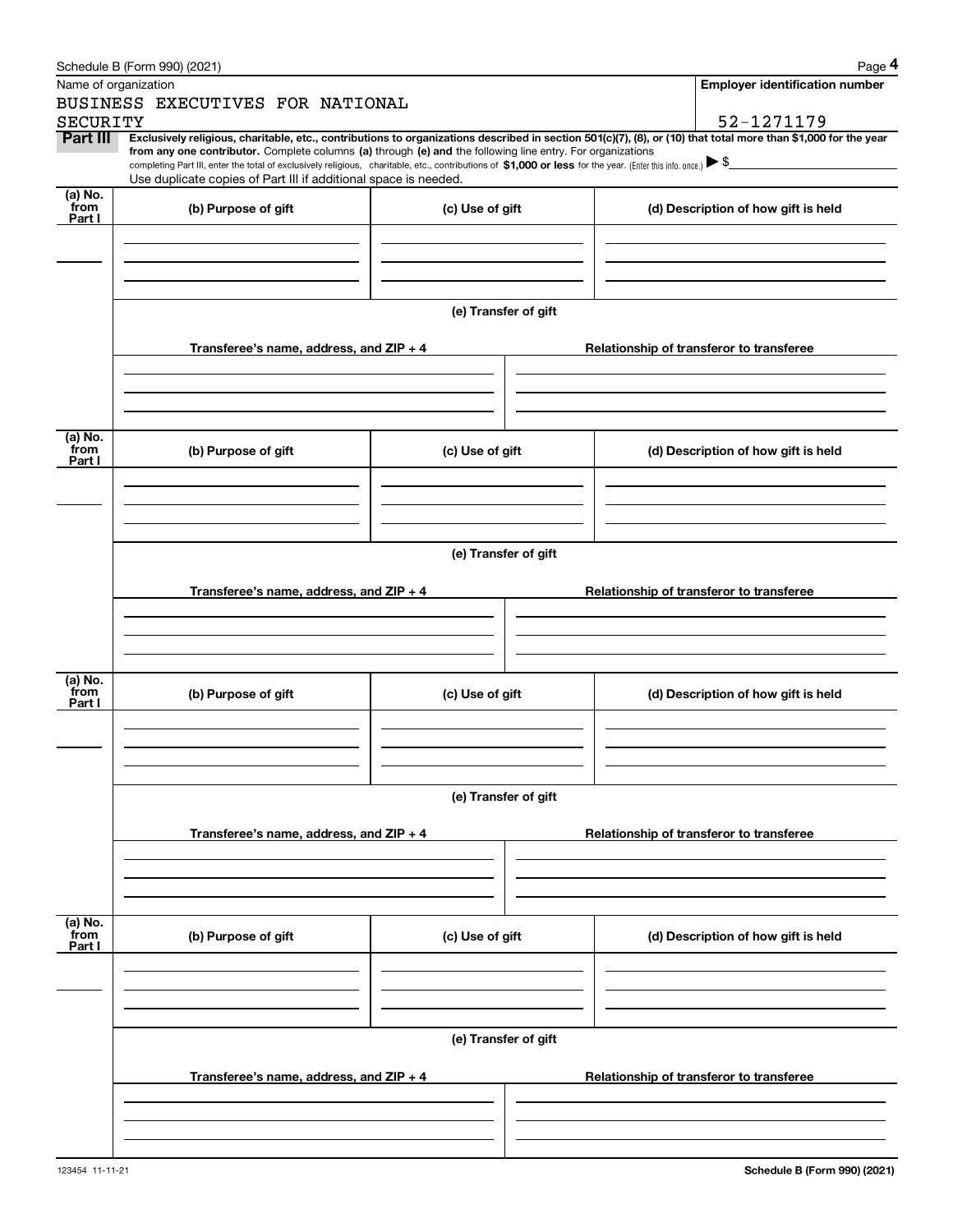|         | <b>Supplemental Financial Statements</b><br><b>SCHEDULE D</b> |                                                                                                                                                                |                                  |                                                                                                 |                                                |  |                          |                                                     | OMB No. 1545-0047     |
|---------|---------------------------------------------------------------|----------------------------------------------------------------------------------------------------------------------------------------------------------------|----------------------------------|-------------------------------------------------------------------------------------------------|------------------------------------------------|--|--------------------------|-----------------------------------------------------|-----------------------|
|         | (Form 990)                                                    |                                                                                                                                                                |                                  | Complete if the organization answered "Yes" on Form 990,                                        |                                                |  |                          |                                                     |                       |
|         | Department of the Treasury                                    |                                                                                                                                                                |                                  | Part IV, line 6, 7, 8, 9, 10, 11a, 11b, 11c, 11d, 11e, 11f, 12a, or 12b.<br>Attach to Form 990. |                                                |  |                          |                                                     | <b>Open to Public</b> |
|         | Internal Revenue Service                                      |                                                                                                                                                                |                                  | Go to www.irs.gov/Form990 for instructions and the latest information.                          |                                                |  |                          | <b>Inspection</b>                                   |                       |
|         | Name of the organization                                      | SECURITY                                                                                                                                                       |                                  | BUSINESS EXECUTIVES FOR NATIONAL                                                                |                                                |  |                          | <b>Employer identification number</b><br>52-1271179 |                       |
| Part I  |                                                               | Organizations Maintaining Donor Advised Funds or Other Similar Funds or Accounts. Complete if the<br>organization answered "Yes" on Form 990, Part IV, line 6. |                                  |                                                                                                 |                                                |  |                          |                                                     |                       |
|         |                                                               |                                                                                                                                                                |                                  | (a) Donor advised funds                                                                         |                                                |  |                          | (b) Funds and other accounts                        |                       |
|         |                                                               |                                                                                                                                                                |                                  |                                                                                                 |                                                |  |                          |                                                     |                       |
| 1       |                                                               |                                                                                                                                                                |                                  |                                                                                                 |                                                |  |                          |                                                     |                       |
| 2<br>з  | Aggregate value of contributions to (during year)             |                                                                                                                                                                |                                  |                                                                                                 |                                                |  |                          |                                                     |                       |
| 4       |                                                               | Aggregate value of grants from (during year)                                                                                                                   |                                  |                                                                                                 |                                                |  |                          |                                                     |                       |
| 5       |                                                               | Did the organization inform all donors and donor advisors in writing that the assets held in donor advised funds                                               |                                  |                                                                                                 |                                                |  |                          |                                                     |                       |
|         |                                                               |                                                                                                                                                                |                                  |                                                                                                 |                                                |  |                          | Yes                                                 | <b>No</b>             |
| 6       |                                                               | Did the organization inform all grantees, donors, and donor advisors in writing that grant funds can be used only                                              |                                  |                                                                                                 |                                                |  |                          |                                                     |                       |
|         |                                                               | for charitable purposes and not for the benefit of the donor or donor advisor, or for any other purpose conferring                                             |                                  |                                                                                                 |                                                |  |                          |                                                     |                       |
|         |                                                               |                                                                                                                                                                |                                  |                                                                                                 |                                                |  |                          | Yes                                                 | No                    |
| Part II |                                                               | Conservation Easements. Complete if the organization answered "Yes" on Form 990, Part IV, line 7.                                                              |                                  |                                                                                                 |                                                |  |                          |                                                     |                       |
| 1       |                                                               | Purpose(s) of conservation easements held by the organization (check all that apply).                                                                          |                                  |                                                                                                 |                                                |  |                          |                                                     |                       |
|         |                                                               | Preservation of land for public use (for example, recreation or education)                                                                                     |                                  |                                                                                                 |                                                |  |                          | Preservation of a historically important land area  |                       |
|         |                                                               | Protection of natural habitat                                                                                                                                  |                                  |                                                                                                 | Preservation of a certified historic structure |  |                          |                                                     |                       |
|         |                                                               | Preservation of open space                                                                                                                                     |                                  |                                                                                                 |                                                |  |                          |                                                     |                       |
| 2       |                                                               | Complete lines 2a through 2d if the organization held a qualified conservation contribution in the form of a conservation easement on the last                 |                                  |                                                                                                 |                                                |  |                          |                                                     |                       |
|         | day of the tax year.                                          |                                                                                                                                                                |                                  |                                                                                                 |                                                |  |                          | Held at the End of the Tax Year                     |                       |
| a       |                                                               |                                                                                                                                                                |                                  |                                                                                                 |                                                |  | 2a                       |                                                     |                       |
| b       |                                                               | Total acreage restricted by conservation easements                                                                                                             |                                  |                                                                                                 |                                                |  | 2 <sub>b</sub>           |                                                     |                       |
|         |                                                               | Number of conservation easements on a certified historic structure included in (a) manufacture included in (a)                                                 |                                  |                                                                                                 |                                                |  | 2c                       |                                                     |                       |
|         |                                                               | d Number of conservation easements included in (c) acquired after 7/25/06, and not on a historic structure                                                     |                                  |                                                                                                 |                                                |  |                          |                                                     |                       |
|         |                                                               |                                                                                                                                                                |                                  |                                                                                                 |                                                |  |                          |                                                     |                       |
| 3       |                                                               | Number of conservation easements modified, transferred, released, extinguished, or terminated by the organization during the tax                               |                                  |                                                                                                 |                                                |  |                          |                                                     |                       |
|         | $year \blacktriangleright$                                    |                                                                                                                                                                |                                  |                                                                                                 |                                                |  |                          |                                                     |                       |
| 4       |                                                               | Number of states where property subject to conservation easement is located $\blacktriangleright$                                                              |                                  |                                                                                                 |                                                |  |                          |                                                     |                       |
| 5       |                                                               | Does the organization have a written policy regarding the periodic monitoring, inspection, handling of                                                         |                                  |                                                                                                 |                                                |  |                          |                                                     |                       |
|         |                                                               | violations, and enforcement of the conservation easements it holds?                                                                                            |                                  |                                                                                                 |                                                |  |                          | Yes                                                 | <b>No</b>             |
| 6       |                                                               | Staff and volunteer hours devoted to monitoring, inspecting, handling of violations, and enforcing conservation easements during the year                      |                                  |                                                                                                 |                                                |  |                          |                                                     |                       |
| 7       |                                                               | Amount of expenses incurred in monitoring, inspecting, handling of violations, and enforcing conservation easements during the year                            |                                  |                                                                                                 |                                                |  |                          |                                                     |                       |
|         | $\blacktriangleright$ \$                                      |                                                                                                                                                                |                                  |                                                                                                 |                                                |  |                          |                                                     |                       |
| 8       |                                                               | Does each conservation easement reported on line 2(d) above satisfy the requirements of section 170(h)(4)(B)(i)                                                |                                  |                                                                                                 |                                                |  |                          |                                                     |                       |
|         | and section 170(h)(4)(B)(ii)?                                 |                                                                                                                                                                |                                  |                                                                                                 |                                                |  |                          | Yes                                                 | No                    |
| 9       |                                                               | In Part XIII, describe how the organization reports conservation easements in its revenue and expense statement and                                            |                                  |                                                                                                 |                                                |  |                          |                                                     |                       |
|         |                                                               | balance sheet, and include, if applicable, the text of the footnote to the organization's financial statements that describes the                              |                                  |                                                                                                 |                                                |  |                          |                                                     |                       |
|         |                                                               | organization's accounting for conservation easements.                                                                                                          |                                  |                                                                                                 |                                                |  |                          |                                                     |                       |
|         | Part III                                                      | Organizations Maintaining Collections of Art, Historical Treasures, or Other Similar Assets.                                                                   |                                  |                                                                                                 |                                                |  |                          |                                                     |                       |
|         |                                                               | Complete if the organization answered "Yes" on Form 990, Part IV, line 8.                                                                                      |                                  |                                                                                                 |                                                |  |                          |                                                     |                       |
|         |                                                               | 1a If the organization elected, as permitted under FASB ASC 958, not to report in its revenue statement and balance sheet works                                |                                  |                                                                                                 |                                                |  |                          |                                                     |                       |
|         |                                                               | of art, historical treasures, or other similar assets held for public exhibition, education, or research in furtherance of public                              |                                  |                                                                                                 |                                                |  |                          |                                                     |                       |
|         |                                                               | service, provide in Part XIII the text of the footnote to its financial statements that describes these items.                                                 |                                  |                                                                                                 |                                                |  |                          |                                                     |                       |
|         |                                                               | <b>b</b> If the organization elected, as permitted under FASB ASC 958, to report in its revenue statement and balance sheet works of                           |                                  |                                                                                                 |                                                |  |                          |                                                     |                       |
|         |                                                               | art, historical treasures, or other similar assets held for public exhibition, education, or research in furtherance of public service,                        |                                  |                                                                                                 |                                                |  |                          |                                                     |                       |
|         |                                                               | provide the following amounts relating to these items:                                                                                                         |                                  |                                                                                                 |                                                |  |                          |                                                     |                       |
|         |                                                               |                                                                                                                                                                |                                  |                                                                                                 |                                                |  | $\blacktriangleright$ \$ |                                                     |                       |
|         |                                                               | (ii) Assets included in Form 990, Part X                                                                                                                       |                                  |                                                                                                 |                                                |  | ► \$                     |                                                     |                       |
| 2       |                                                               | If the organization received or held works of art, historical treasures, or other similar assets for financial gain, provide                                   |                                  |                                                                                                 |                                                |  |                          |                                                     |                       |
|         |                                                               | the following amounts required to be reported under FASB ASC 958 relating to these items:                                                                      |                                  |                                                                                                 |                                                |  |                          |                                                     |                       |
|         |                                                               |                                                                                                                                                                |                                  |                                                                                                 |                                                |  | - \$                     |                                                     |                       |
|         |                                                               |                                                                                                                                                                | a tha books offices for Form 000 |                                                                                                 |                                                |  | $\blacktriangleright$ \$ | <b>Cohodule D. Form 00010004</b>                    |                       |

**For Paperwork Reduction Act Notice, see the Instructions for Form 990. Schedule D (Form 990) 2021** LHA

132051 10-28-21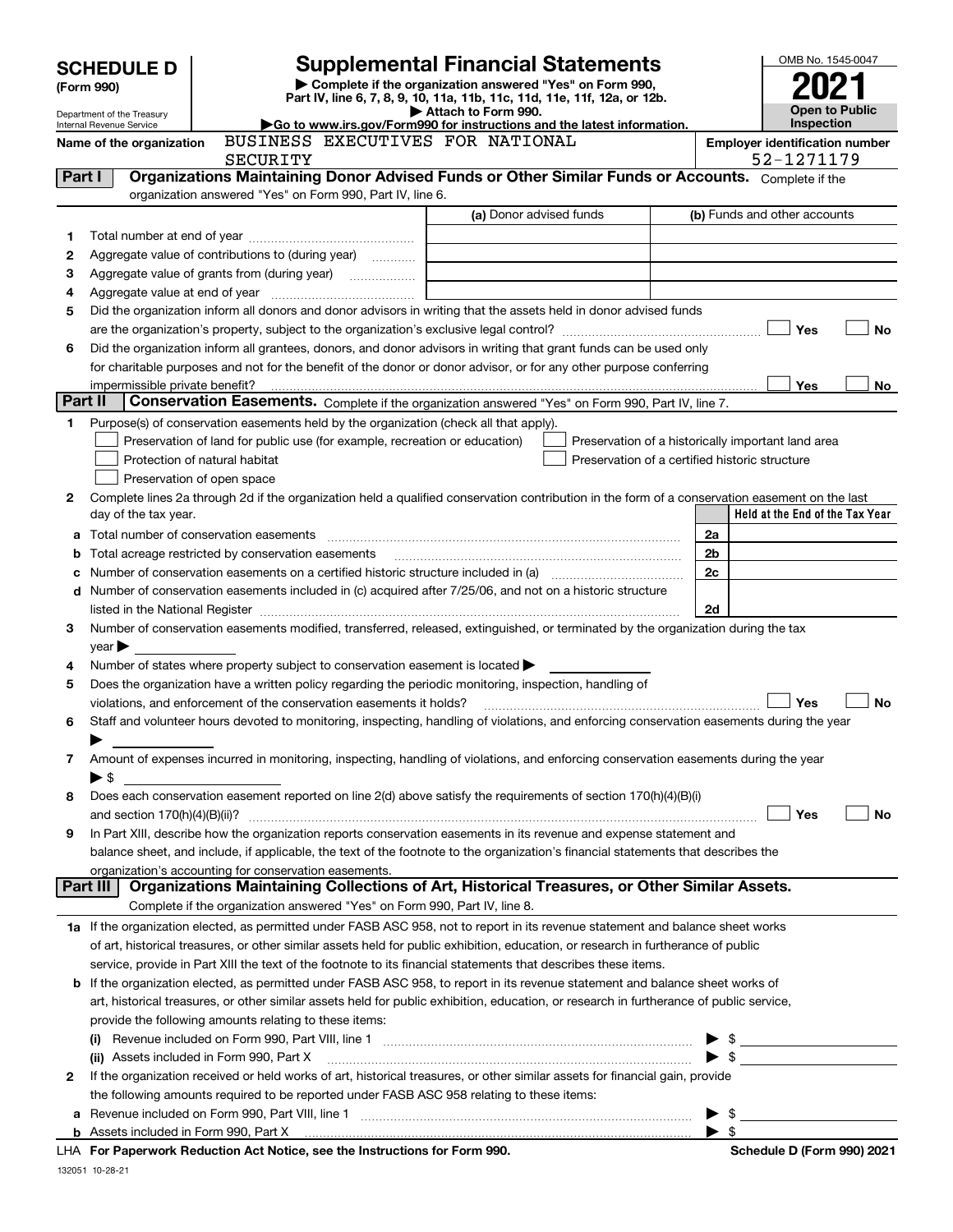| BUSINESS EXECUTIVES FOR NATIONAL |  |
|----------------------------------|--|
|                                  |  |

|               | SECURITY<br>Schedule D (Form 990) 2021                                                                                                                                                                                         | DUSINGSS EAGCUIIVES FUR NAIIUNAL |   |                |                          |                      | 52-1271179 |                | Page $2$            |
|---------------|--------------------------------------------------------------------------------------------------------------------------------------------------------------------------------------------------------------------------------|----------------------------------|---|----------------|--------------------------|----------------------|------------|----------------|---------------------|
|               | Organizations Maintaining Collections of Art, Historical Treasures, or Other Similar Assets (continued)<br>Part III                                                                                                            |                                  |   |                |                          |                      |            |                |                     |
| 3             | Using the organization's acquisition, accession, and other records, check any of the following that make significant use of its                                                                                                |                                  |   |                |                          |                      |            |                |                     |
|               | collection items (check all that apply):                                                                                                                                                                                       |                                  |   |                |                          |                      |            |                |                     |
| a             | Public exhibition                                                                                                                                                                                                              | d                                |   |                | Loan or exchange program |                      |            |                |                     |
| b             | Scholarly research                                                                                                                                                                                                             | е                                |   |                |                          |                      |            |                |                     |
| c             | Preservation for future generations                                                                                                                                                                                            |                                  |   |                |                          |                      |            |                |                     |
| 4             | Provide a description of the organization's collections and explain how they further the organization's exempt purpose in Part XIII.                                                                                           |                                  |   |                |                          |                      |            |                |                     |
| 5             | During the year, did the organization solicit or receive donations of art, historical treasures, or other similar assets                                                                                                       |                                  |   |                |                          |                      |            |                |                     |
|               |                                                                                                                                                                                                                                |                                  |   |                |                          |                      |            | Yes            | No                  |
|               | Part IV<br>Escrow and Custodial Arrangements. Complete if the organization answered "Yes" on Form 990, Part IV, line 9, or                                                                                                     |                                  |   |                |                          |                      |            |                |                     |
|               | reported an amount on Form 990, Part X, line 21.                                                                                                                                                                               |                                  |   |                |                          |                      |            |                |                     |
|               | 1a Is the organization an agent, trustee, custodian or other intermediary for contributions or other assets not included                                                                                                       |                                  |   |                |                          |                      |            |                |                     |
|               | on Form 990, Part X? [11] matter contracts and contracts and contracts are contracted to the contract of the contract of the contract of the contract of the contract of the contract of the contract of the contract of the c |                                  |   |                |                          |                      |            | Yes            | <b>No</b>           |
|               | b If "Yes," explain the arrangement in Part XIII and complete the following table:                                                                                                                                             |                                  |   |                |                          |                      |            |                |                     |
|               |                                                                                                                                                                                                                                |                                  |   |                |                          |                      |            | Amount         |                     |
| c             | Beginning balance measurements and contain a series of the series of the series of the series of the series of                                                                                                                 |                                  |   |                |                          | 1c                   |            |                |                     |
|               | d Additions during the year manufactured and an account of the state of a distribution of Additions during the year manufactured and account of Additions during the year manufactured and account of Additional Additional Ad |                                  |   |                |                          | 1d                   |            |                |                     |
|               | Distributions during the year manufactured and continuum and contained and the year manufactured and contained                                                                                                                 |                                  |   |                |                          | 1e                   |            |                |                     |
| f             | Ending balance manufactured and contract the contract of the contract of the contract of the contract of the contract of the contract of the contract of the contract of the contract of the contract of the contract of the c |                                  |   |                |                          | 1f                   |            |                |                     |
|               | 2a Did the organization include an amount on Form 990, Part X, line 21, for escrow or custodial account liability?                                                                                                             |                                  |   |                |                          |                      |            | Yes            | No                  |
|               | <b>b</b> If "Yes," explain the arrangement in Part XIII. Check here if the explanation has been provided on Part XIII                                                                                                          |                                  |   |                |                          |                      |            |                |                     |
| <b>Part V</b> | Endowment Funds. Complete if the organization answered "Yes" on Form 990, Part IV, line 10.                                                                                                                                    |                                  |   |                |                          |                      |            |                |                     |
|               |                                                                                                                                                                                                                                | (a) Current year                 |   | (b) Prior year | (c) Two years back       | (d) Three years back |            |                | (e) Four years back |
| 1a            | Beginning of year balance                                                                                                                                                                                                      |                                  |   |                |                          |                      |            |                |                     |
| b             |                                                                                                                                                                                                                                |                                  |   |                |                          |                      |            |                |                     |
|               | Net investment earnings, gains, and losses                                                                                                                                                                                     |                                  |   |                |                          |                      |            |                |                     |
| d             |                                                                                                                                                                                                                                |                                  |   |                |                          |                      |            |                |                     |
|               | e Other expenditures for facilities                                                                                                                                                                                            |                                  |   |                |                          |                      |            |                |                     |
|               | and programs                                                                                                                                                                                                                   |                                  |   |                |                          |                      |            |                |                     |
| Ť.            |                                                                                                                                                                                                                                |                                  |   |                |                          |                      |            |                |                     |
| g             | End of year balance                                                                                                                                                                                                            |                                  |   |                |                          |                      |            |                |                     |
| 2             | Provide the estimated percentage of the current year end balance (line 1g, column (a)) held as:                                                                                                                                |                                  |   |                |                          |                      |            |                |                     |
| а             |                                                                                                                                                                                                                                |                                  | % |                |                          |                      |            |                |                     |
| b             |                                                                                                                                                                                                                                | %                                |   |                |                          |                      |            |                |                     |
|               |                                                                                                                                                                                                                                | %                                |   |                |                          |                      |            |                |                     |
|               | The percentages on lines 2a, 2b, and 2c should equal 100%.                                                                                                                                                                     |                                  |   |                |                          |                      |            |                |                     |
|               | 3a Are there endowment funds not in the possession of the organization that are held and administered for the organization                                                                                                     |                                  |   |                |                          |                      |            |                |                     |
|               | by:                                                                                                                                                                                                                            |                                  |   |                |                          |                      |            |                | <b>Yes</b><br>No.   |
|               | (i)                                                                                                                                                                                                                            |                                  |   |                |                          |                      |            | 3a(i)          |                     |
|               |                                                                                                                                                                                                                                |                                  |   |                |                          |                      |            | 3a(ii)         |                     |
|               |                                                                                                                                                                                                                                |                                  |   |                |                          |                      |            | 3 <sub>b</sub> |                     |
| 4             | Describe in Part XIII the intended uses of the organization's endowment funds.                                                                                                                                                 |                                  |   |                |                          |                      |            |                |                     |
|               | Land, Buildings, and Equipment.<br><b>Part VI</b>                                                                                                                                                                              |                                  |   |                |                          |                      |            |                |                     |
|               | Complete if the organization answered "Yes" on Form 990, Part IV, line 11a. See Form 990, Part X, line 10.                                                                                                                     |                                  |   |                |                          |                      |            |                |                     |
|               | Description of property                                                                                                                                                                                                        | (a) Cost or other                |   |                | (b) Cost or other        | (c) Accumulated      |            | (d) Book value |                     |
|               |                                                                                                                                                                                                                                | basis (investment)               |   |                | basis (other)            | depreciation         |            |                |                     |
|               |                                                                                                                                                                                                                                |                                  |   |                |                          |                      |            |                |                     |
| b             |                                                                                                                                                                                                                                |                                  |   |                |                          |                      |            |                |                     |
|               |                                                                                                                                                                                                                                |                                  |   |                | 80,476.                  | 3,932.               |            |                | 76,544.             |
|               |                                                                                                                                                                                                                                |                                  |   |                | 203,734.                 | 191, 214.            |            |                | 12,520.             |
|               | e Other                                                                                                                                                                                                                        |                                  |   |                | 172, 120.                | 157,642.             |            |                | 14,478.             |
|               |                                                                                                                                                                                                                                |                                  |   |                |                          |                      |            |                | 103,542.            |

**Schedule D (Form 990) 2021**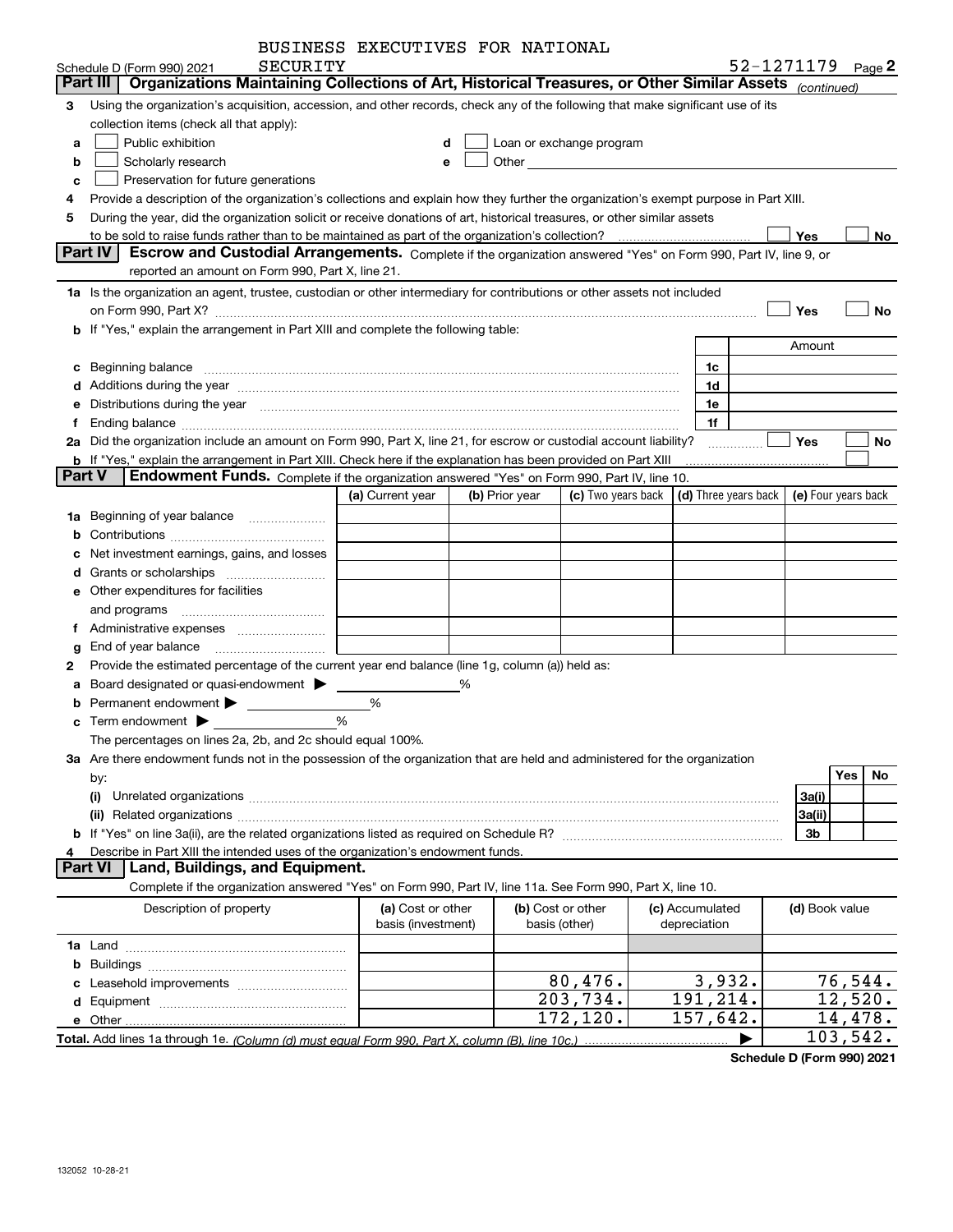| Part VII Investments - Other Securities.                                                                          |                 |                                                           | 52-1271179 <sub>Page</sub> 3 |
|-------------------------------------------------------------------------------------------------------------------|-----------------|-----------------------------------------------------------|------------------------------|
| Complete if the organization answered "Yes" on Form 990, Part IV, line 11b. See Form 990, Part X, line 12.        |                 |                                                           |                              |
| (a) Description of security or category (including name of security)                                              | (b) Book value  | (c) Method of valuation: Cost or end-of-year market value |                              |
|                                                                                                                   |                 |                                                           |                              |
|                                                                                                                   |                 |                                                           |                              |
| $(3)$ Other<br><u> 1980 - Jan Stein, amerikansk politiker (</u>                                                   |                 |                                                           |                              |
| (A)                                                                                                               |                 |                                                           |                              |
| (B)                                                                                                               |                 |                                                           |                              |
| (C)                                                                                                               |                 |                                                           |                              |
| (D)                                                                                                               |                 |                                                           |                              |
| (E)                                                                                                               |                 |                                                           |                              |
| (F)                                                                                                               |                 |                                                           |                              |
| (G)                                                                                                               |                 |                                                           |                              |
| (H)                                                                                                               |                 |                                                           |                              |
| Total. (Col. (b) must equal Form 990, Part X, col. (B) line 12.)                                                  |                 |                                                           |                              |
| Part VIII Investments - Program Related.                                                                          |                 |                                                           |                              |
| Complete if the organization answered "Yes" on Form 990, Part IV, line 11c. See Form 990, Part X, line 13.        |                 |                                                           |                              |
| (a) Description of investment                                                                                     | (b) Book value  | (c) Method of valuation: Cost or end-of-year market value |                              |
| (1)                                                                                                               |                 |                                                           |                              |
| (2)                                                                                                               |                 |                                                           |                              |
| (3)                                                                                                               |                 |                                                           |                              |
| (4)                                                                                                               |                 |                                                           |                              |
| (5)                                                                                                               |                 |                                                           |                              |
| (6)                                                                                                               |                 |                                                           |                              |
| (7)                                                                                                               |                 |                                                           |                              |
| (8)                                                                                                               |                 |                                                           |                              |
| (9)                                                                                                               |                 |                                                           |                              |
| Total. (Col. (b) must equal Form 990, Part X, col. (B) line 13.)                                                  |                 |                                                           |                              |
| <b>Other Assets.</b><br>Part IX                                                                                   |                 |                                                           |                              |
| Complete if the organization answered "Yes" on Form 990, Part IV, line 11d. See Form 990, Part X, line 15.        |                 |                                                           |                              |
|                                                                                                                   |                 |                                                           |                              |
|                                                                                                                   | (a) Description |                                                           | (b) Book value               |
| (1)                                                                                                               |                 |                                                           |                              |
| (2)                                                                                                               |                 |                                                           |                              |
|                                                                                                                   |                 |                                                           |                              |
| (3)                                                                                                               |                 |                                                           |                              |
| (4)<br>(5)                                                                                                        |                 |                                                           |                              |
|                                                                                                                   |                 |                                                           |                              |
| (6)                                                                                                               |                 |                                                           |                              |
| (7)                                                                                                               |                 |                                                           |                              |
| (8)                                                                                                               |                 |                                                           |                              |
| (9)                                                                                                               |                 |                                                           |                              |
|                                                                                                                   |                 |                                                           |                              |
| <b>Other Liabilities.</b>                                                                                         |                 |                                                           |                              |
| Complete if the organization answered "Yes" on Form 990, Part IV, line 11e or 11f. See Form 990, Part X, line 25. |                 |                                                           |                              |
| (a) Description of liability                                                                                      |                 |                                                           | (b) Book value               |
| (1) Federal income taxes                                                                                          |                 |                                                           |                              |
| DEFERRED RENT<br>(2)                                                                                              |                 |                                                           | 325,795.                     |
| (3)                                                                                                               |                 |                                                           |                              |
| (4)                                                                                                               |                 |                                                           |                              |
| (5)                                                                                                               |                 |                                                           |                              |
| (6)                                                                                                               |                 |                                                           |                              |
| Part X<br>1.<br>(7)                                                                                               |                 |                                                           |                              |
| (8)                                                                                                               |                 |                                                           |                              |
| (9)                                                                                                               |                 |                                                           | 325,795.                     |

organization's liability for uncertain tax positions under FASB ASC 740. Check here if the text of the footnote has been provided in Part XIII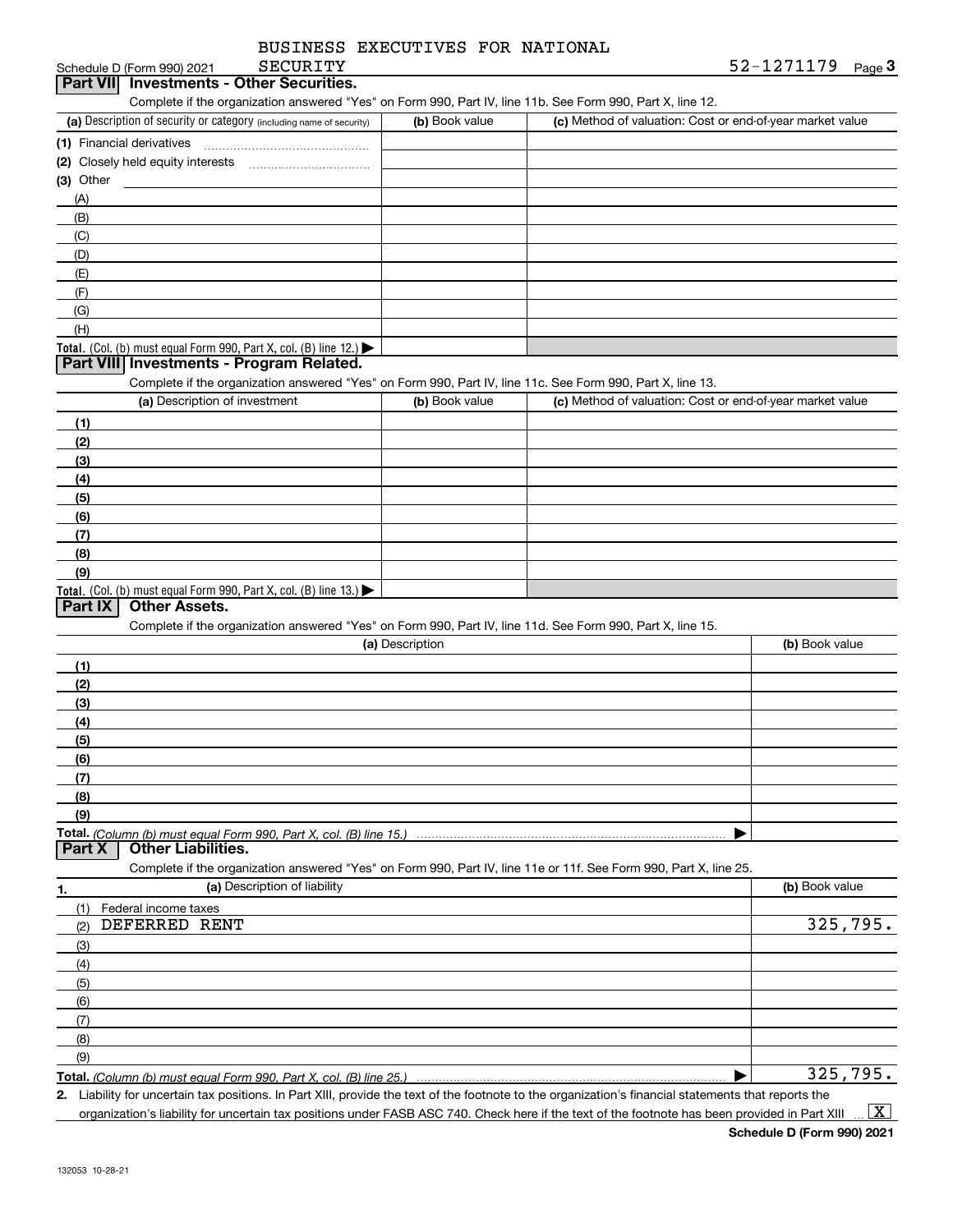|    | SECURITY<br>Schedule D (Form 990) 2021                                                                                                                                                                                                           |          |                | 52-1271179 | Page 4   |
|----|--------------------------------------------------------------------------------------------------------------------------------------------------------------------------------------------------------------------------------------------------|----------|----------------|------------|----------|
|    | <b>Part XI</b><br>Reconciliation of Revenue per Audited Financial Statements With Revenue per Return.                                                                                                                                            |          |                |            |          |
|    | Complete if the organization answered "Yes" on Form 990, Part IV, line 12a.                                                                                                                                                                      |          |                |            |          |
| 1. | Total revenue, gains, and other support per audited financial statements                                                                                                                                                                         |          | $\blacksquare$ | 9,223,077. |          |
| 2  | Amounts included on line 1 but not on Form 990, Part VIII, line 12:                                                                                                                                                                              |          |                |            |          |
| a  | 2a                                                                                                                                                                                                                                               | 377,138. |                |            |          |
|    | 2 <sub>b</sub>                                                                                                                                                                                                                                   |          |                |            |          |
| c  | 2 <sub>c</sub><br>Recoveries of prior year grants [11] matter contracts and prior year grants [11] matter contracts and prior year grants and all the contracts and all the contracts of prior year grants and all the contracts of the contract |          |                |            |          |
| d  | 2d<br>Other (Describe in Part XIII.) <b>Construction Contract Construction</b> Chern Construction Construction Construction                                                                                                                      |          |                |            |          |
| e  | Add lines 2a through 2d                                                                                                                                                                                                                          |          | <b>2e</b>      |            | 377,138. |
| 3  |                                                                                                                                                                                                                                                  |          | 3              | 8,845,939. |          |
| 4  | Amounts included on Form 990, Part VIII, line 12, but not on line 1:                                                                                                                                                                             |          |                |            |          |
| a  | 4a                                                                                                                                                                                                                                               | 28,204.  |                |            |          |
| b  | 4 <sub>b</sub>                                                                                                                                                                                                                                   |          |                |            |          |
|    | Add lines 4a and 4b                                                                                                                                                                                                                              |          | 4c             |            | 28, 204. |
| 5  |                                                                                                                                                                                                                                                  |          | $\overline{5}$ | 8,874,143. |          |
|    | Part XII   Reconciliation of Expenses per Audited Financial Statements With Expenses per Return.                                                                                                                                                 |          |                |            |          |
|    | Complete if the organization answered "Yes" on Form 990, Part IV, line 12a.                                                                                                                                                                      |          |                |            |          |
| 1. |                                                                                                                                                                                                                                                  |          | $\blacksquare$ | 6,995,696. |          |
| 2  | Amounts included on line 1 but not on Form 990, Part IX, line 25:                                                                                                                                                                                |          |                |            |          |
| a  | 2a                                                                                                                                                                                                                                               |          |                |            |          |
| b  | 2 <sub>b</sub>                                                                                                                                                                                                                                   |          |                |            |          |
|    | 2c                                                                                                                                                                                                                                               |          |                |            |          |
|    | 2d                                                                                                                                                                                                                                               |          |                |            |          |
| е  | Add lines 2a through 2d <b>must be a constructed as the construction</b> of the state of the state of the state of the state of the state of the state of the state of the state of the state of the state of the state of the stat              |          | <b>2e</b>      |            |          |
| 3  |                                                                                                                                                                                                                                                  |          | 3              | 6,995,696. |          |
| 4  | Amounts included on Form 990, Part IX, line 25, but not on line 1:                                                                                                                                                                               |          |                |            |          |
| a  | 4a                                                                                                                                                                                                                                               | 28,204.  |                |            |          |
|    | 4 <sub>b</sub><br>Other (Describe in Part XIII.)                                                                                                                                                                                                 |          |                |            |          |
| c. | Add lines 4a and 4b                                                                                                                                                                                                                              |          | 4c             |            | 28,204.  |
|    |                                                                                                                                                                                                                                                  |          |                |            |          |
|    | Total expenses. Add lines 3 and 4c. (This must equal Form 990. Part I, line 18.) <b>Construe that the State I</b><br>Part XIII Supplemental Information.                                                                                         |          | 5              | 7,023,900. |          |

Provide the descriptions required for Part II, lines 3, 5, and 9; Part III, lines 1a and 4; Part IV, lines 1b and 2b; Part V, line 4; Part X, line 2; Part XI, lines 2d and 4b; and Part XII, lines 2d and 4b. Also complete this part to provide any additional information.

# PART X, LINE 2:

| BENS IS EXEMPT FROM FEDERAL AND STATE INCOME TAXES UNDER INTERNAL REVENUE |  |  |  |  |  |  |  |  |                                                                            |
|---------------------------------------------------------------------------|--|--|--|--|--|--|--|--|----------------------------------------------------------------------------|
| CODE $501(C)(3)$ . INCOME THAT IS NOT RELATED TO EXEMPT PURPOSES, LESS    |  |  |  |  |  |  |  |  |                                                                            |
| APPLICABLE DEDUCTIONS, IS SUBJECT TO FEDERAL AND STATE INCOME TAXES.      |  |  |  |  |  |  |  |  | BENS                                                                       |
| HAD NO UNRELATED BUSINESS INCOME FOR THE YEAR ENDED DECEMBER 31, 2021.    |  |  |  |  |  |  |  |  |                                                                            |
|                                                                           |  |  |  |  |  |  |  |  | ACCORDINGLY, NO PROVISION FOR INCOME TAXES IS REFLECTED IN THESE FINANCIAL |
| STATEMENTS.                                                               |  |  |  |  |  |  |  |  |                                                                            |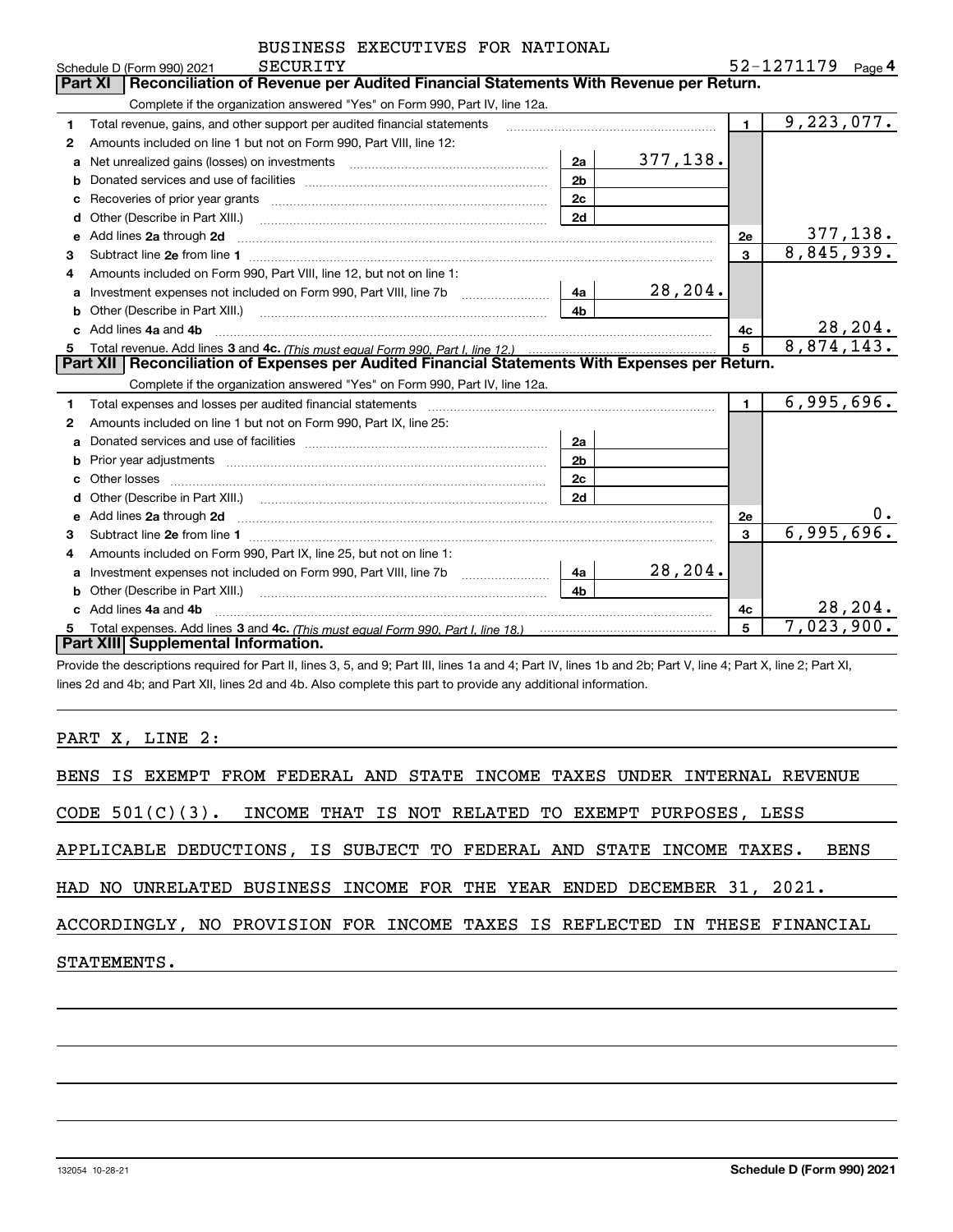| <b>SCHEDULE G</b>                                                                                                                             |                                  | <b>Supplemental Information Regarding Fundraising or Gaming Activities</b>                                                                                                                                                                                                                                                                                                                                                                                                                                                                                |                                           |                               |                                                                            |                                                                            | OMB No. 1545-0047                                       |
|-----------------------------------------------------------------------------------------------------------------------------------------------|----------------------------------|-----------------------------------------------------------------------------------------------------------------------------------------------------------------------------------------------------------------------------------------------------------------------------------------------------------------------------------------------------------------------------------------------------------------------------------------------------------------------------------------------------------------------------------------------------------|-------------------------------------------|-------------------------------|----------------------------------------------------------------------------|----------------------------------------------------------------------------|---------------------------------------------------------|
| (Form 990)                                                                                                                                    |                                  | Complete if the organization answered "Yes" on Form 990, Part IV, line 17, 18, or 19, or if the<br>organization entered more than \$15,000 on Form 990-EZ, line 6a.                                                                                                                                                                                                                                                                                                                                                                                       |                                           |                               |                                                                            |                                                                            | 2021                                                    |
| Department of the Treasury                                                                                                                    |                                  | Attach to Form 990 or Form 990-EZ.                                                                                                                                                                                                                                                                                                                                                                                                                                                                                                                        |                                           |                               |                                                                            |                                                                            | <b>Open to Public</b>                                   |
| Internal Revenue Service                                                                                                                      |                                  | Go to www.irs.gov/Form990 for instructions and the latest information.                                                                                                                                                                                                                                                                                                                                                                                                                                                                                    |                                           |                               |                                                                            |                                                                            | Inspection                                              |
| Name of the organization                                                                                                                      | SECURITY                         | BUSINESS EXECUTIVES FOR NATIONAL                                                                                                                                                                                                                                                                                                                                                                                                                                                                                                                          |                                           |                               |                                                                            | 52-1271179                                                                 | <b>Employer identification number</b>                   |
| Part I                                                                                                                                        | required to complete this part.  | Fundraising Activities. Complete if the organization answered "Yes" on Form 990, Part IV, line 17. Form 990-EZ filers are not                                                                                                                                                                                                                                                                                                                                                                                                                             |                                           |                               |                                                                            |                                                                            |                                                         |
| Mail solicitations<br>a<br>b<br>Phone solicitations<br>с<br>In-person solicitations<br>d<br>compensated at least \$5,000 by the organization. | Internet and email solicitations | 1 Indicate whether the organization raised funds through any of the following activities. Check all that apply.<br>е<br>f<br>Special fundraising events<br>g<br>2 a Did the organization have a written or oral agreement with any individual (including officers, directors, trustees, or<br>key employees listed in Form 990, Part VII) or entity in connection with professional fundraising services?<br><b>b</b> If "Yes," list the 10 highest paid individuals or entities (fundraisers) pursuant to agreements under which the fundraiser is to be |                                           |                               | Solicitation of non-government grants<br>Solicitation of government grants |                                                                            | <b>No</b><br>Yes                                        |
| (i) Name and address of individual<br>or entity (fundraiser)                                                                                  |                                  | (ii) Activity                                                                                                                                                                                                                                                                                                                                                                                                                                                                                                                                             | (iii) Did<br>fundraiser<br>contributions? | have custody<br>or control of | (iv) Gross receipts<br>from activity                                       | (v) Amount paid<br>to (or retained by)<br>fundraiser<br>listed in col. (i) | (vi) Amount paid<br>to (or retained by)<br>organization |
|                                                                                                                                               |                                  |                                                                                                                                                                                                                                                                                                                                                                                                                                                                                                                                                           | Yes                                       | No                            |                                                                            |                                                                            |                                                         |
|                                                                                                                                               |                                  |                                                                                                                                                                                                                                                                                                                                                                                                                                                                                                                                                           |                                           |                               |                                                                            |                                                                            |                                                         |
|                                                                                                                                               |                                  |                                                                                                                                                                                                                                                                                                                                                                                                                                                                                                                                                           |                                           |                               |                                                                            |                                                                            |                                                         |
|                                                                                                                                               |                                  |                                                                                                                                                                                                                                                                                                                                                                                                                                                                                                                                                           |                                           |                               |                                                                            |                                                                            |                                                         |
|                                                                                                                                               |                                  |                                                                                                                                                                                                                                                                                                                                                                                                                                                                                                                                                           |                                           |                               |                                                                            |                                                                            |                                                         |
|                                                                                                                                               |                                  |                                                                                                                                                                                                                                                                                                                                                                                                                                                                                                                                                           |                                           |                               |                                                                            |                                                                            |                                                         |
|                                                                                                                                               |                                  |                                                                                                                                                                                                                                                                                                                                                                                                                                                                                                                                                           |                                           |                               |                                                                            |                                                                            |                                                         |
|                                                                                                                                               |                                  |                                                                                                                                                                                                                                                                                                                                                                                                                                                                                                                                                           |                                           |                               |                                                                            |                                                                            |                                                         |
|                                                                                                                                               |                                  |                                                                                                                                                                                                                                                                                                                                                                                                                                                                                                                                                           |                                           |                               |                                                                            |                                                                            |                                                         |
|                                                                                                                                               |                                  |                                                                                                                                                                                                                                                                                                                                                                                                                                                                                                                                                           |                                           |                               |                                                                            |                                                                            |                                                         |
| Total                                                                                                                                         |                                  |                                                                                                                                                                                                                                                                                                                                                                                                                                                                                                                                                           |                                           |                               |                                                                            |                                                                            |                                                         |
| or licensing.                                                                                                                                 |                                  | 3 List all states in which the organization is registered or licensed to solicit contributions or has been notified it is exempt from registration                                                                                                                                                                                                                                                                                                                                                                                                        |                                           |                               |                                                                            |                                                                            |                                                         |
|                                                                                                                                               |                                  |                                                                                                                                                                                                                                                                                                                                                                                                                                                                                                                                                           |                                           |                               |                                                                            |                                                                            |                                                         |
|                                                                                                                                               |                                  |                                                                                                                                                                                                                                                                                                                                                                                                                                                                                                                                                           |                                           |                               |                                                                            |                                                                            |                                                         |
|                                                                                                                                               |                                  |                                                                                                                                                                                                                                                                                                                                                                                                                                                                                                                                                           |                                           |                               |                                                                            |                                                                            |                                                         |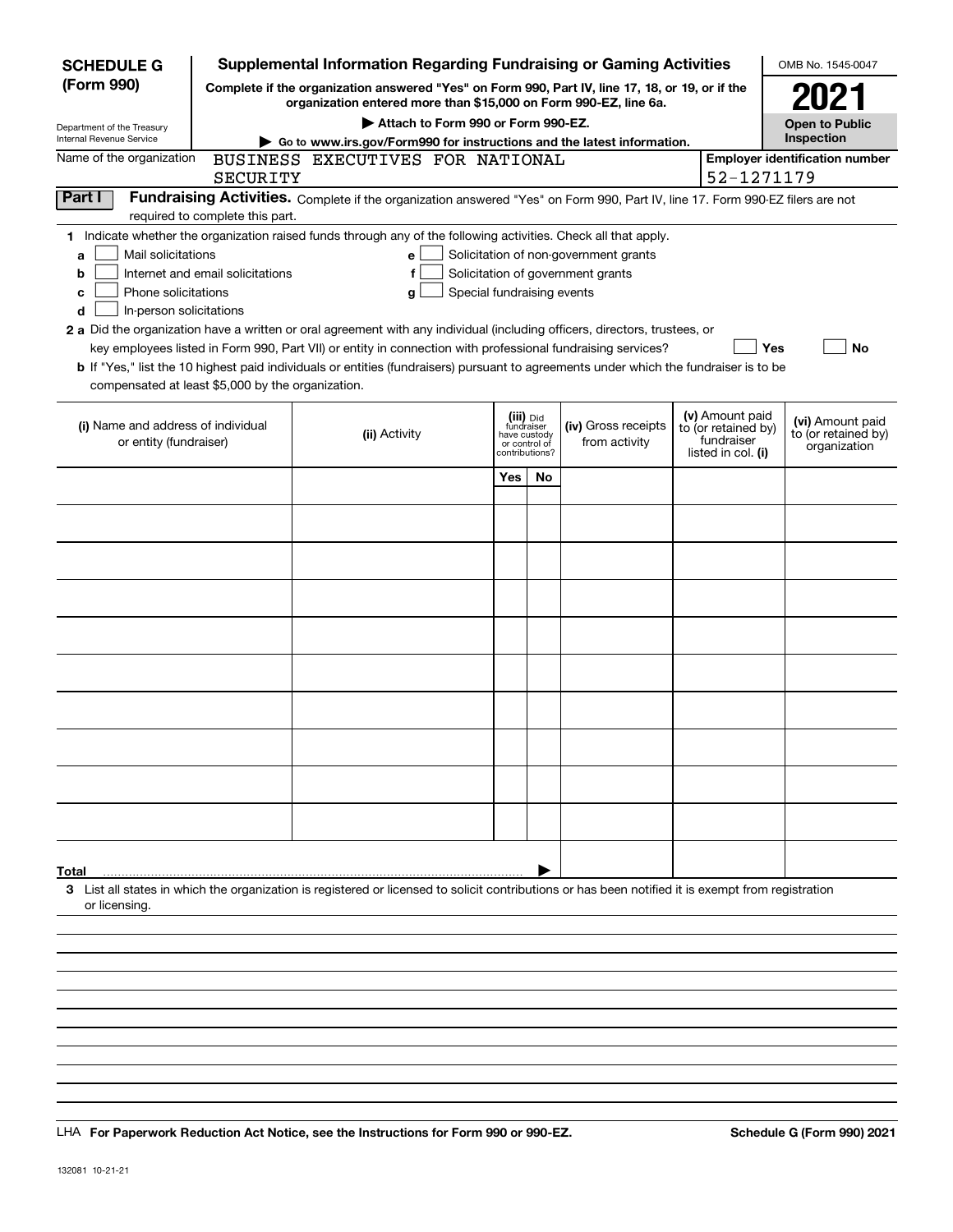|                                                    | Part II  | SECURITY<br>Schedule G (Form 990) 2021<br>Fundraising Events. Complete if the organization answered "Yes" on Form 990, Part IV, line 18, or reported more than \$15,000<br>of fundraising event contributions and gross income on Form 990-EZ, lines 1 and 6b. List events with gross receipts greater than \$5,000. |                                                    |                                                  |                                 | $52 - 1271179$ Page 2                                                                      |
|----------------------------------------------------|----------|----------------------------------------------------------------------------------------------------------------------------------------------------------------------------------------------------------------------------------------------------------------------------------------------------------------------|----------------------------------------------------|--------------------------------------------------|---------------------------------|--------------------------------------------------------------------------------------------|
|                                                    |          |                                                                                                                                                                                                                                                                                                                      | (a) Event $#1$<br>DC VIRTUAL<br><b>CELEBRATION</b> | (b) Event #2<br>NY DINNER                        | (c) Other events<br><b>NONE</b> | (d) Total events<br>(add col. (a) through<br>col. (c)                                      |
| Revenue                                            |          |                                                                                                                                                                                                                                                                                                                      | (event type)                                       | (event type)                                     | (total number)                  |                                                                                            |
|                                                    | 1        |                                                                                                                                                                                                                                                                                                                      | 670,008.                                           | 592,632.                                         |                                 | <u>1,262,640.</u>                                                                          |
|                                                    |          |                                                                                                                                                                                                                                                                                                                      | 663,008.                                           | 498,707.                                         |                                 | 1, 161, 715.                                                                               |
|                                                    | 3        | Gross income (line 1 minus line 2)                                                                                                                                                                                                                                                                                   | 7,000.                                             | 93,925.                                          |                                 | 100,925.                                                                                   |
|                                                    | 4        |                                                                                                                                                                                                                                                                                                                      |                                                    |                                                  |                                 |                                                                                            |
|                                                    | 5        |                                                                                                                                                                                                                                                                                                                      |                                                    |                                                  |                                 |                                                                                            |
|                                                    | 6        |                                                                                                                                                                                                                                                                                                                      |                                                    |                                                  |                                 |                                                                                            |
|                                                    |          |                                                                                                                                                                                                                                                                                                                      |                                                    | 75,186.                                          |                                 | 75,186.                                                                                    |
|                                                    | 7        | Food and beverages                                                                                                                                                                                                                                                                                                   |                                                    |                                                  |                                 |                                                                                            |
|                                                    | 8        |                                                                                                                                                                                                                                                                                                                      |                                                    |                                                  |                                 |                                                                                            |
|                                                    | 9        |                                                                                                                                                                                                                                                                                                                      | 56,790.                                            | 116,706.                                         |                                 |                                                                                            |
|                                                    | 10<br>11 | Direct expense summary. Add lines 4 through 9 in column (d)                                                                                                                                                                                                                                                          |                                                    |                                                  | ▶                               |                                                                                            |
|                                                    | Part III | Net income summary. Subtract line 10 from line 3, column (d)<br><b>Gaming.</b> Complete if the organization answered "Yes" on Form 990, Part IV, line 19, or reported more than                                                                                                                                      |                                                    |                                                  |                                 |                                                                                            |
|                                                    |          | \$15,000 on Form 990-EZ, line 6a.                                                                                                                                                                                                                                                                                    | (a) Bingo                                          | (b) Pull tabs/instant<br>bingo/progressive bingo | (c) Other gaming                |                                                                                            |
|                                                    | 1.       |                                                                                                                                                                                                                                                                                                                      |                                                    |                                                  |                                 |                                                                                            |
|                                                    | 2        |                                                                                                                                                                                                                                                                                                                      |                                                    |                                                  |                                 |                                                                                            |
|                                                    | 3        |                                                                                                                                                                                                                                                                                                                      |                                                    |                                                  |                                 |                                                                                            |
|                                                    | 4        |                                                                                                                                                                                                                                                                                                                      |                                                    |                                                  |                                 |                                                                                            |
|                                                    | 5        |                                                                                                                                                                                                                                                                                                                      |                                                    |                                                  |                                 |                                                                                            |
|                                                    | 6        | Volunteer labor                                                                                                                                                                                                                                                                                                      | %<br>Yes $\qquad \qquad$<br>No.                    | %<br>Yes<br>No                                   | Yes<br>$\frac{0}{0}$<br>No      |                                                                                            |
|                                                    | 7        | Direct expense summary. Add lines 2 through 5 in column (d)                                                                                                                                                                                                                                                          |                                                    |                                                  | ▶                               | 173,496.<br>248,682.<br>$-147,757.$<br>(d) Total gaming (add<br>col. (a) through col. (c)) |
|                                                    |          |                                                                                                                                                                                                                                                                                                                      |                                                    |                                                  |                                 |                                                                                            |
| Direct Expenses<br>Revenue<br>Direct Expenses<br>9 |          | Enter the state(s) in which the organization conducts gaming activities:                                                                                                                                                                                                                                             |                                                    |                                                  |                                 |                                                                                            |

132082 10-21-21

**Schedule G (Form 990) 2021**

 $\overline{\phantom{a}}$  $\overline{a}$ ÷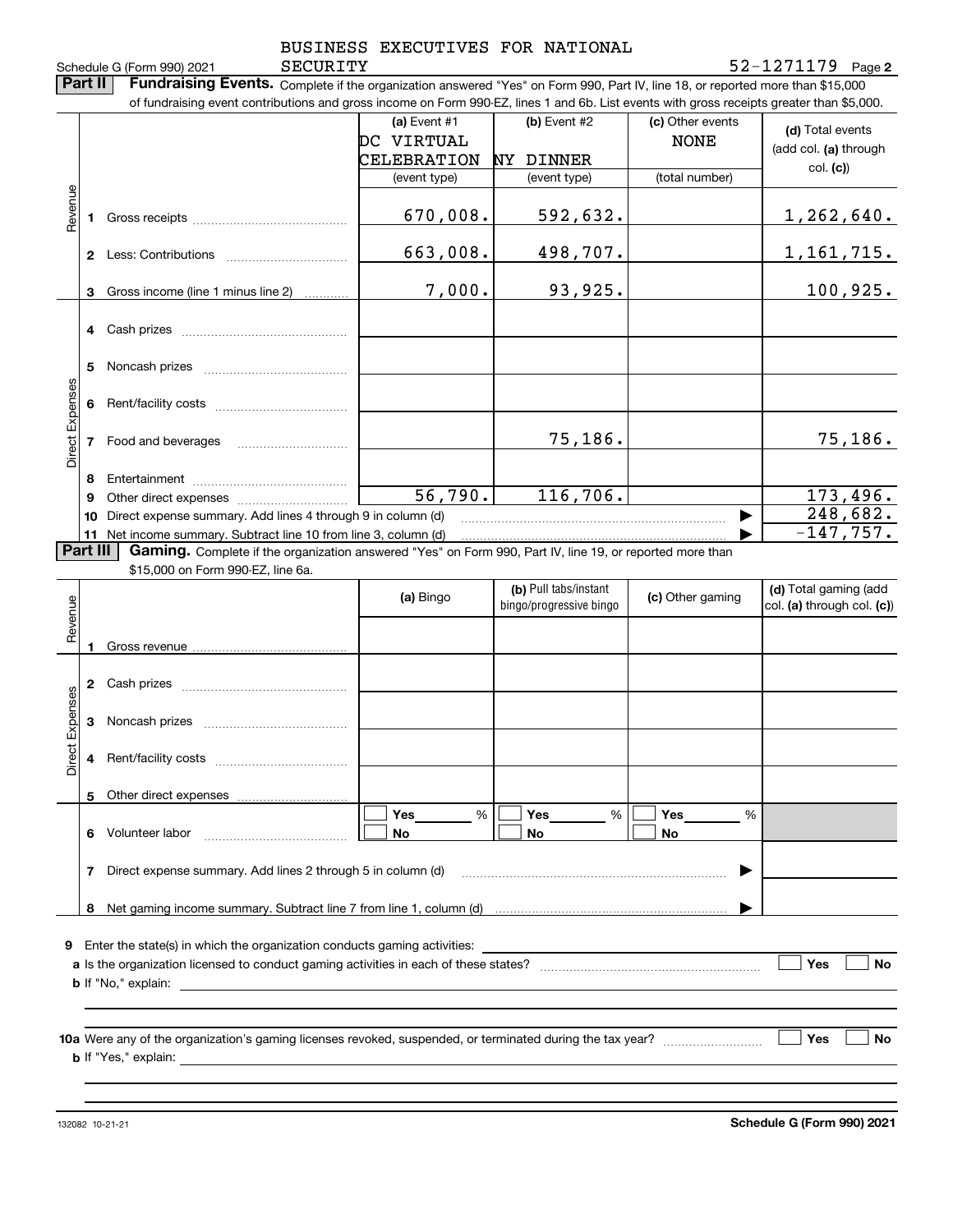| BUSINESS EXECUTIVES FOR NATIONAL                                                                                                                                                                                                                      |                 |                    |        |
|-------------------------------------------------------------------------------------------------------------------------------------------------------------------------------------------------------------------------------------------------------|-----------------|--------------------|--------|
| 52-1271179<br>SECURITY<br>Schedule G (Form 990) 2021                                                                                                                                                                                                  |                 |                    | Page 3 |
|                                                                                                                                                                                                                                                       |                 | $\blacksquare$ Yes | No     |
| 12 Is the organization a grantor, beneficiary or trustee of a trust, or a member of a partnership or other entity formed                                                                                                                              |                 |                    |        |
|                                                                                                                                                                                                                                                       |                 | $\Box$ Yes         | No     |
| 13 Indicate the percentage of gaming activity conducted in:                                                                                                                                                                                           |                 |                    |        |
|                                                                                                                                                                                                                                                       | 13a             |                    | %      |
| <b>b</b> An outside facility <b>contained and the contract of the contract of the contract of the contract of the contract of the contract of the contract of the contract of the contract of the contract of the contract of the con</b>             | 13 <sub>b</sub> |                    | %      |
| 14 Enter the name and address of the person who prepares the organization's gaming/special events books and records:                                                                                                                                  |                 |                    |        |
|                                                                                                                                                                                                                                                       |                 |                    |        |
|                                                                                                                                                                                                                                                       |                 |                    |        |
|                                                                                                                                                                                                                                                       |                 |                    | No     |
| <b>b</b> If "Yes," enter the amount of gaming revenue received by the organization $\triangleright$ \$                                                                                                                                                |                 |                    |        |
| of gaming revenue retained by the third party $\triangleright$ \$                                                                                                                                                                                     |                 |                    |        |
| c If "Yes," enter name and address of the third party:                                                                                                                                                                                                |                 |                    |        |
|                                                                                                                                                                                                                                                       |                 |                    |        |
|                                                                                                                                                                                                                                                       |                 |                    |        |
| 16 Gaming manager information:                                                                                                                                                                                                                        |                 |                    |        |
| Name $\blacktriangleright$                                                                                                                                                                                                                            |                 |                    |        |
|                                                                                                                                                                                                                                                       |                 |                    |        |
| Gaming manager compensation > \$                                                                                                                                                                                                                      |                 |                    |        |
| $Description of services provided$ $\triangleright$                                                                                                                                                                                                   |                 |                    |        |
|                                                                                                                                                                                                                                                       |                 |                    |        |
| Director/officer                                                                                                                                                                                                                                      |                 |                    |        |
| Employee<br>Independent contractor                                                                                                                                                                                                                    |                 |                    |        |
| 17 Mandatory distributions:                                                                                                                                                                                                                           |                 |                    |        |
| a Is the organization required under state law to make charitable distributions from the gaming proceeds to                                                                                                                                           |                 |                    |        |
| retain the state gaming license?                                                                                                                                                                                                                      |                 | Yes                | No     |
| <b>b</b> Enter the amount of distributions required under state law to be distributed to other exempt organizations or spent in the                                                                                                                   |                 |                    |        |
| organization's own exempt activities during the tax year $\triangleright$ \$                                                                                                                                                                          |                 |                    |        |
| Part IV<br>Supplemental Information. Provide the explanations required by Part I, line 2b, columns (iii) and (v); and Part III, lines 9, 9b, 10b,<br>15b, 15c, 16, and 17b, as applicable. Also provide any additional information. See instructions. |                 |                    |        |
|                                                                                                                                                                                                                                                       |                 |                    |        |
|                                                                                                                                                                                                                                                       |                 |                    |        |
|                                                                                                                                                                                                                                                       |                 |                    |        |
|                                                                                                                                                                                                                                                       |                 |                    |        |
|                                                                                                                                                                                                                                                       |                 |                    |        |
|                                                                                                                                                                                                                                                       |                 |                    |        |
|                                                                                                                                                                                                                                                       |                 |                    |        |
|                                                                                                                                                                                                                                                       |                 |                    |        |
|                                                                                                                                                                                                                                                       |                 |                    |        |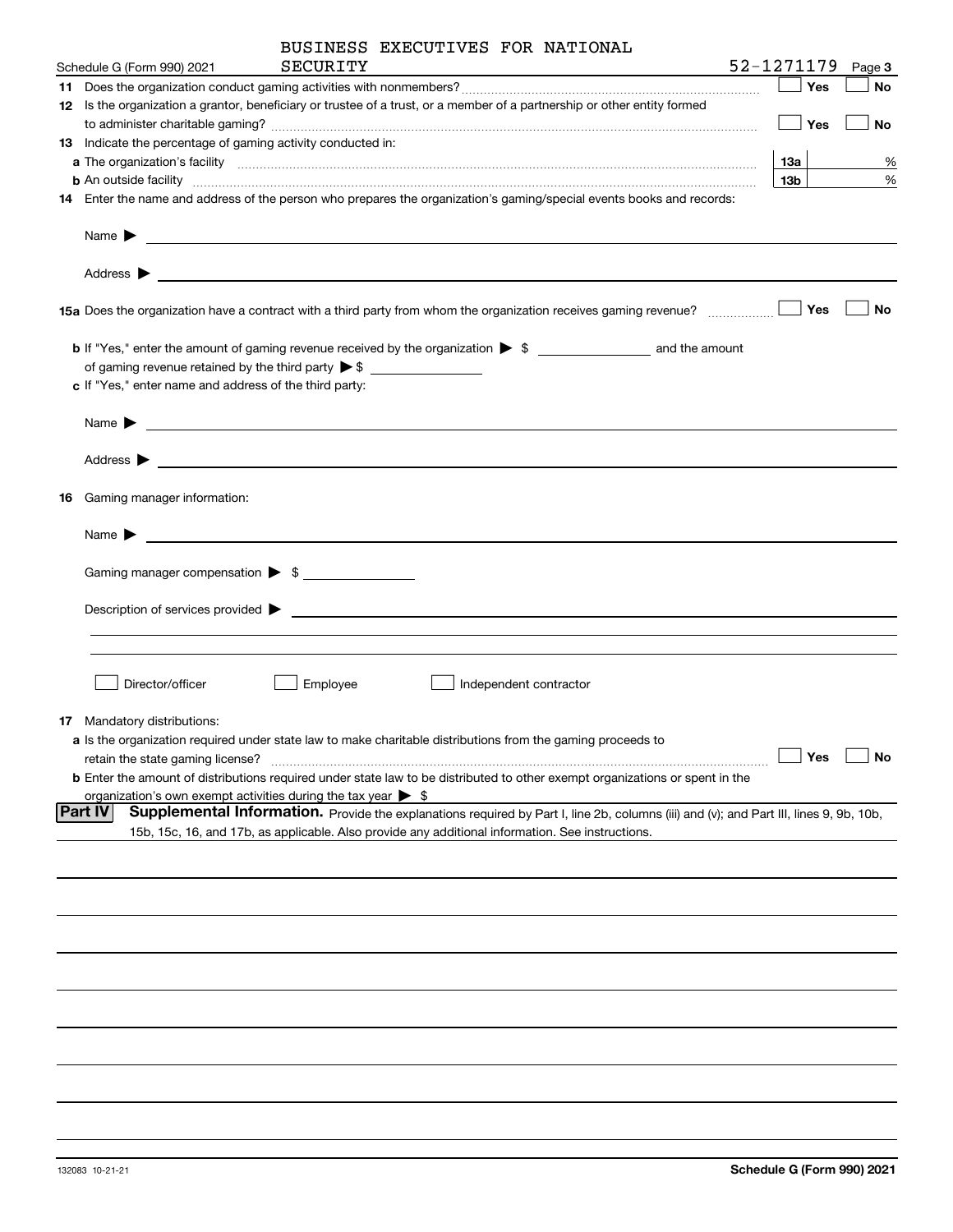|                                                                              |          | BUSINESS EXECUTIVES FOR NATIONAL |  |                   |
|------------------------------------------------------------------------------|----------|----------------------------------|--|-------------------|
| Schedule G (Form 990)<br><b>Part IV</b> Supplemental Information (continued) | SECURITY |                                  |  | 52-1271179 Page 4 |
|                                                                              |          |                                  |  |                   |
|                                                                              |          |                                  |  |                   |
|                                                                              |          |                                  |  |                   |
|                                                                              |          |                                  |  |                   |
|                                                                              |          |                                  |  |                   |
|                                                                              |          |                                  |  |                   |
|                                                                              |          |                                  |  |                   |
|                                                                              |          |                                  |  |                   |
|                                                                              |          |                                  |  |                   |
|                                                                              |          |                                  |  |                   |
|                                                                              |          |                                  |  |                   |
|                                                                              |          |                                  |  |                   |
|                                                                              |          |                                  |  |                   |
|                                                                              |          |                                  |  |                   |
|                                                                              |          |                                  |  |                   |
|                                                                              |          |                                  |  |                   |
|                                                                              |          |                                  |  |                   |
|                                                                              |          |                                  |  |                   |
|                                                                              |          |                                  |  |                   |
|                                                                              |          |                                  |  |                   |
|                                                                              |          |                                  |  |                   |
|                                                                              |          |                                  |  |                   |
|                                                                              |          |                                  |  |                   |
|                                                                              |          |                                  |  |                   |
|                                                                              |          |                                  |  |                   |
|                                                                              |          |                                  |  |                   |
|                                                                              |          |                                  |  |                   |
|                                                                              |          |                                  |  |                   |
|                                                                              |          |                                  |  |                   |
|                                                                              |          |                                  |  |                   |
|                                                                              |          |                                  |  |                   |
|                                                                              |          |                                  |  |                   |
|                                                                              |          |                                  |  |                   |
|                                                                              |          |                                  |  |                   |
|                                                                              |          |                                  |  |                   |
|                                                                              |          |                                  |  |                   |
|                                                                              |          |                                  |  |                   |
|                                                                              |          |                                  |  |                   |
|                                                                              |          |                                  |  |                   |
|                                                                              |          |                                  |  |                   |
|                                                                              |          |                                  |  |                   |
|                                                                              |          |                                  |  |                   |
|                                                                              |          |                                  |  |                   |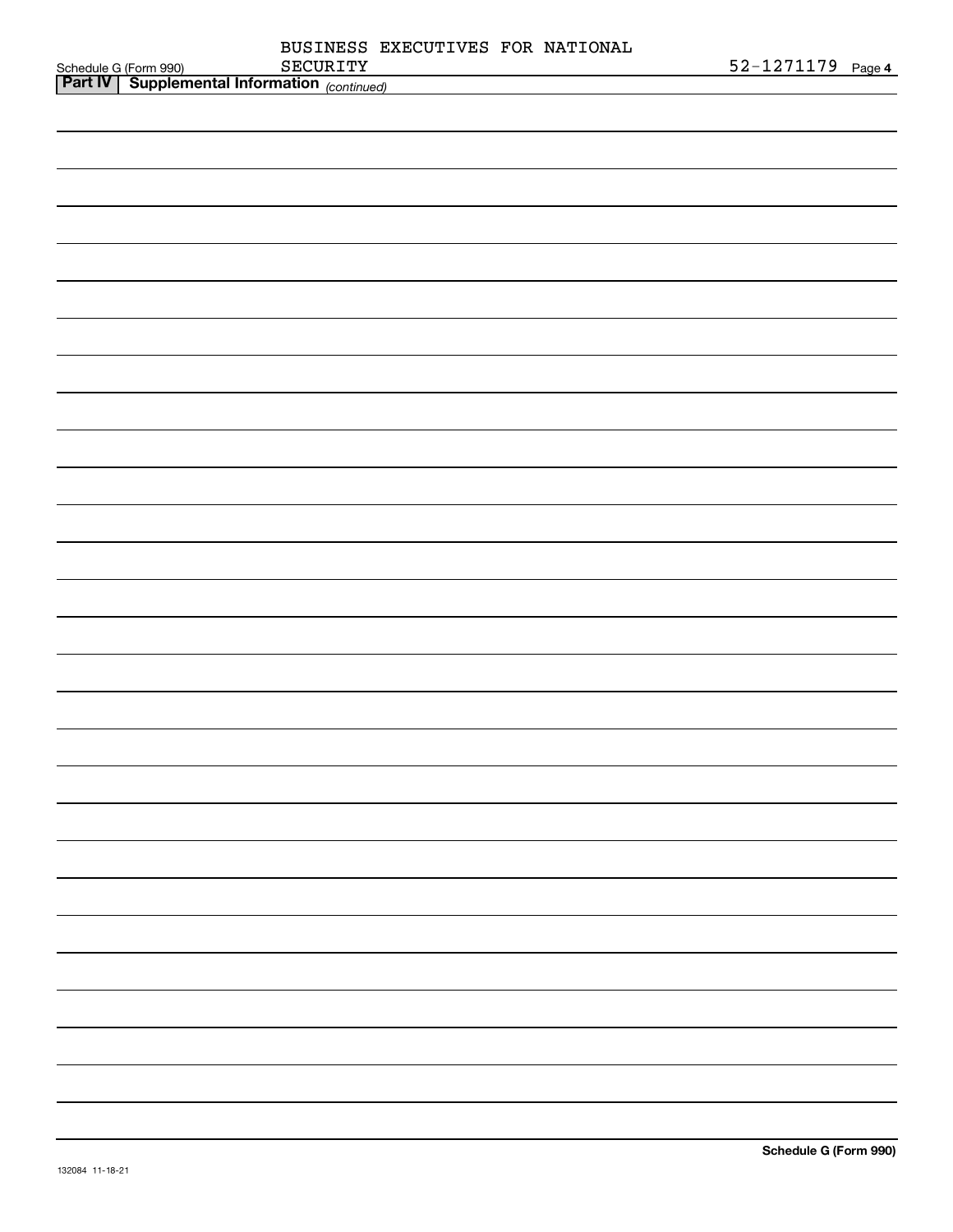|    | <b>SCHEDULE J</b>                                                                                             | <b>Compensation Information</b>                                                                                                                                                                                                      | OMB No. 1545-0047         |                                                     |     |                  |  |
|----|---------------------------------------------------------------------------------------------------------------|--------------------------------------------------------------------------------------------------------------------------------------------------------------------------------------------------------------------------------------|---------------------------|-----------------------------------------------------|-----|------------------|--|
|    | (Form 990)                                                                                                    | For certain Officers, Directors, Trustees, Key Employees, and Highest                                                                                                                                                                |                           | 2021                                                |     |                  |  |
|    |                                                                                                               | <b>Compensated Employees</b><br>Complete if the organization answered "Yes" on Form 990, Part IV, line 23.                                                                                                                           |                           |                                                     |     |                  |  |
|    | Department of the Treasury                                                                                    | Attach to Form 990.                                                                                                                                                                                                                  | <b>Open to Public</b>     |                                                     |     |                  |  |
|    | Internal Revenue Service                                                                                      | Go to www.irs.gov/Form990 for instructions and the latest information.                                                                                                                                                               |                           | Inspection<br><b>Employer identification number</b> |     |                  |  |
|    | BUSINESS EXECUTIVES FOR NATIONAL<br>Name of the organization<br>52-1271179<br><b>SECURITY</b>                 |                                                                                                                                                                                                                                      |                           |                                                     |     |                  |  |
|    | Part I                                                                                                        | <b>Questions Regarding Compensation</b>                                                                                                                                                                                              |                           |                                                     |     |                  |  |
|    |                                                                                                               |                                                                                                                                                                                                                                      |                           |                                                     |     |                  |  |
|    |                                                                                                               |                                                                                                                                                                                                                                      |                           |                                                     | Yes | No               |  |
| 1a |                                                                                                               | Check the appropriate box(es) if the organization provided any of the following to or for a person listed on Form 990,<br>Part VII, Section A, line 1a. Complete Part III to provide any relevant information regarding these items. |                           |                                                     |     |                  |  |
|    | $X$ First-class or charter travel                                                                             | $\mathbf{X}$ Housing allowance or residence for personal use                                                                                                                                                                         |                           |                                                     |     |                  |  |
|    | $\boxed{\textbf{X}}$ Travel for companions                                                                    | Payments for business use of personal residence                                                                                                                                                                                      |                           |                                                     |     |                  |  |
|    |                                                                                                               | Tax indemnification and gross-up payments<br>Health or social club dues or initiation fees                                                                                                                                           |                           |                                                     |     |                  |  |
|    |                                                                                                               | Discretionary spending account<br>Personal services (such as maid, chauffeur, chef)                                                                                                                                                  |                           |                                                     |     |                  |  |
|    |                                                                                                               |                                                                                                                                                                                                                                      |                           |                                                     |     |                  |  |
|    |                                                                                                               | <b>b</b> If any of the boxes on line 1a are checked, did the organization follow a written policy regarding payment or                                                                                                               |                           |                                                     |     |                  |  |
|    |                                                                                                               |                                                                                                                                                                                                                                      |                           | 1b                                                  | X   |                  |  |
| 2  |                                                                                                               | Did the organization require substantiation prior to reimbursing or allowing expenses incurred by all directors,                                                                                                                     |                           |                                                     |     |                  |  |
|    |                                                                                                               |                                                                                                                                                                                                                                      |                           | $\mathbf{2}$                                        | X   |                  |  |
|    |                                                                                                               |                                                                                                                                                                                                                                      |                           |                                                     |     |                  |  |
| З  |                                                                                                               | Indicate which, if any, of the following the organization used to establish the compensation of the organization's                                                                                                                   |                           |                                                     |     |                  |  |
|    |                                                                                                               | CEO/Executive Director. Check all that apply. Do not check any boxes for methods used by a related organization to                                                                                                                   |                           |                                                     |     |                  |  |
|    |                                                                                                               | establish compensation of the CEO/Executive Director, but explain in Part III.                                                                                                                                                       |                           |                                                     |     |                  |  |
|    | $ \mathbf{X} $ Compensation committee                                                                         | $X$ Written employment contract                                                                                                                                                                                                      |                           |                                                     |     |                  |  |
|    |                                                                                                               | $X$ Compensation survey or study<br>Independent compensation consultant                                                                                                                                                              |                           |                                                     |     |                  |  |
|    | $ \mathbf{X} $ Form 990 of other organizations                                                                | $\mathbf{X}$ Approval by the board or compensation committee                                                                                                                                                                         |                           |                                                     |     |                  |  |
|    |                                                                                                               |                                                                                                                                                                                                                                      |                           |                                                     |     |                  |  |
| 4  |                                                                                                               | During the year, did any person listed on Form 990, Part VII, Section A, line 1a, with respect to the filing                                                                                                                         |                           |                                                     |     |                  |  |
|    |                                                                                                               | organization or a related organization:                                                                                                                                                                                              |                           |                                                     |     |                  |  |
| а  |                                                                                                               | Receive a severance payment or change-of-control payment?                                                                                                                                                                            |                           | 4a                                                  |     | X                |  |
| b  |                                                                                                               | Participate in or receive payment from a supplemental nonqualified retirement plan?                                                                                                                                                  |                           | 4b                                                  |     | X                |  |
| c  |                                                                                                               | Participate in or receive payment from an equity-based compensation arrangement?                                                                                                                                                     |                           | 4c                                                  |     | $\mathbf X$      |  |
|    | If "Yes" to any of lines 4a-c, list the persons and provide the applicable amounts for each item in Part III. |                                                                                                                                                                                                                                      |                           |                                                     |     |                  |  |
|    |                                                                                                               |                                                                                                                                                                                                                                      |                           |                                                     |     |                  |  |
|    |                                                                                                               | Only section 501(c)(3), 501(c)(4), and 501(c)(29) organizations must complete lines 5-9.                                                                                                                                             |                           |                                                     |     |                  |  |
|    |                                                                                                               | For persons listed on Form 990, Part VII, Section A, line 1a, did the organization pay or accrue any compensation                                                                                                                    |                           |                                                     |     |                  |  |
|    | contingent on the revenues of:                                                                                |                                                                                                                                                                                                                                      |                           |                                                     |     |                  |  |
|    |                                                                                                               | a The organization? <b>Constitution</b> and the organization?                                                                                                                                                                        |                           | 5а                                                  |     | х                |  |
|    |                                                                                                               |                                                                                                                                                                                                                                      |                           | <b>5b</b>                                           |     | $\mathbf X$      |  |
|    |                                                                                                               | If "Yes" on line 5a or 5b, describe in Part III.                                                                                                                                                                                     |                           |                                                     |     |                  |  |
|    |                                                                                                               | 6 For persons listed on Form 990, Part VII, Section A, line 1a, did the organization pay or accrue any compensation                                                                                                                  |                           |                                                     |     |                  |  |
|    | contingent on the net earnings of:                                                                            |                                                                                                                                                                                                                                      |                           |                                                     |     |                  |  |
| a  |                                                                                                               |                                                                                                                                                                                                                                      |                           | 6a                                                  |     | X<br>$\mathbf X$ |  |
|    |                                                                                                               |                                                                                                                                                                                                                                      |                           | 6b                                                  |     |                  |  |
|    |                                                                                                               | If "Yes" on line 6a or 6b, describe in Part III.                                                                                                                                                                                     |                           |                                                     |     |                  |  |
|    |                                                                                                               | 7 For persons listed on Form 990, Part VII, Section A, line 1a, did the organization provide any nonfixed payments                                                                                                                   |                           |                                                     |     |                  |  |
|    |                                                                                                               |                                                                                                                                                                                                                                      |                           | 7                                                   |     | X                |  |
| 8  |                                                                                                               | Were any amounts reported on Form 990, Part VII, paid or accrued pursuant to a contract that was subject to the                                                                                                                      |                           |                                                     |     |                  |  |
|    |                                                                                                               | initial contract exception described in Regulations section 53.4958-4(a)(3)? If "Yes," describe in Part III                                                                                                                          |                           | 8                                                   |     | х                |  |
| 9  |                                                                                                               | If "Yes" on line 8, did the organization also follow the rebuttable presumption procedure described in                                                                                                                               |                           |                                                     |     |                  |  |
|    |                                                                                                               | LHA For Departments Reduction Act Notice, see the Instructions for Form 000                                                                                                                                                          | Pohodulo 1/Earm 000) 2024 | 9                                                   |     |                  |  |

LHA For Paperwork Reduction Act Notice, see the Instructions for Form 990. Schedule J (Form 990) 2021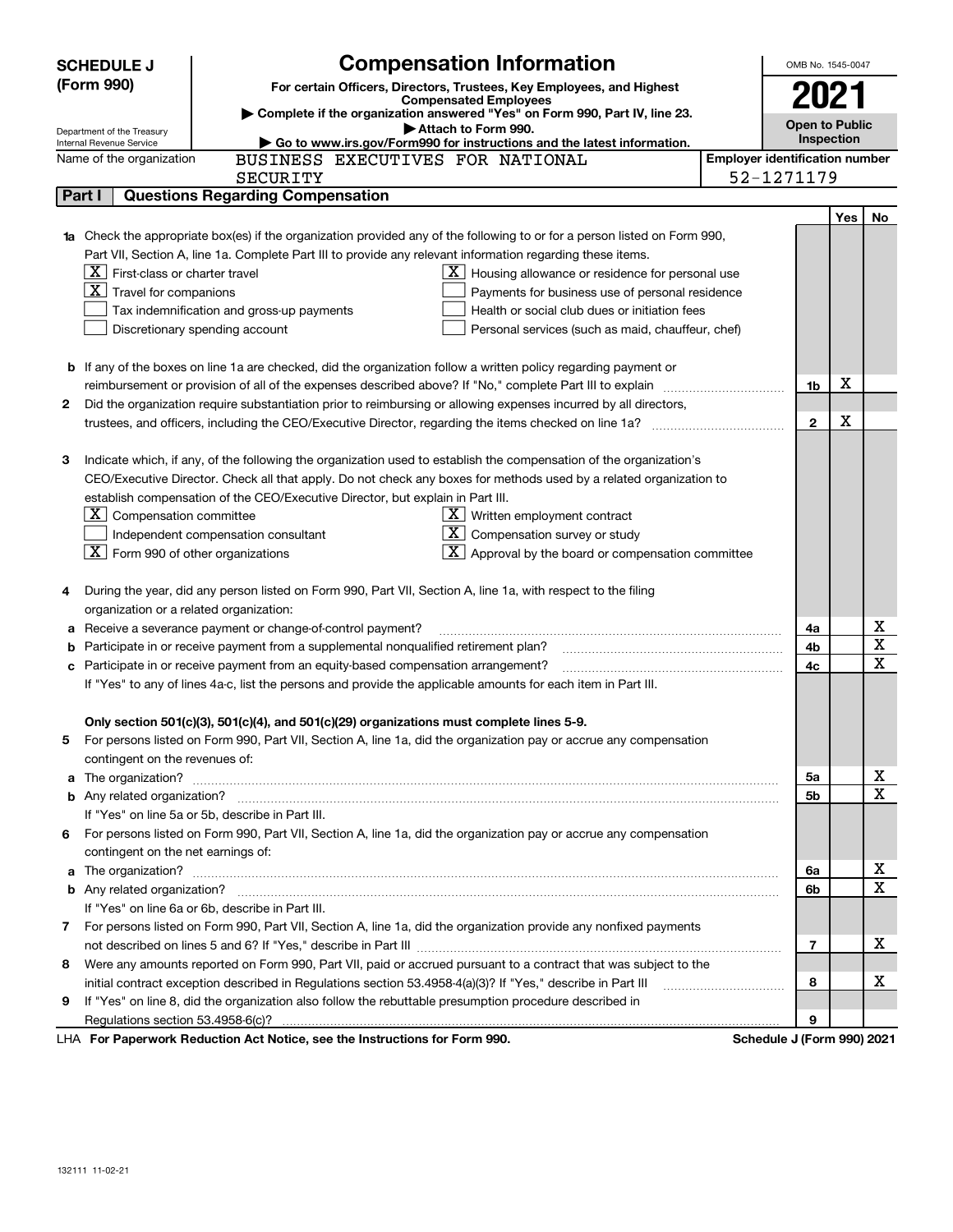52-1271179

**2**

# **Part II Officers, Directors, Trustees, Key Employees, and Highest Compensated Employees.**  Schedule J (Form 990) 2021 Page Use duplicate copies if additional space is needed.

For each individual whose compensation must be reported on Schedule J, report compensation from the organization on row (i) and from related organizations, described in the instructions, on row (ii). Do not list any individuals that aren't listed on Form 990, Part VII.

**Note:**  The sum of columns (B)(i)-(iii) for each listed individual must equal the total amount of Form 990, Part VII, Section A, line 1a, applicable column (D) and (E) amounts for that individual.

|                                |      |                          | (B) Breakdown of W-2 and/or 1099-MISC and/or 1099-NEC<br>compensation |                                           | (C) Retirement and<br>other deferred | (D) Nontaxable<br>benefits | (E) Total of columns<br>$(B)(i)-(D)$ | (F) Compensation<br>in column (B)         |  |
|--------------------------------|------|--------------------------|-----------------------------------------------------------------------|-------------------------------------------|--------------------------------------|----------------------------|--------------------------------------|-------------------------------------------|--|
| (A) Name and Title             |      | (i) Base<br>compensation | (ii) Bonus &<br>incentive<br>compensation                             | (iii) Other<br>reportable<br>compensation | compensation                         |                            |                                      | reported as deferred<br>on prior Form 990 |  |
| JOSEPH VOTEL<br>(1)            | (i)  | 447,829.                 | 100,000.                                                              | 0.                                        | 21,913.                              | 3,081.                     | 572,823.                             | 0.                                        |  |
| PRESIDENT & CEO                | (ii) | $\mathbf{0}$ .           | 0.                                                                    | 0.                                        | $\mathbf 0$ .                        | 0.                         | 0.                                   | 0.                                        |  |
| TOM COSENTINO<br>(2)           | (i)  | 212,060.                 | 25,000.                                                               | 0.                                        | 9,482.                               | 5,215.                     | 251,757.                             | 0.                                        |  |
| COO                            | (ii) | $0$ .                    | 0.                                                                    | 0.                                        | $\mathbf 0$ .                        | $\mathbf 0$ .              | 0.                                   | $\overline{0}$ .                          |  |
| DEBORAH MCCARTHY<br>(3)        | (i)  | 151, 167.                | 17,000.                                                               | 0.                                        | 6,727.                               | 29,522.                    | 204,416.                             | $\overline{0}$ .                          |  |
| SVP FOR MEMBERSHIP & STRAT     | (ii) | $\mathbf 0$ .            | 0.                                                                    | 0.                                        | 0.                                   | $\mathbf 0$ .              | 0.                                   | $\overline{0}$ .                          |  |
| GENEVIEVE MOONIS<br>(4)        | (i)  | 143,870.                 | 17,000.                                                               | 0.                                        | 6,435.                               | 36,507.                    | 203,812.                             | $\overline{0}$ .                          |  |
| SVP FOR MEMBERSHIP             | (ii) | $\mathbf 0$ .            | 0.                                                                    | 0.                                        | 0.                                   | 0.                         | 0.                                   | $\overline{0}$ .                          |  |
| KAREN KINNAMONT STEWART<br>(5) | (i)  | 147,436.                 | 12,000.                                                               | 0.                                        | 6, 377.                              | 22,884.                    | 188,697.                             | $\mathbf 0$ .                             |  |
| SVP FINANCE & ADMIN            | (ii) | $\mathbf 0$ .            | 0.                                                                    | 0.                                        | 0.                                   | $\mathbf 0$ .              | $\mathbf 0$ .                        | $\overline{0}$ .                          |  |
| CHAD MANSKE<br>(6)             | (i)  | 163,480.                 | 6,000.                                                                | $\overline{0}$ .                          | 6,779.                               | 5,157.                     | 181,416.                             | $\overline{0}$ .                          |  |
| SVP POLICY PROJECTS            | (ii) | 0.                       | 0.                                                                    | $\overline{0}$ .                          | 0.                                   | 0.                         | 0.                                   | $\overline{0}$ .                          |  |
| VICTORIA MCGRATH<br>(7)        | (i)  | 123,949.                 | 2,652.                                                                | 0.                                        | 5,064.                               | 33, 177.                   | 164,842.                             | $\overline{0}$ .                          |  |
| DIRECTOR FOR THE NY METRO      | (i)  | 0.                       | 0.                                                                    | 0.                                        | 0.                                   | 0.                         | 0.                                   | $\overline{0}$ .                          |  |
| KATHERINE KENNING<br>(8)       | (i)  | 138,307.                 | 2,754.                                                                | 0.                                        | 5,642.                               | 16,005.                    | 162,708.                             | $\overline{0}$ .                          |  |
| DIRECTOR FOR CALIFORNIA        | (ii) | 0.                       | 0.                                                                    | 0.                                        | 0.                                   | 0.                         | 0.                                   | 0.                                        |  |
|                                | (i)  |                          |                                                                       |                                           |                                      |                            |                                      |                                           |  |
|                                | (ii) |                          |                                                                       |                                           |                                      |                            |                                      |                                           |  |
|                                | (i)  |                          |                                                                       |                                           |                                      |                            |                                      |                                           |  |
|                                | (ii) |                          |                                                                       |                                           |                                      |                            |                                      |                                           |  |
|                                | (i)  |                          |                                                                       |                                           |                                      |                            |                                      |                                           |  |
|                                | (ii) |                          |                                                                       |                                           |                                      |                            |                                      |                                           |  |
|                                | (i)  |                          |                                                                       |                                           |                                      |                            |                                      |                                           |  |
|                                | (ii) |                          |                                                                       |                                           |                                      |                            |                                      |                                           |  |
|                                | (i)  |                          |                                                                       |                                           |                                      |                            |                                      |                                           |  |
|                                | (ii) |                          |                                                                       |                                           |                                      |                            |                                      |                                           |  |
|                                | (i)  |                          |                                                                       |                                           |                                      |                            |                                      |                                           |  |
|                                | (ii) |                          |                                                                       |                                           |                                      |                            |                                      |                                           |  |
|                                | (i)  |                          |                                                                       |                                           |                                      |                            |                                      |                                           |  |
|                                | (ii) |                          |                                                                       |                                           |                                      |                            |                                      |                                           |  |
|                                | (i)  |                          |                                                                       |                                           |                                      |                            |                                      |                                           |  |
|                                | (ii) |                          |                                                                       |                                           |                                      |                            |                                      |                                           |  |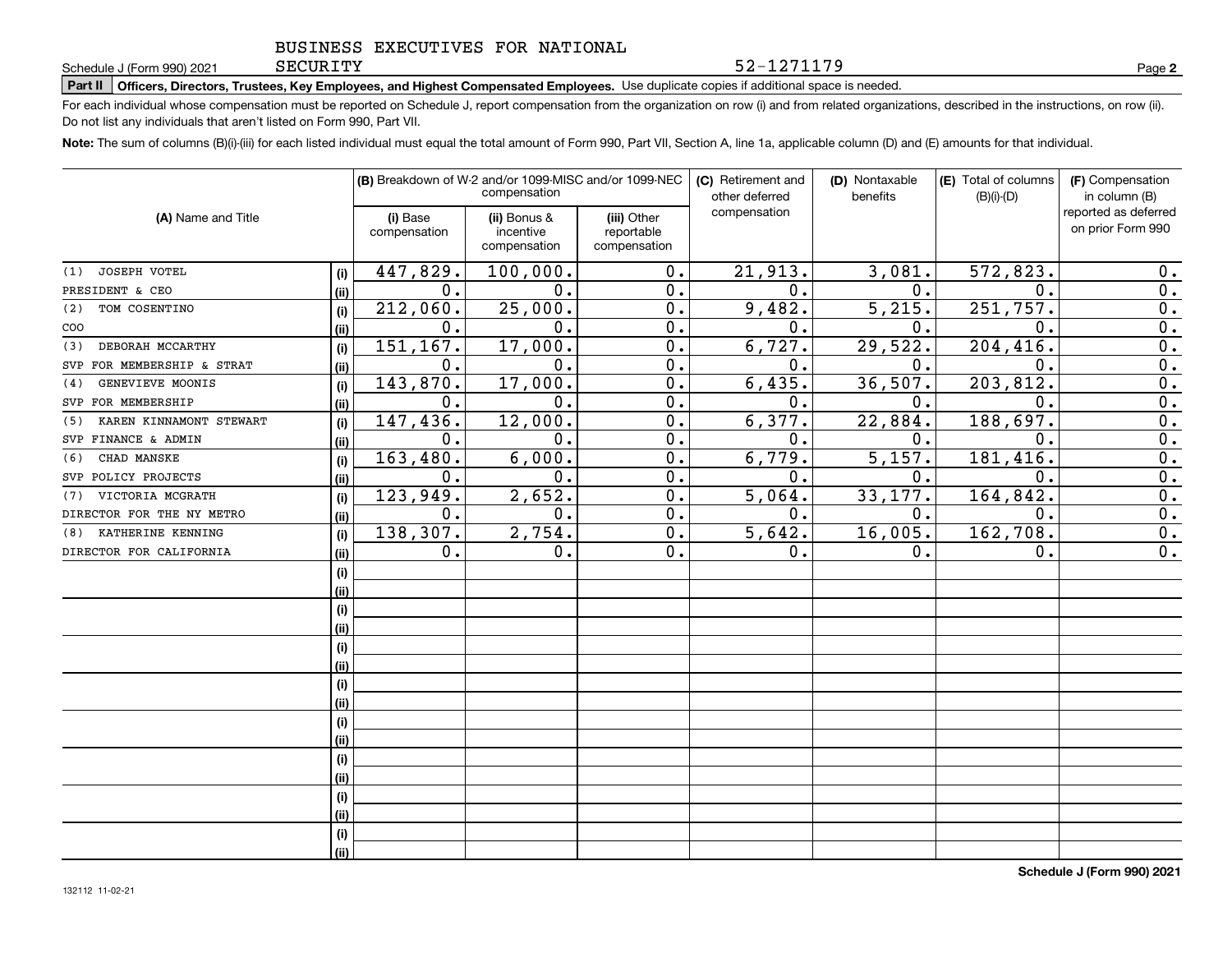### **Part III Supplemental Information**

Schedule J (Form 990) 2021 SECURITY<br>
Part III Supplemental Information<br>
Provide the information, explanation, or descriptions required for Part I, lines 1a, 1b, 3, 4a, 4b, 4c, 5a, 5b, 6a, 6b, 7, and 8, and for Part II. Als

### PART I, LINE 1A

THE CEO IS ALLOWED TO TRAVEL FIRST CLASS AND BRING HIS WIFE AS A

COMPANION. HE IS OFFERED A COST OF LIVING HOUSING ALLOWANCE TO KEEP AN

### APARTMENT IN WASHINGTON DC.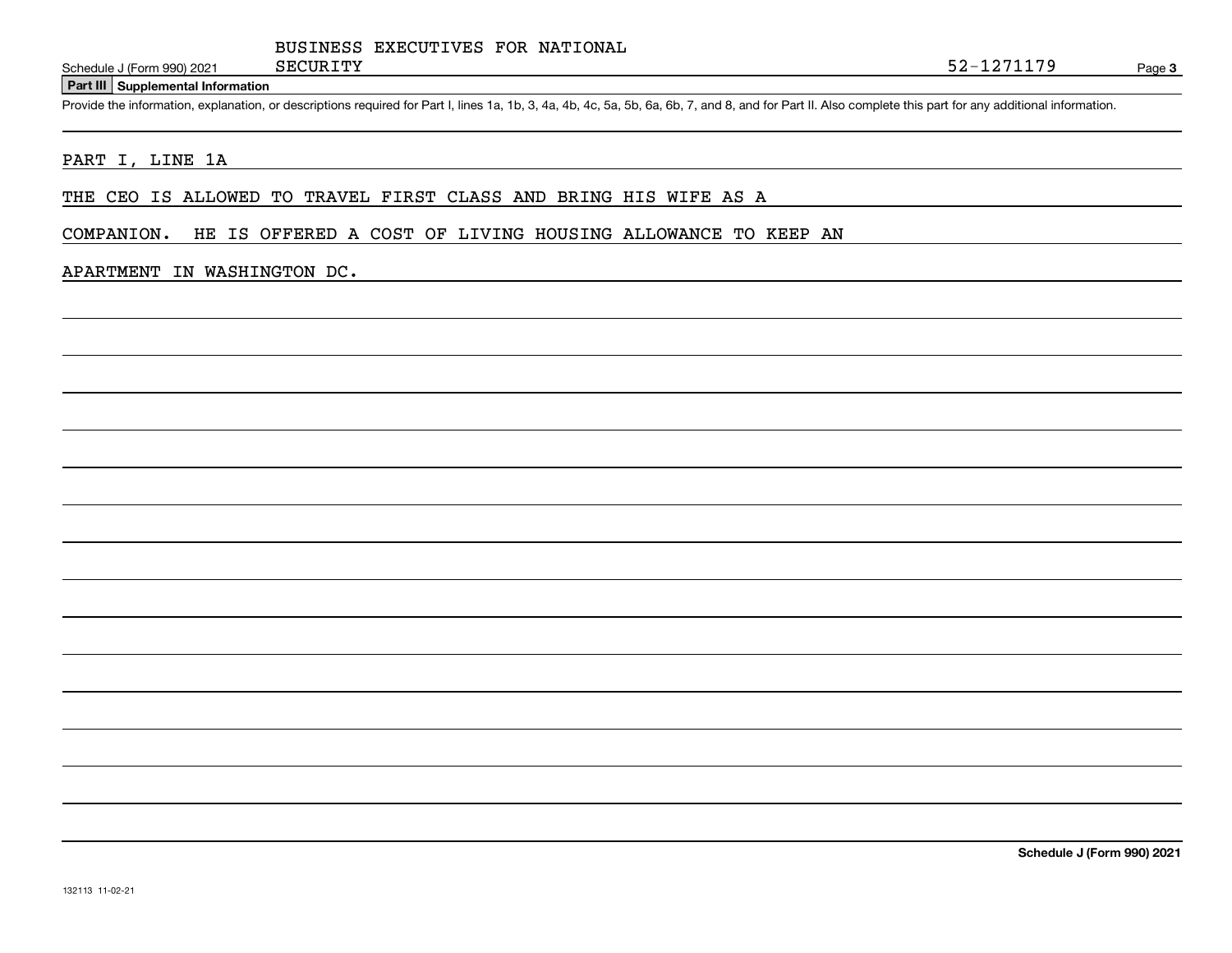|          | (Form 990)                                                                                                                                              |                               |                                      | ▶ Complete if the organizations answered "Yes" on Form 990, Part IV, lines 29 or 30.                 |                              | 2021                                  |            |    |
|----------|---------------------------------------------------------------------------------------------------------------------------------------------------------|-------------------------------|--------------------------------------|------------------------------------------------------------------------------------------------------|------------------------------|---------------------------------------|------------|----|
|          | Attach to Form 990.<br>Department of the Treasury<br>Internal Revenue Service<br>Go to www.irs.gov/Form990 for instructions and the latest information. |                               |                                      |                                                                                                      |                              | <b>Open to Public</b><br>Inspection   |            |    |
|          | Name of the organization<br>BUSINESS EXECUTIVES FOR NATIONAL                                                                                            |                               |                                      |                                                                                                      |                              | <b>Employer identification number</b> |            |    |
|          | <b>SECURITY</b>                                                                                                                                         |                               |                                      |                                                                                                      |                              | 52-1271179                            |            |    |
| Part I   | <b>Types of Property</b>                                                                                                                                |                               |                                      |                                                                                                      |                              |                                       |            |    |
|          |                                                                                                                                                         | (a)<br>Check if<br>applicable | (b)<br>Number of<br>contributions or | (c)<br>Noncash contribution<br>amounts reported on<br>items contributed Form 990, Part VIII, line 1q | noncash contribution amounts | (d)<br>Method of determining          |            |    |
| 1.       |                                                                                                                                                         |                               |                                      |                                                                                                      |                              |                                       |            |    |
| 2        |                                                                                                                                                         |                               |                                      |                                                                                                      |                              |                                       |            |    |
| 3        | Art - Fractional interests                                                                                                                              |                               |                                      |                                                                                                      |                              |                                       |            |    |
| 4        | Books and publications                                                                                                                                  |                               |                                      |                                                                                                      |                              |                                       |            |    |
| 5        | Clothing and household goods                                                                                                                            |                               |                                      |                                                                                                      |                              |                                       |            |    |
| 6        |                                                                                                                                                         |                               |                                      |                                                                                                      |                              |                                       |            |    |
| 7        |                                                                                                                                                         |                               |                                      |                                                                                                      |                              |                                       |            |    |
| 8        | Intellectual property                                                                                                                                   |                               |                                      |                                                                                                      |                              |                                       |            |    |
| 9        |                                                                                                                                                         | $\mathbf X$                   | 14                                   | 1,386,247.FMV                                                                                        |                              |                                       |            |    |
| 10       | Securities - Closely held stock                                                                                                                         |                               |                                      |                                                                                                      |                              |                                       |            |    |
| 11       | Securities - Partnership, LLC, or                                                                                                                       |                               |                                      |                                                                                                      |                              |                                       |            |    |
|          |                                                                                                                                                         |                               |                                      |                                                                                                      |                              |                                       |            |    |
| 12       |                                                                                                                                                         |                               |                                      |                                                                                                      |                              |                                       |            |    |
| 13       | Qualified conservation contribution -<br>Historic structures                                                                                            |                               |                                      |                                                                                                      |                              |                                       |            |    |
| 14       | Qualified conservation contribution - Other                                                                                                             |                               |                                      |                                                                                                      |                              |                                       |            |    |
| 15       | Real estate - Residential                                                                                                                               |                               |                                      |                                                                                                      |                              |                                       |            |    |
| 16       | Real estate - Commercial                                                                                                                                |                               |                                      |                                                                                                      |                              |                                       |            |    |
| 17       |                                                                                                                                                         |                               |                                      |                                                                                                      |                              |                                       |            |    |
| 18       |                                                                                                                                                         |                               |                                      |                                                                                                      |                              |                                       |            |    |
| 19       |                                                                                                                                                         |                               |                                      |                                                                                                      |                              |                                       |            |    |
| 20       | Drugs and medical supplies                                                                                                                              |                               |                                      |                                                                                                      |                              |                                       |            |    |
| 21       |                                                                                                                                                         |                               |                                      |                                                                                                      |                              |                                       |            |    |
| 22       |                                                                                                                                                         |                               |                                      |                                                                                                      |                              |                                       |            |    |
| 23       |                                                                                                                                                         |                               |                                      |                                                                                                      |                              |                                       |            |    |
| 24       |                                                                                                                                                         |                               |                                      |                                                                                                      |                              |                                       |            |    |
| 25       | Other $\blacktriangleright$ ( REGION EVENTS )                                                                                                           | х                             | 4                                    |                                                                                                      | 9,192. RECEIPT VALUE         |                                       |            |    |
| 26       | $\rightarrow$<br>Other $\blacktriangleright$ (                                                                                                          |                               |                                      |                                                                                                      |                              |                                       |            |    |
| 27       | Other                                                                                                                                                   |                               |                                      |                                                                                                      |                              |                                       |            |    |
| 28<br>29 | Other<br>Number of Forms 8283 received by the organization during the tax year for contributions                                                        |                               |                                      |                                                                                                      |                              |                                       |            |    |
|          | for which the organization completed Form 8283, Part V, Donee Acknowledgement                                                                           |                               |                                      | 29                                                                                                   |                              |                                       |            |    |
|          |                                                                                                                                                         |                               |                                      |                                                                                                      |                              |                                       | <b>Yes</b> | No |
|          | 30a During the year, did the organization receive by contribution any property reported in Part I, lines 1 through 28, that it                          |                               |                                      |                                                                                                      |                              |                                       |            |    |
|          | must hold for at least three years from the date of the initial contribution, and which isn't required to be used for                                   |                               |                                      |                                                                                                      |                              |                                       |            | х  |
| b        | exempt purposes for the entire holding period?<br>If "Yes," describe the arrangement in Part II.                                                        |                               |                                      |                                                                                                      |                              | 30a                                   |            |    |
| 31       | Does the organization have a gift acceptance policy that requires the review of any nonstandard contributions?                                          |                               |                                      |                                                                                                      |                              | 31                                    | х          |    |
| 32a      | Does the organization hire or use third parties or related organizations to solicit, process, or sell noncash                                           |                               |                                      |                                                                                                      |                              |                                       |            |    |
|          | contributions?                                                                                                                                          |                               |                                      |                                                                                                      |                              | 32a                                   |            | х  |
| b        | If "Yes," describe in Part II.                                                                                                                          |                               |                                      |                                                                                                      |                              |                                       |            |    |
| 33       | If the organization didn't report an amount in column (c) for a type of property for which column (a) is checked,<br>describe in Part II.               |                               |                                      |                                                                                                      |                              |                                       |            |    |

**Noncash Contributions**

| LHA For Paperwork Reduction Act Notice, see the Instructions for Form 990. | Schedule M (Form 990) 2021<br>the contract of the contract of the contract of the contract of the contract of the contract of the contract of |
|----------------------------------------------------------------------------|-----------------------------------------------------------------------------------------------------------------------------------------------|
|                                                                            |                                                                                                                                               |

OMB No. 1545-0047

**SCHEDULE M (Form 990)**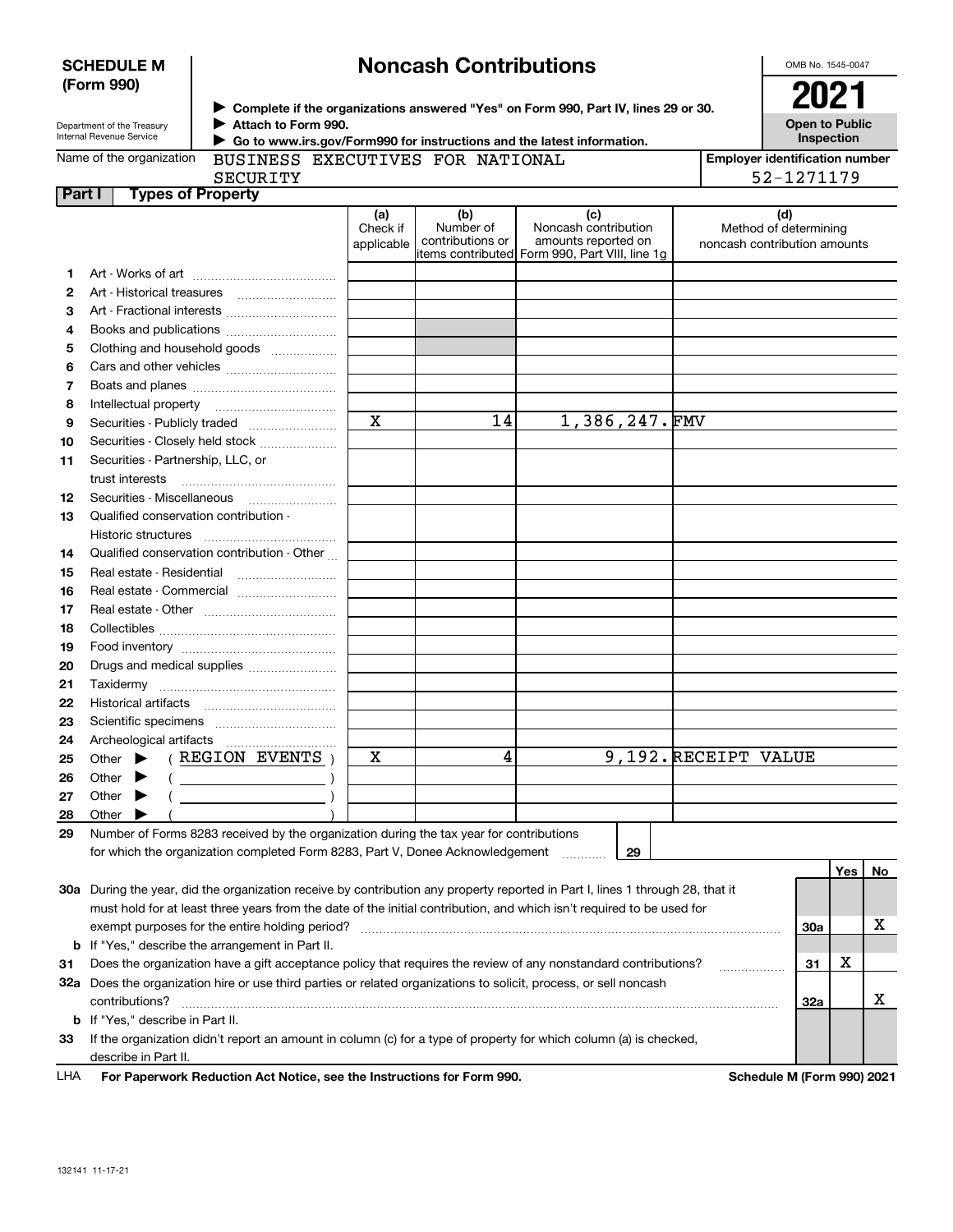| BUSINESS EXECUTIVES FOR NATIONAL |
|----------------------------------|
|                                  |

**2** SECURITY 52-1271179

Schedule M (Form 990) 2021 SECURITY<br>**Part II** Supplemental Information. Part II | Supplemental Information. Provide the information required by Part I, lines 30b, 32b, and 33, and whether the organization is reporting in Part I, column (b), the number of contributions, the number of items received, or a combination of both. Also complete this part for any additional information.

## SCHEDULE M, PART I, COLUMN (B)

THE NUMBER OF CONTRIBUTIONS HAVE BEEN REPORTED IN PART I, COLUMN (B)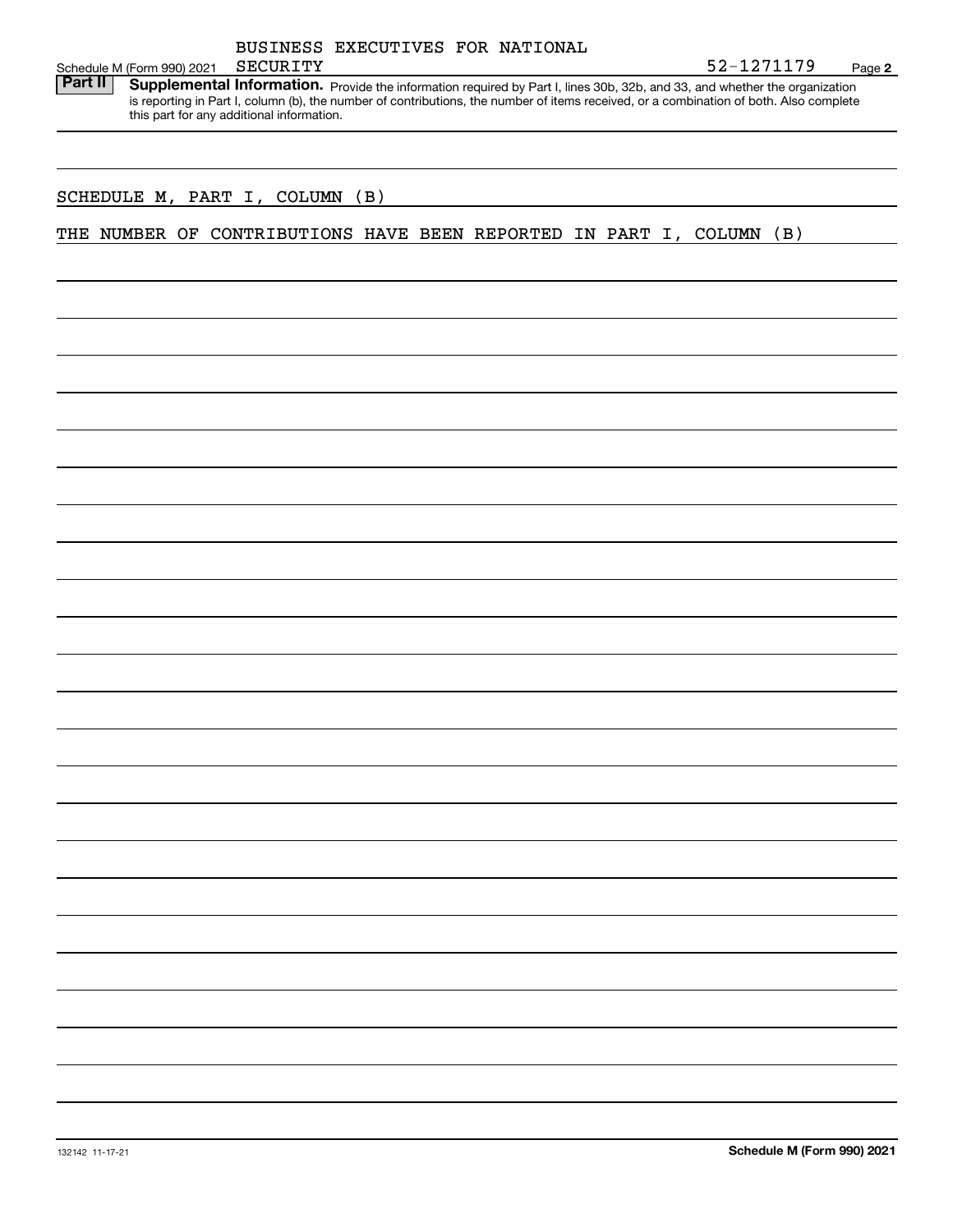**(Form 990)**

**Complete to provide information for responses to specific questions on SCHEDULE O Supplemental Information to Form 990 or 990-EZ**

Department of the Treasury Internal Revenue Service Name of the organization

**Form 990 or 990-EZ or to provide any additional information. | Attach to Form 990 or Form 990-EZ. | Go to www.irs.gov/Form990 for the latest information.** BUSINESS EXECUTIVES FOR NATIONAL



## FORM 990, PART III, LINE 4B, PROGRAM SERVICE ACCOMPLISHMENTS:

TO MEET THESE CHALLENGES; (3) DEFENSE REFORM, WHERE, AS THE PENTAGON

SOUGHT TO OVERHAUL ITS BUSINESS OPERATIONS IN SEVERAL CRITICAL AREAS,

BENS HAS BEEN WORKING WITH DOD BUSINESS REFORM LEADERS IN SOME OF THESE

AREAS, INCLUDING TECHNOLOGY AND BUSINESS SYSTEMS REFORM.

FORM 990, PART VI, SECTION B, LINE 11B:

THE 990 WAS FORWARDED TO MEMBERS OF THE BOARD OF DIRECTORS BEFORE FILING.

THE AUDITORS DELIVERED THE PREPARED 990 TO THE AUDIT COMMITTEE OF THE BOARD

OF DIRECTORS. APPROVAL BY ALL MEMBERS WAS UNANIMOUS.

FORM 990, PART VI, SECTION B, LINE 12C:

EVERY BOARD MEMBER SIGNS A CONFLICT OF INTEREST POLICY ANNUALLY AND BEFORE

SIGNING UP FOR A COMMITTEE. ALL DIRECTORS ARE REMINDED OF THE

ORGANIZATION'S CONFLICT OF INTEREST POLICY AT EACH MEETING OF THE BOARD.

IN ADDITION, BEFORE ANY PROJECT IS UNDERTAKEN WITH U.S. GOVERNMENT

PARTNERS, BENS MEMBERS AND STAFF WORKING ON THE PROJECT ARE REMINDED IN

WRITING OF THE BENS CONFLICT OF INTEREST REQUIREMENTS. SENIOR BENS STAFF

REGULARLY MONITOR PROJECTS AND ACTIVITIES TO HELP FURTHER AVOID ANY

POTENTIAL CONFLICT OF INTEREST SITUATIONS. THE SECRETARY OF THE BENS BOARD

OF DIRECTORS RECEIVES REPORTS OF POTENTIAL CONFLICTS OF INTEREST AND, AFTER

REVIEWING AND CONSULTING WITH THE CHAIR OF THE GOVERNANCE COMMITTEE,

DETERMINES APPROPRIATE ACTION.

FORM 990, PART VI, SECTION B, LINE 15A:

COMPENSATION COMMITTEE CONTAINS MEMBERS WITH EXTENSIVE EXPERIENCE WITH